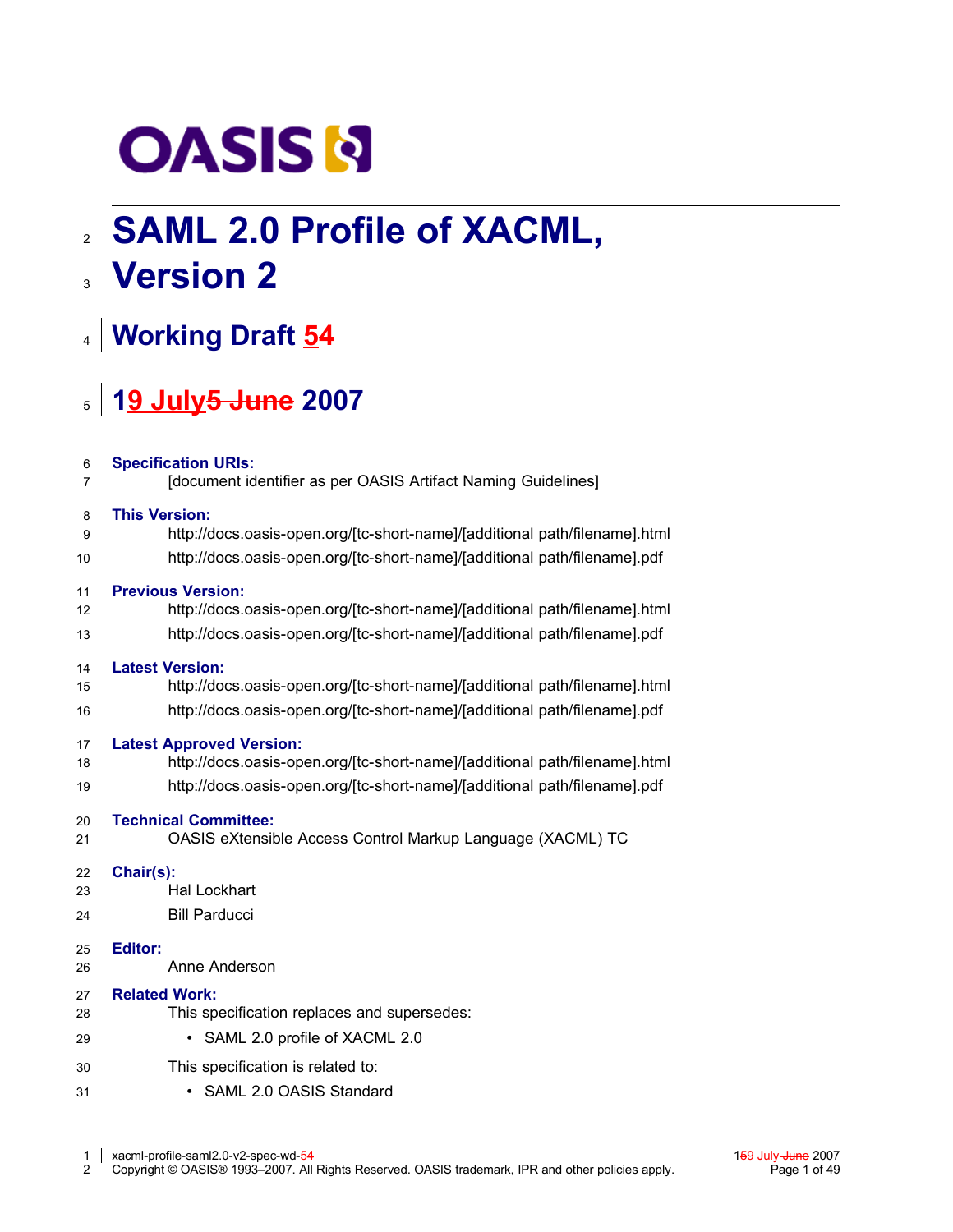- XACML 1.0, 2.0, 3.0 OASIS Standards 32
- XACML 1.1 Committee Draft 33

#### **Declared XML Namespace(s):** 34

[list namespaces here] 35

[list namespaces here] 36

#### **Abstract:** 37

This specification defines a profile for the integration of the OASIS Security Assertion Markup Language (SAML) Version 2.0 with all versions of XACML. SAML 2.0 complements XACML functionality in many ways, so a number of somewhat independent functions are described in this profile: 1) use of SAML 2.0 Attribute Assertions with XACML, including the use of SAML Attribute Assertions in a SOAP Header to convey Attributes that can be consumed by an XACML PDP, 2) use of SAML to carry XACML authorization decisions, authorization decision queries, and authorization decision responses, 3)use of SAML to carry XACML policies, policy queries, and policy query responses, 4) use of XACML authorization decisions or policies as Advice in SAML Assertions, and 5) use of XACML responses in SAML Assertions as authorization tokens. Particular implementations may provide only a subset of these functions. 38 39 40 41 42 43 44 45 46 47

#### **Status:** 48

49

- This document was last revised or approved by the [TC name | membership of OASIS] on the above date. The level of approval is also listed above. Check the "Latest Version" or "Latest Approved Version" location noted above for possible later revisions of this document. 50 51 52
- Technical Committee members should send comments on this specification to the Technical Committee's email list. Others should send comments to the Technical Committee by using the "Send A Comment" button on the Technical Committee's web page at [http://www.oasis](http://www.oasis-open.org/committeees/%5Bspecific)[open.org/committees/\[specific](http://www.oasis-open.org/committeees/%5Bspecific) location]/. 53 54 55 56
- For information on whether any patents have been disclosed that may be essential to implementing this specification, and any offers of patent licensing terms, please refer to the Intellectual Property Rights section of the Technical Committee web page [\(http://www.oasis](http://www.oasis-open.org/committees/%5Bspecific)[open.org/committees/\[specific](http://www.oasis-open.org/committees/%5Bspecific) location]/ipr.php. 57 58 59 60
- The non-normative errata page for this specification is located at [http://www.oasis](http://www.oasis-open.org/committees/%5Bspecific)[open.org/committees/\[specific](http://www.oasis-open.org/committees/%5Bspecific) location]/. 61 62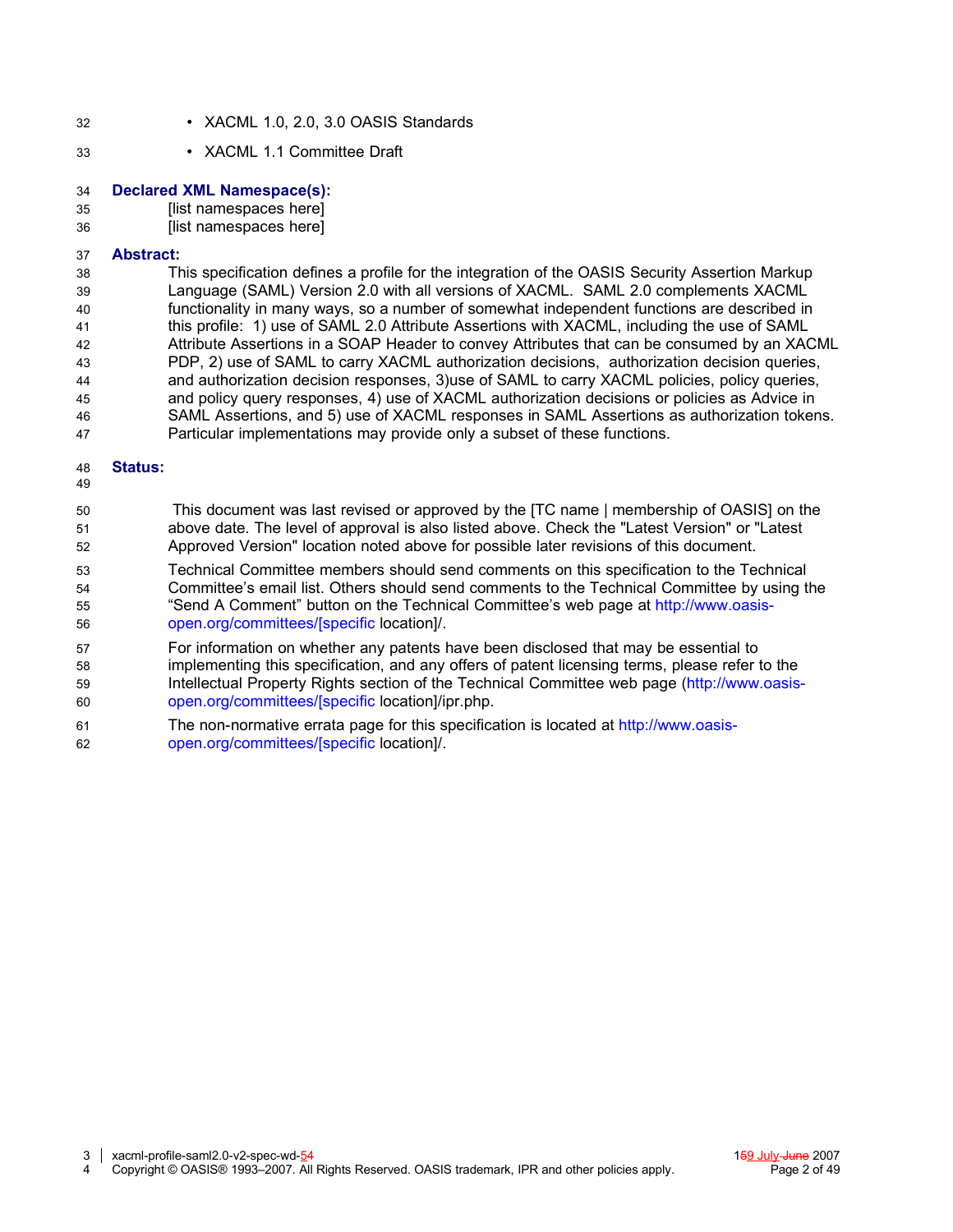### **Notices** 63

Copyright © OASIS® 1993–2007. All Rights Reserved. OASIS trademark, IPR and other policies apply. 64

All capitalized terms in the following text have the meanings assigned to them in the OASIS Intellectual Property Rights Policy (the "OASIS IPR Policy"). The full Policy may be found at the OASIS website. 65 66

This document and translations of it may be copied and furnished to others, and derivative works that comment on or otherwise explain it or assist in its implementation may be prepared, copied, published, and distributed, in whole or in part, without restriction of any kind, provided that the above copyright notice and this section are included on all such copies and derivative works. However, this document itself may not be modified in any way, including by removing the copyright notice or references to OASIS, except as needed for the purpose of developing any document or deliverable produced by an OASIS Technical Committee (in which case the rules applicable to copyrights, as set forth in the OASIS IPR 67 68 69 70 71 72 73

Policy, must be followed) or as required to translate it into languages other than English. 74

The limited permissions granted above are perpetual and will not be revoked by OASIS or its successors or assigns. 75 76

This document and the information contained herein is provided on an "AS IS" basis and OASIS 77

DISCLAIMS ALL WARRANTIES, EXPRESS OR IMPLIED, INCLUDING BUT NOT LIMITED TO ANY 78

WARRANTY THAT THE USE OF THE INFORMATION HEREIN WILL NOT INFRINGE ANY 79

OWNERSHIP RIGHTS OR ANY IMPLIED WARRANTIES OF MERCHANTABILITY OR FITNESS FOR A PARTICULAR PURPOSE. 80 81

OASIS requests that any OASIS Party or any other party that believes it has patent claims that would necessarily be infringed by implementations of this OASIS Committee Specification or OASIS Standard, to notify OASIS TC Administrator and provide an indication of its willingness to grant patent licenses to such patent claims in a manner consistent with the IPR Mode of the OASIS Technical Committee that produced this specification. 82 83 84 85 86

OASIS invites any party to contact the OASIS TC Administrator if it is aware of a claim of ownership of any patent claims that would necessarily be infringed by implementations of this specification by a patent holder that is not willing to provide a license to such patent claims in a manner consistent with the IPR Mode of the OASIS Technical Committee that produced this specification. OASIS may include such 87 88 89 90

claims on its website, but disclaims any obligation to do so. 91

OASIS takes no position regarding the validity or scope of any intellectual property or other rights that might be claimed to pertain to the implementation or use of the technology described in this document or the extent to which any license under such rights might or might not be available; neither does it represent that it has made any effort to identify any such rights. Information on OASIS' procedures with respect to rights in any document or deliverable produced by an OASIS Technical Committee can be found on the OASIS website. Copies of claims of rights made available for publication and any assurances of licenses to be made available, or the result of an attempt made to obtain a general license or permission for the use of such proprietary rights by implementers or users of this OASIS Committee Specification or OASIS Standard, can be obtained from the OASIS TC Administrator. OASIS makes no representation that any information or list of intellectual property rights will at any time be complete, or that any claims in such list are, in fact, Essential Claims. 92 93 94 95 96 97 98 99 100 101 102

The names "OASIS", [insert specific trademarked names, abbreviations, etc. here] are trademarks of [OASIS,](http://www.oasis-open.org/) the owner and developer of this specification, and should be used only to refer to the organization and its official outputs. OASIS welcomes reference to, and implementation and use of, specifications, while reserving the right to enforce its marks against misleading uses. Please see <http://www.oasis-open.org/who/trademark.php> for above guidance. 103 104 105 106 107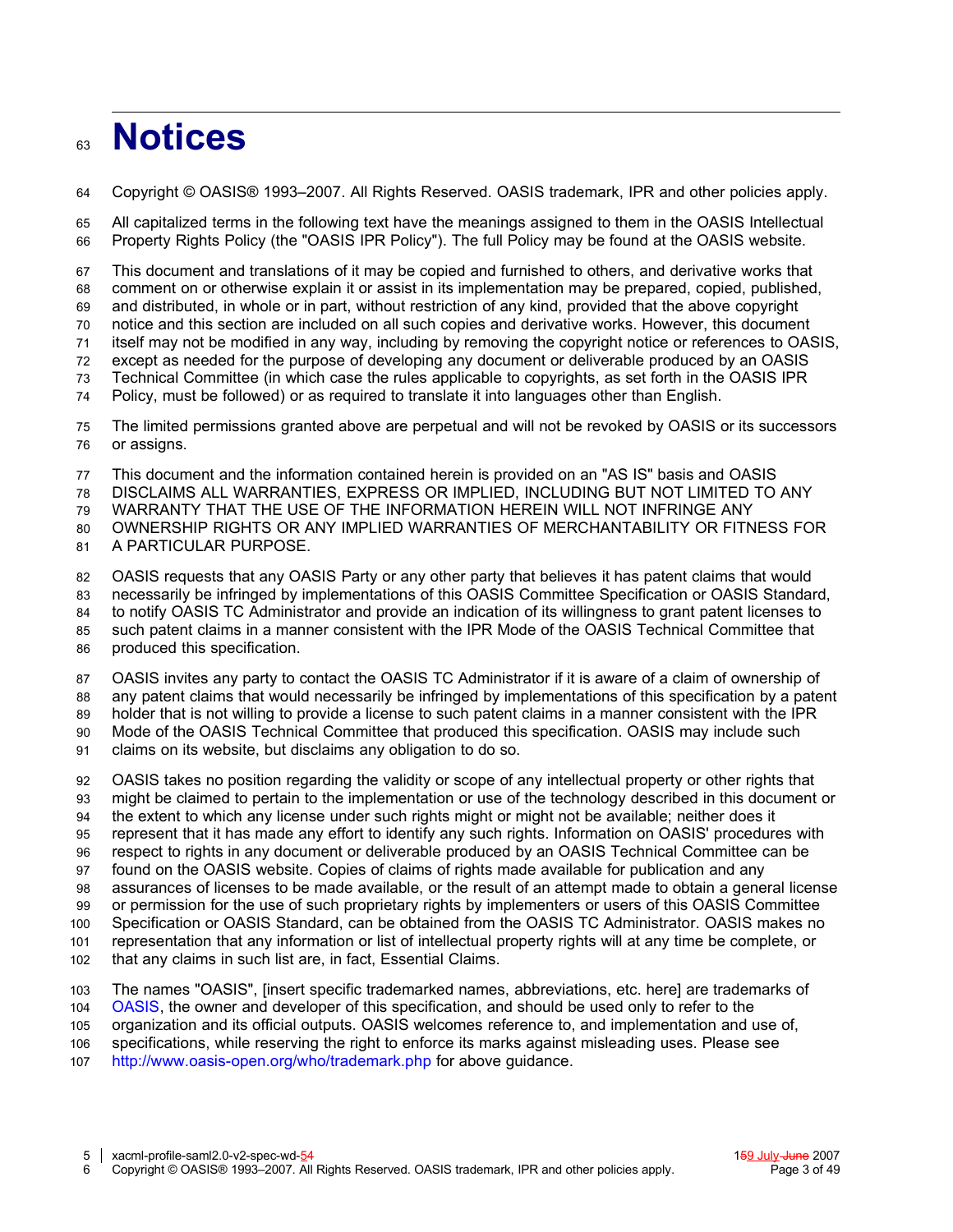#### **Table of Contents** 108

| 109 |                                                                                                                  |  |
|-----|------------------------------------------------------------------------------------------------------------------|--|
| 110 |                                                                                                                  |  |
| 111 |                                                                                                                  |  |
| 112 |                                                                                                                  |  |
| 113 |                                                                                                                  |  |
| 114 |                                                                                                                  |  |
| 115 |                                                                                                                  |  |
| 116 |                                                                                                                  |  |
| 117 |                                                                                                                  |  |
| 118 |                                                                                                                  |  |
| 119 |                                                                                                                  |  |
| 120 |                                                                                                                  |  |
| 121 |                                                                                                                  |  |
| 122 |                                                                                                                  |  |
| 123 |                                                                                                                  |  |
| 124 |                                                                                                                  |  |
| 125 |                                                                                                                  |  |
| 126 |                                                                                                                  |  |
| 127 |                                                                                                                  |  |
| 128 |                                                                                                                  |  |
| 129 |                                                                                                                  |  |
| 130 |                                                                                                                  |  |
| 131 |                                                                                                                  |  |
| 132 |                                                                                                                  |  |
| 133 |                                                                                                                  |  |
| 134 | 3.11 Functional Requirements for the <xacml-samlp:assignedattributes> Element31</xacml-samlp:assignedattributes> |  |
| 135 |                                                                                                                  |  |
| 136 |                                                                                                                  |  |
| 137 |                                                                                                                  |  |
| 138 |                                                                                                                  |  |
| 139 |                                                                                                                  |  |
| 140 |                                                                                                                  |  |
| 141 |                                                                                                                  |  |
| 142 |                                                                                                                  |  |
| 143 |                                                                                                                  |  |
| 144 |                                                                                                                  |  |
| 145 |                                                                                                                  |  |
| 146 |                                                                                                                  |  |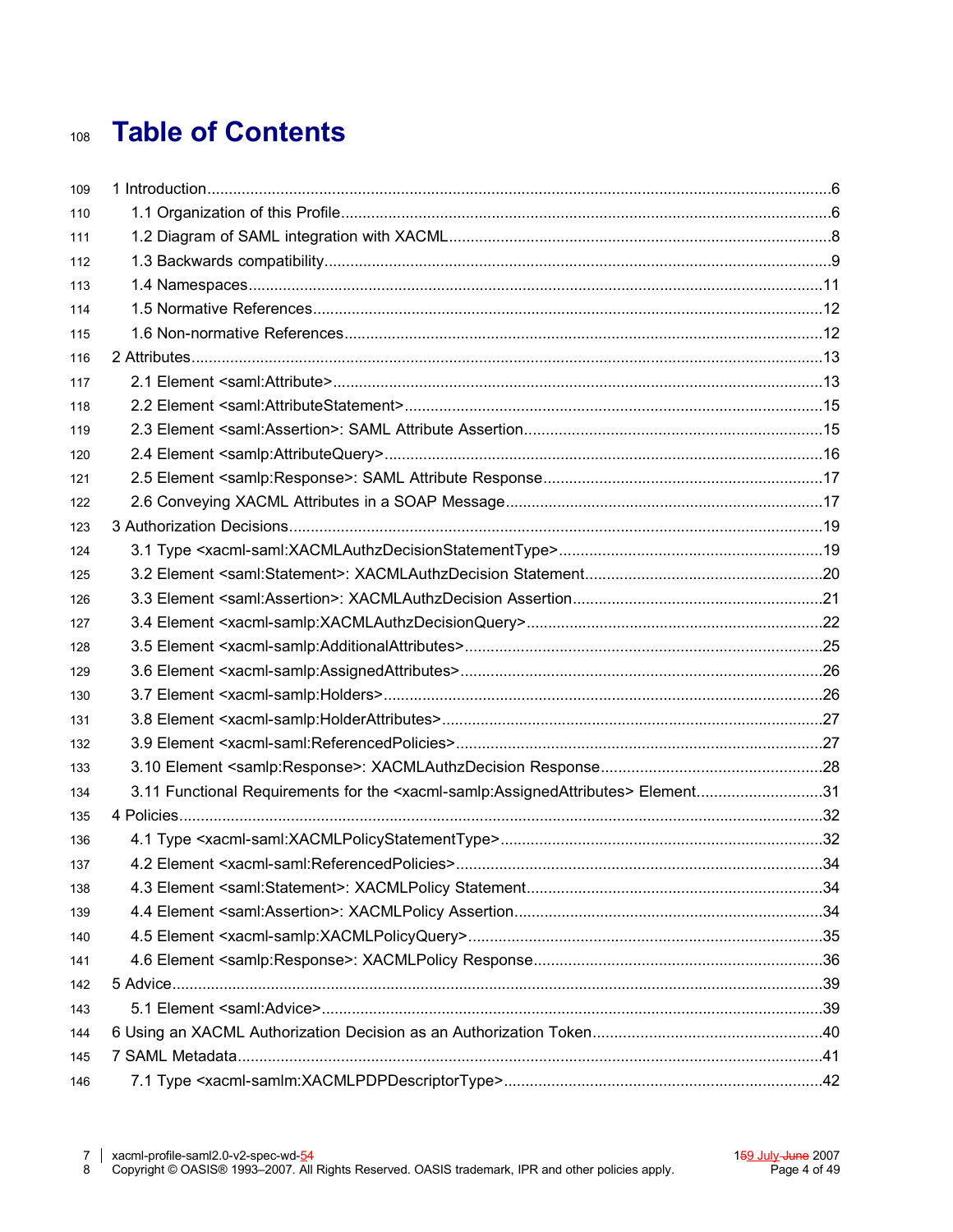| 148 |  |
|-----|--|
|     |  |
|     |  |
| 151 |  |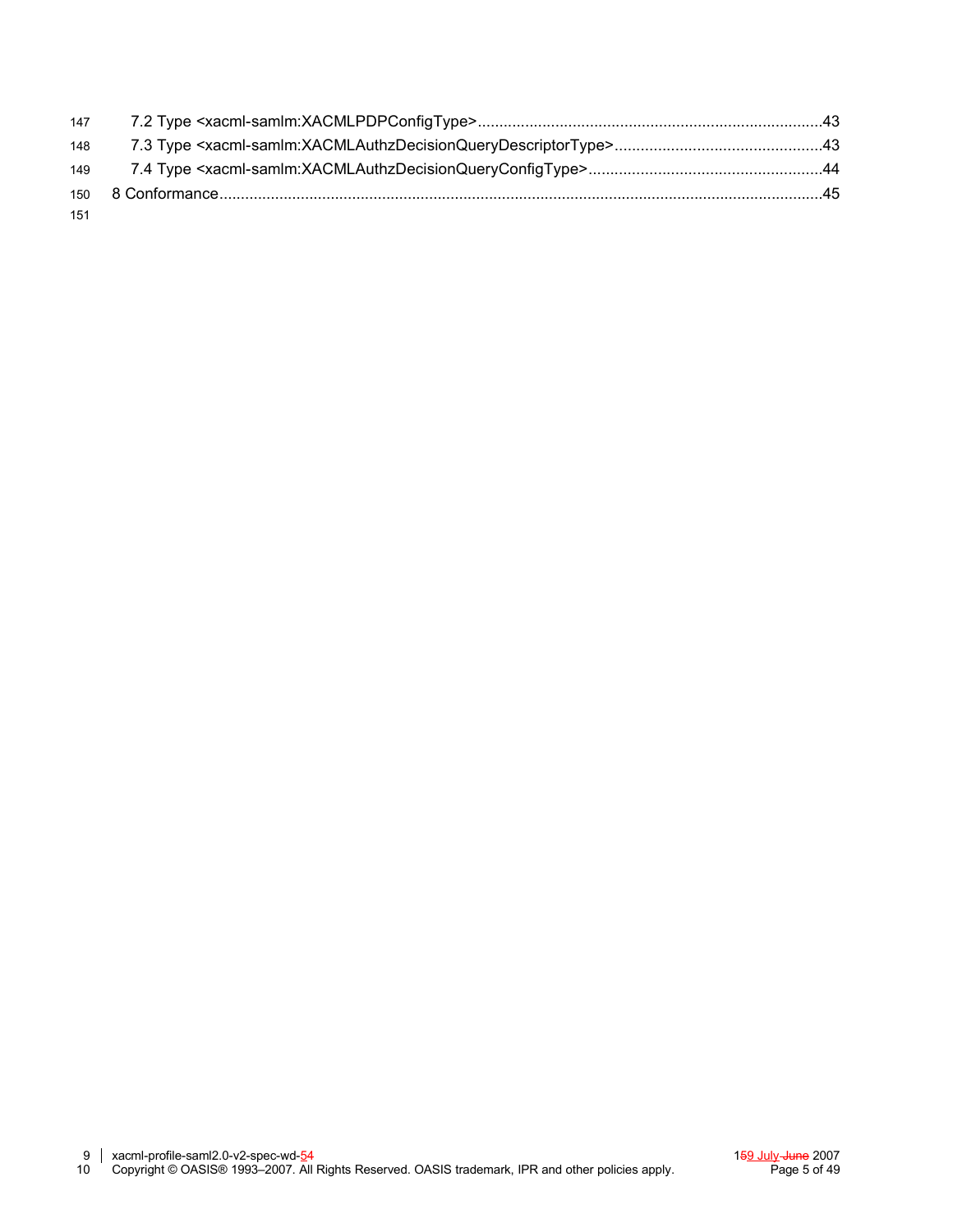#### **1 Introduction** 152

[Except for schema fragments, all text is normative unless otherwise indicated.] 153

#### *Non-normative through Section [1.4](#page-8-0)* 154

The OASIS eXtensible Access Control Markup Language [XACML] is a powerful, standard language that specifies schemas for authorization policies and for authorization decision requests and responses. It also specifies how to evaluate policies against requests to compute a response. A brief non-normative overview of XACML is available in [\[XACMLIntro\].](#page-11-1) 155 156 157 158

The non-normative XACML usage model assumes that a Policy Enforcement Point (PEP) is responsible for protecting access to one or more resources. When a resource access is attempted, the PEP sends a description of the attempted access to a Policy Decision Point (PDP) in the form of an authorization decision request. The PDP evaluates this request against its available policies and attributes and produces an authorization decision that is returned to the PEP. The PEP is responsible for enforcing the decision. 159 160 161 162 163 164

In producing its description of the access request, the PEP may obtain attributes from on-line Attribute Authorities (AA) or from Attribute Repositories into which AAs have stored attributes. The PDP (or, more precisely, its Context Handler component) may augment the PEP's description of the access request with additional attributes obtained from AAs or Attribute Repositories. 165 166 167 168

The PDP may obtain policies from on-line Policy Administration Points (PAP) or from Policy Repositories into which PAPs have stored policies. 169 170

XACML itself defines the content of some of the messages necessary to implement this model, but deliberately confines its scope to the language elements used directly by the PDP and does not define protocols or transport mechanisms. Full implementation of the usage model depends on use of other standards to specify assertions, protocols, and transport mechanisms. XACML also does not specify how to implement a Policy Enforcement Point, Policy Administration Point, Attribute Authority, Context Handler, or Repository, but XACML artifacts can serve as a standard format for exchanging information between these entities when combined with other standards. One standard suitable for providing the assertion and protocol mechanisms needed by XACML is the 171 172 173 174 175 176 177 178

OASIS Security Assertion Markup Language (SAML), Version 2.0 [\[SAML\].](#page-11-0) SAML defines schemas intended for use in requesting and responding with various types of security assertions. The SAML schemas include information needed to identify, validate, and authenticate the contents of the assertions, such as the identity of the assertion issuer, the validity period of the assertion, and the digital signature of the assertion. The SAML specification describes how these elements are to be used. In addition, SAML has associated specifications that define bindings to other standards. These other standards provide transport mechanisms and specify how digital signatures should be created and verified. 179 180 181 182 183 184 185

#### **1.1 Organization of this Profile** 186

This Profile defines how to use SAML 2.0 to protect, store, transport, request, and respond with XACML schema instances and other information needed by an XACML implementation. The remaining Sections of this Profile describe the following aspects of SAML 2.0 usage. 187 188 189

Section [22](#page-12-0) describes how to use SAML Attributes in an XACML system. It describes the use of the following elements: 190 191

1. <saml:Attribute> - A standard SAML element that MAY be used in an XACML system for storing and transmitting attribute values. The <saml: Attribute> must be at least conceptually transformed into an <xacml-context:Attribute> before it can be used in an XACML Request Context. 192 193 194 195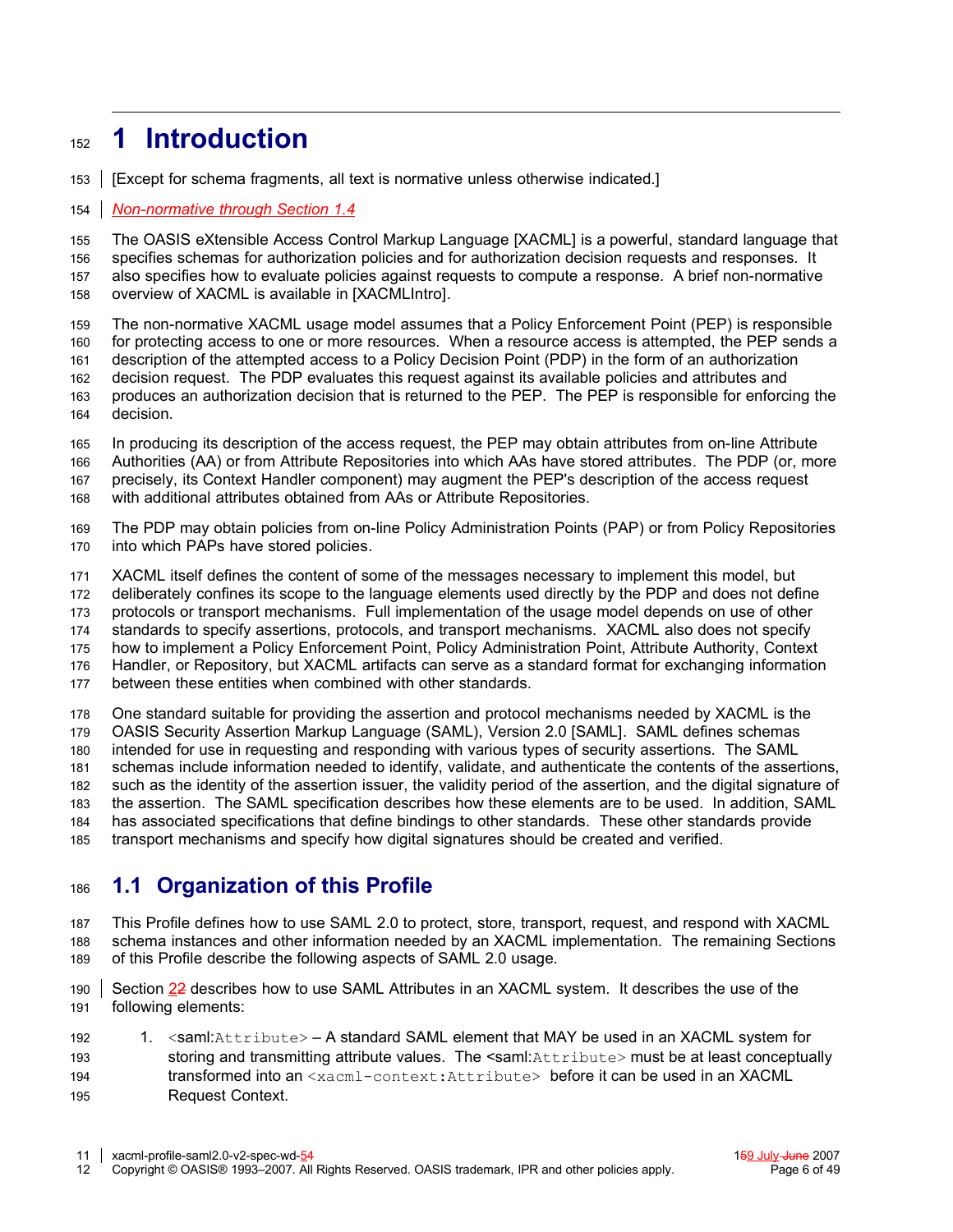| 196<br>197                             |    | 2. <saml: attributestatement=""> - A standard SAML element that MUST be used to hold<br/><saml: attribute=""> instances in an XACML system.</saml:></saml:>                                                                                                                                                                                                                                                                                                                                                                                 |  |  |  |
|----------------------------------------|----|---------------------------------------------------------------------------------------------------------------------------------------------------------------------------------------------------------------------------------------------------------------------------------------------------------------------------------------------------------------------------------------------------------------------------------------------------------------------------------------------------------------------------------------------|--|--|--|
| 198<br>199<br>200<br>201<br>202<br>203 | 3. | <saml: assertion=""> - A standard SAML element that MUST be used to hold<br/><saml: attributestatement=""> instances in an XACML system, either in an Attribute<br/>Repository or in a SAML Attribute Response. The <saml: assertion=""> contains information<br/>that is required in order to transform a <saml: attribute=""> into an <xacml-<br>context: Attribute&gt;. An instance of such a <saml: assertion=""> element is called a SAML<br/>Attribute Assertion in this Profile.</saml:></xacml-<br></saml:></saml:></saml:></saml:> |  |  |  |
| 204<br>205<br>206                      |    | 4. <samlp: attributequery=""> - A standard SAML protocol element that MAY be used by an<br/>XACML PDP or PEP to request <saml: attribute=""> instances from an Attribute Authority for<br/>use in an XACML Request Context.</saml:></samlp:>                                                                                                                                                                                                                                                                                                |  |  |  |
| 207<br>208<br>209<br>210               |    | 5. <samlp: response=""> - A standard SAML protocol element that MUST be used to return SAML<br/>Attribute Assertions in response to a <samlp: attributequery=""> in an XACML system. An<br/>instance of such a <samlp: response=""> element is called a SAML Attribute Response in this<br/>Profile.</samlp:></samlp:></samlp:>                                                                                                                                                                                                             |  |  |  |
| 211                                    |    | Section 3 describes ways to convey XACML Attributes in a SOAP message.                                                                                                                                                                                                                                                                                                                                                                                                                                                                      |  |  |  |
| 212<br>213                             |    | Section 34 describes the use of SAML in requesting, responding with, storing, and transmitting<br>authorization decisions in an XACML system. The following types and elements are described:                                                                                                                                                                                                                                                                                                                                               |  |  |  |
| 214<br>215<br>216                      |    | 1. xacml-saml: XACMLAuthzDecisionStatementType - A new SAML extension type defined<br>in this Profile that MAY be used in an XACML system to create XACMLAuthzDecision<br>Statements that hold XACML authorization decisions for storage or transmission.                                                                                                                                                                                                                                                                                   |  |  |  |
| 217<br>218<br>219                      |    | 2. <saml: statement=""> - A standard SAML element that MUST be used to contain instances of<br/>the <xacml-saml:xacmlauthzdecisionstatementtype>. An instance of such a<br/><saml: statement=""> element is called an XACMLAuthzDecision Statement in this Profile.</saml:></xacml-saml:xacmlauthzdecisionstatementtype></saml:>                                                                                                                                                                                                            |  |  |  |
| 220<br>221<br>222<br>223               | 3. | <saml: assertion=""> - A standard SAML element that MUST be used to hold<br/>XACMLAuthzDecision Statements in an XACML system, either in a repository or in a<br/>XACMLAuthzDecision Response. An instance of such a <saml: assertion=""> element is called<br/>an XACMLAuthzDecision Assertion in this Profile.</saml:></saml:>                                                                                                                                                                                                            |  |  |  |
| 224<br>225<br>226                      |    | 4. <xacml-samlp:xacmlauthzdecisionquery> - A new SAML extension protocol element<br/>defined in this Profile that MAY be used by a PEP to request an authorization decision from an<br/>XACML PDP.</xacml-samlp:xacmlauthzdecisionquery>                                                                                                                                                                                                                                                                                                    |  |  |  |
| 227<br>228<br>229<br>230               | 5. | <samlp: response=""> - A standard SAML protocol element that MUST be used to return<br/>XACMLAuthzDecision Assertions from an XACML PDP in response to an <xacml-<br>samlp:XACMLAuthzDecisionQuery&gt;. An instance of such a <samlp:response> element<br/>is called an XACMLAuthzDecision Response in this Profile.</samlp:response></xacml-<br></samlp:>                                                                                                                                                                                  |  |  |  |
| 231<br>232                             |    | Section 45 describes the use of SAML in requesting, responding with, storing, and transmitting XACML<br>policies. The following types and elements are described:                                                                                                                                                                                                                                                                                                                                                                           |  |  |  |
| 233<br>234<br>235                      |    | 1. xacml-saml: XACMLPolicyStatementType - A new SAML extension type defined in this<br>Profile that MAY be used in an XACML system to create XACMLPolicy Statements that hold<br>XACML policies for storage or transmission.                                                                                                                                                                                                                                                                                                                |  |  |  |
| 236<br>237<br>238                      |    | 2. <saml: statement=""> - A standard SAML element that MUST be used to contain instances of<br/>the xacml-saml: XACMLPolicyStatementType. An instance of such a <saml: statement=""><br/>element is called an XACMLPolicy Statement in this Profile.</saml:></saml:>                                                                                                                                                                                                                                                                        |  |  |  |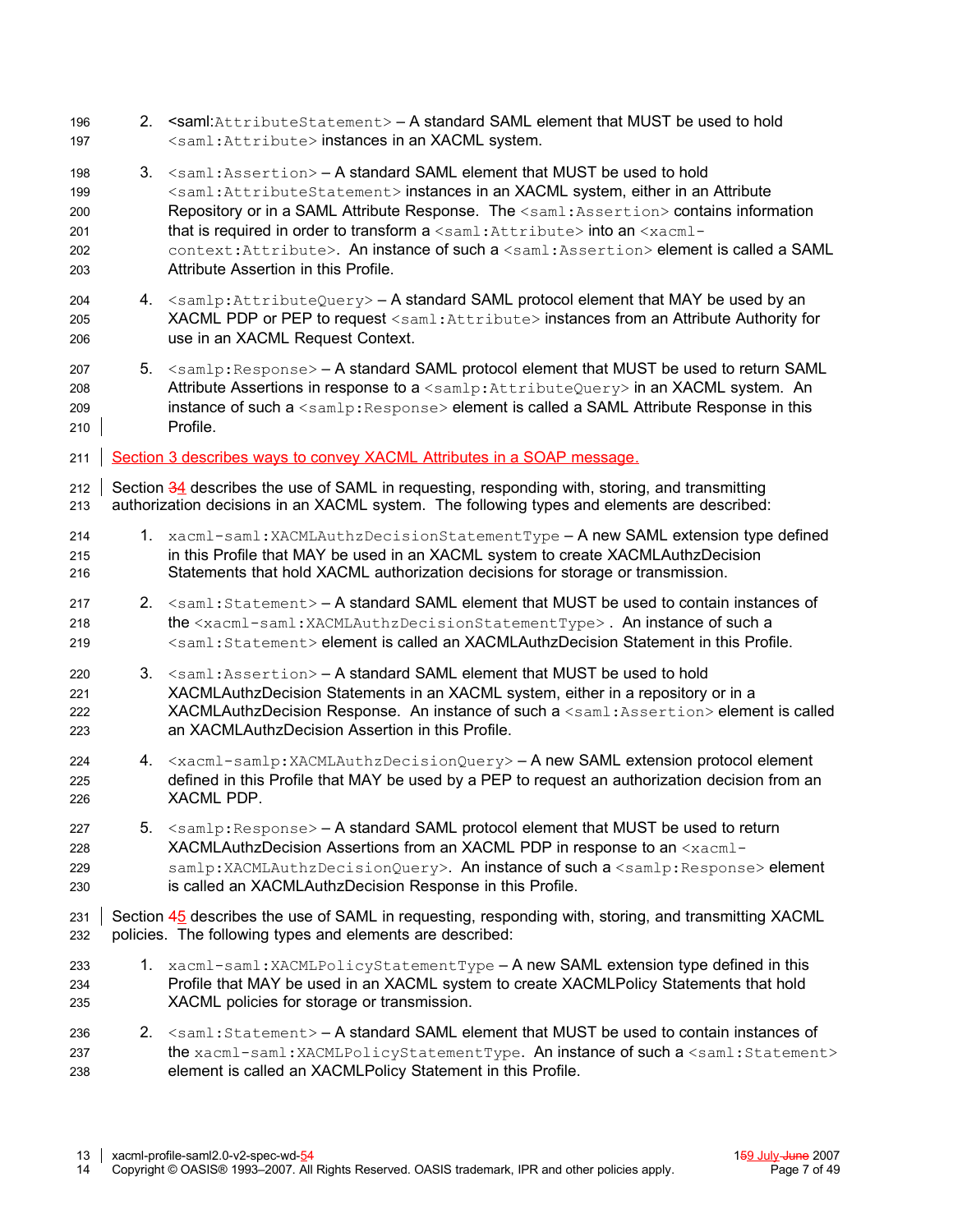- 3. <saml:Assertion> A standard SAML element that MUST be used to hold XACMLPolicy Statement instances in an XACML system, either in a repository or in an XACMLPolicy Response. An instance of such a <saml:Assertion> element is called an XACMLPolicy Assertion in this Profile. 4.  $\langle x \rangle$   $\langle x \rangle$   $\langle x \rangle$   $\langle x \rangle$   $\langle x \rangle$   $\langle x \rangle$   $\langle x \rangle$   $\langle y \rangle$   $\langle y \rangle$   $\langle x \rangle$   $\langle x \rangle$   $\langle x \rangle$   $\langle x \rangle$   $\langle x \rangle$   $\langle x \rangle$   $\langle x \rangle$   $\langle x \rangle$   $\langle x \rangle$   $\langle x \rangle$   $\langle x \rangle$   $\langle x \rangle$   $\langle x \rangle$   $\langle x \rangle$   $\langle x \rangle$   $\langle x \rangle$   $\langle x \rangle$   $\langle x \rangle$   $\langle$ this Profile that MAY be used by a PDP or other application to request XACML policies from a Policy Administration Point (PAP). 5. <samlp:Response> – A standard SAML protocol element that MUST be used to return XACMLPolicy Assertions in response to an <xacml-samlp:XACMLPolicyQuery>. An instance of such a <samlp: Response> element is called an XACMLPolicy Response in this Profile. Section [56](#page-36-0) describes the use of XACMLAuthzDecision Assertion and XACMLPolicy Assertion instances as advice in other SAML Assertions. The following element is described: 1. <saml:Advice> – A standard SAML element that MAY be used to convey XACMLPolicy Assertions or XACMLAuthzDecision Assertions as advice in other  $\langle$ saml:Assertion> instances. Section [67](#page-37-0) describes the use of XACMLAuthzDecision Assertions as authorization tokens in a SOAP message exchange. Section [78](#page-38-0) describes recommended non-normative SAML metadata for use with these XACML-related protocols. 239 240 241 242 243 244 245 246 247 248 249 250 251 252 253  $254$ 255 256 257 258
- Section [89](#page-42-0) describes requirements for conformance with various aspects of this Profile. 259

#### **1.2 Diagram of SAML integration with XACML** 260

- Figure 1 illustrates the XACML use model and the messages that can be used to communicate between 261
- the various components. Not all components or messages will be used in every implementation. Not 262
- shown, but described in this Profile, is the ability to use an XACMLPolicy Assertion or an 263
- XACMLAuthzDecision Assertion in a <saml:Advice> instance. 264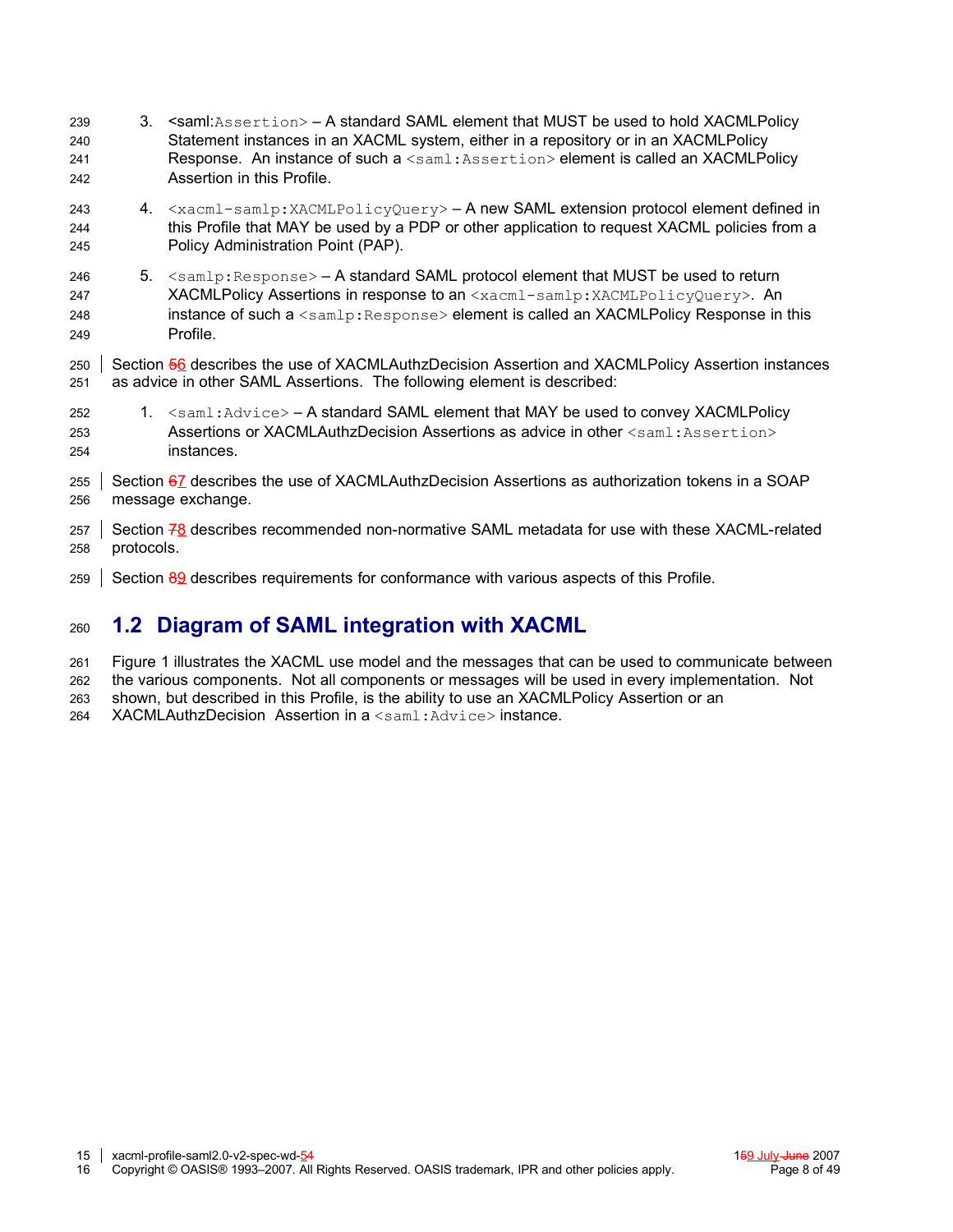

*Figure 1: Components and messages in a integration of SAML with XACML*

This Profile describes all these message elements, and describes how to use them, along with other aspects of using SAML with XACML. 265 266

#### **1.3 Backwards compatibility** 267

This Profile requires no changes or extensions to XACML, but does define extensions to SAML. The Profile may be used with XACML 1.0 , 1.1, 2.0, or 3.0. Separate versions of the Profile schemas are used with each version of XACML as described in Section 4.[51.5.](#page-10-0) 268 269 270

271

# <span id="page-8-0"></span>**1.4 Terminology** 272

The keywords "MUST", "MUST NOT", "REQUIRED", "SHALL", "SHALL NOT", "SHOULD", "SHOULD NOT", "RECOMMENDED", "MAY", and "OPTIONAL" in this specification are to be interpreted as described in IETF RFC 2119 [RFC [2119\]](#page-11-2) 273 274 275

**AA** – Attribute Authority. An entity that binds attributes to identities. Such a binding may be expressed using a SAML Attribute Assertion with the Attribute Authority as the issuer. 276 277

**Attribute** - In this Profile, the term "Attribute", when the initial letter is capitalized, may refer to either an 278

XACML Attribute or to a SAML Attribute. The term will always be preceded with the type of Attribute intended. 279 280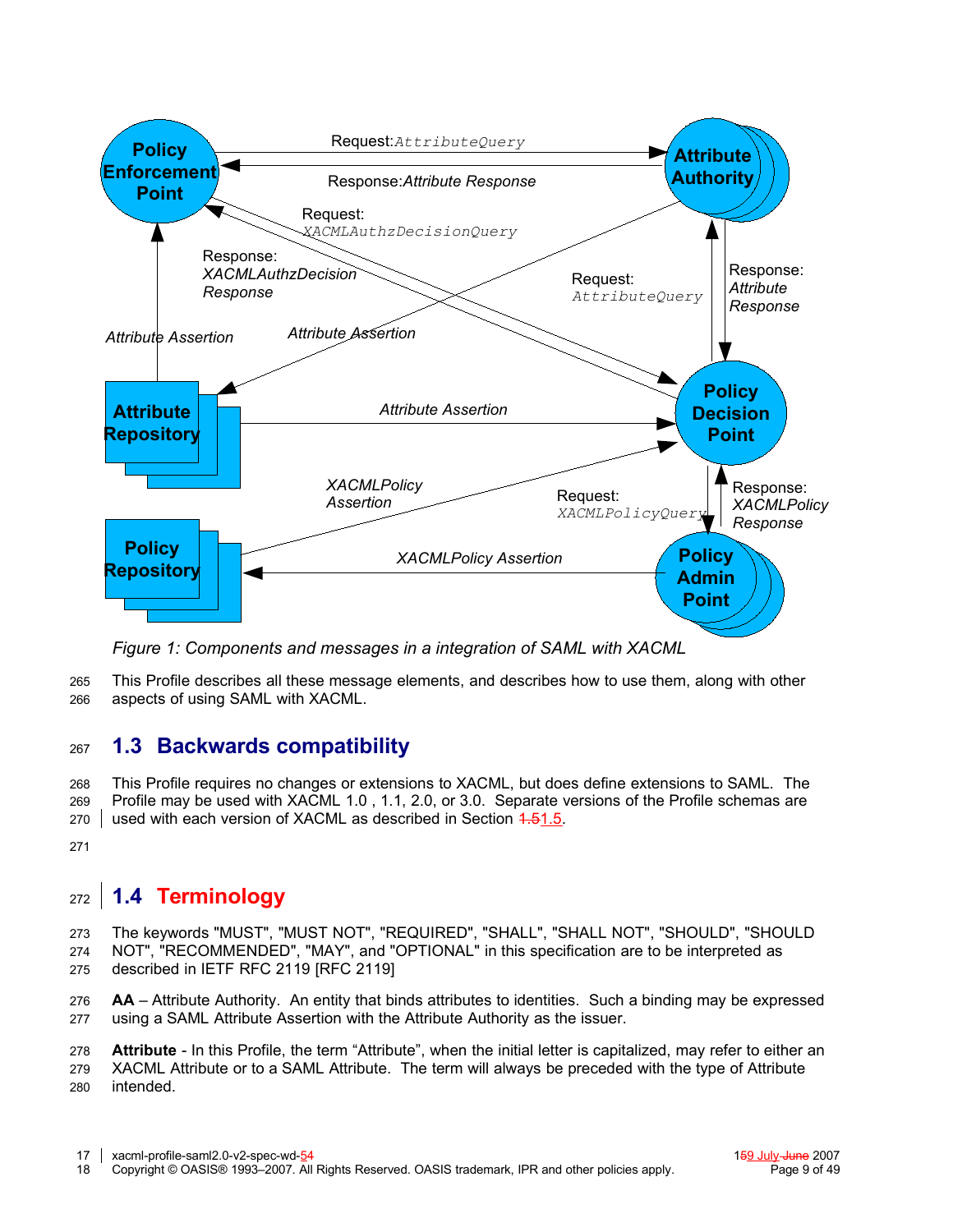• An XACML Attribute is a typed name/value pair, with other optional information, specified using an <xacml-context:Attribute> instance. An XACML Attribute is associated with an entity or topic identity by the XACML Attribute's position within a particular Attribute group in the XACML Request. 281 282 283

- A SAML Attribute is a name/value pair, with other optional information, specified using a 284
- <saml:Attribute> instance. A SAML Attribute is associated with a particular subject by its 285
- inclusion in a SAML Attribute Assertion that contains a <saml: Subject> instance. The SAML Subject may correspond to any XACML Attribute group. 286 287

**Attribute group** – In this Profile, the term "Attribute group" is used to describe a collection of XACML Attributes in an XACML Request Context that are associated with a particular entity. In XACML 1.0, 1.1, and 2.0, there is a fixed number of such collections, called Subject Attributes, Resource Attributes, Action Attributes, and Environment Attributes. In XACML 3.0, the number and identifiers of such collections is extensible, but there are standard identifiers that correspond to the fixed collections defined in previous versions of XACML. 288 289 290 291 292 293

**attribute** – In this Profile, the term "attribute", when not capitalized, refers to a generic attribute or characteristic unless it is preceded by the term "XML". An "XML attribute" is a syntactic component in XML that occurs inside the opening tag of an XML element. 294 295 296

- **Attribute Assertion –** A <saml:Assertion> instance that contains a 297
- <saml:AttributeStatement> instance. 298
- **Attribute Response** A <samlp: Response> instance that contains a SAML Attribute Assertion. 299

**PAP** – Policy Administration Point. An abstract entity that issues authorization policies that are used by a Policy Decision Point (PDP). 300 301

**PDP** - Policy Decision Point. An abstract entity that evaluates an authorization decision request against one or more policies to produce an authorization decision. 302 303

**PEP** – Policy Enforcement Point. An abstract entity that enforces access control for one or more resources. When a resource access is attempted, a PEP sends an access request describing the attempted access to a PDP. The PDP returns an access decision that the PEP then enforces. 304 305 306

**policy** – A set of rules indicating the conditions under which an access is permitted or denied. XACML has two different schema elements used for policies:  $\langle x \text{acml}: \text{Policy} \rangle$  and  $\langle x \text{acml}: \text{PolicySet}\rangle$ . An <xacml:PolicySet> is a collection of other <xacml:Policy> and <xacml:PolicySet> elements. An  $\langle x \text{acm} \rangle$ : Policy> contains actual access control rules. 307 308 309 310

- **XACMLAuthzDecision Assertion –** A <saml:Assertion> instance that contains an 311
- XACMLAuthzDecision Statement. 312
- **XACMLAuthzDecision Response A <samlp: Response> instance that contains an** 313
- XACMLAuthzDecision Assertion. 314
- **XACMLAuthzDecision Statement A** <saml: Statement> instance that is of type xacml-315
- saml:XACMLAuthzDecisionStatementType. 316
- **XACMLPolicy Assertion A** <saml:Assertion> instance that contains an XACMLPolicy Statement. 317
- **XACMLPolicy Response –** A <samlp:Response> instance that contains an XACMLPolicy Assertion. 318
- **XACMLPolicy Statement -** A <saml: Statement> instance that is of type xacml-319
- saml:XACMLPolicyStatementType. 320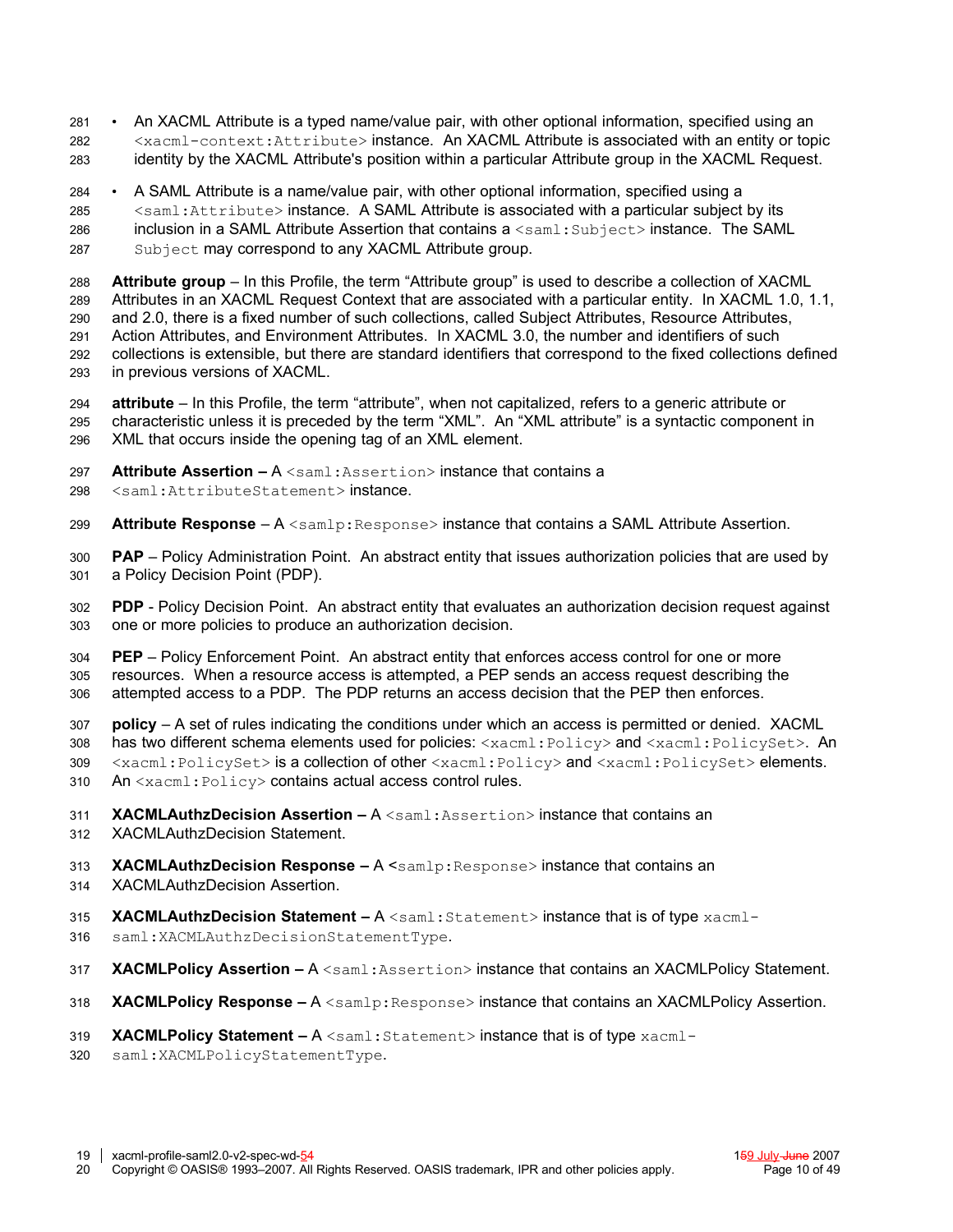## <span id="page-10-0"></span>**1.5 Namespaces** 321

### *Normative* 322

323 The following namespace prefixes are used in the schema fragments:

| <b>Prefix</b>                                                              | <b>Namespace</b>                                                                                                                                                                   |  |  |
|----------------------------------------------------------------------------|------------------------------------------------------------------------------------------------------------------------------------------------------------------------------------|--|--|
| xacml                                                                      | The XACML policy namespace.                                                                                                                                                        |  |  |
| xacml-context                                                              | The XACML context namespace.                                                                                                                                                       |  |  |
| XACML extensions to the SAML 2.0 Assertion schema namespace.<br>xacml-saml |                                                                                                                                                                                    |  |  |
| xacml-samlp                                                                | XACML extensions to the SAML 2.0 Protocol schema namespace.                                                                                                                        |  |  |
| xacml-samlm                                                                | urn:oasis:names:tc:xacml:3.0:profile:saml2.0:v2:schema:metadata                                                                                                                    |  |  |
| saml                                                                       | urn:oasis:names:tc:SAML:2.0:assertion                                                                                                                                              |  |  |
| samlp                                                                      | urn:oasis:names:tc:SAML:2.0:protocol                                                                                                                                               |  |  |
| md                                                                         | urn:oasis:names:tc:SAML:2.0:metadata                                                                                                                                               |  |  |
| ds                                                                         | http://www.w3.org/2000/09/xmldsig#                                                                                                                                                 |  |  |
| xsi                                                                        | http://www.w3.org/2001/XMLSchema-instance                                                                                                                                          |  |  |
| wsse                                                                       | http://docs.oasis-open.org/wss/2004/01/oasis-200401-wss-<br>wssecurity-secext-1.0.xsd Of http://docs.oasis-<br>open.org/wss/2004/01/oasis-200401-wss-wssecurity-secext-<br>1.1.xsd |  |  |

This Profile is written for use with XACML 1.0 [\[XACML1\],](#page-11-6) 1.1 [\[XACML1.1\],](#page-11-5) 2.0 [\[XACML2\],](#page-11-4) or 3.0 324

- [\[XACML3\].](#page-11-3) Depending on the version of XACML being used, the xacml, xacml-context, xacml-325
- saml, and xacml-samlp namespace prefixes have the following values in the schemas: 326

#### XACML 1.0: 327

 xacml="urn:oasis:names:tc:xacml:1.0:policy" 328

 xacml-context="urn:oasis:names:tc:xacml:1.0:context" 329

- xacml-saml= 330
- "urn:oasis:names:tc:xacml:1.0:profile:saml2.0:v2:schema:assertion" xacml-samlp= 331 332
- "urn:oasis:names:tc:xacml:1.0:profile:saml2.0:v2:schema:protocol" 333

#### XACML 1.1: 335

- xacml="urn:oasis:names:tc:xacml:1.0:policy" 336
- xacml-context="urn:oasis:names:tc:xacml:1.0:context" 337
- xacml-338
- saml="urn:oasis:names:tc:xacml:1.1:profile:saml2.0:v2:schema:assertion" xacml-339 340
- samlp="urn:oasis:names:tc:xacml:1.1:profile:saml2.0:v2:schema:protocol" 341

#### XACML 2.0: 343

- xacml="urn:oasis:names:tc:xacml:2.0:policy:schema:os" 344
- xacml-context="urn:oasis:names:tc:xacml:2.0:context:schema:os" 345
- xacml-346
- saml="urn:oasis:names:tc:xacml:2.0:profile:saml2.0:v2:schema:assertion" xacml-347 348
- samlp="urn:oasis:names:tc:xacml:2.0:profile:saml2.0:v2:schema:protocol" 349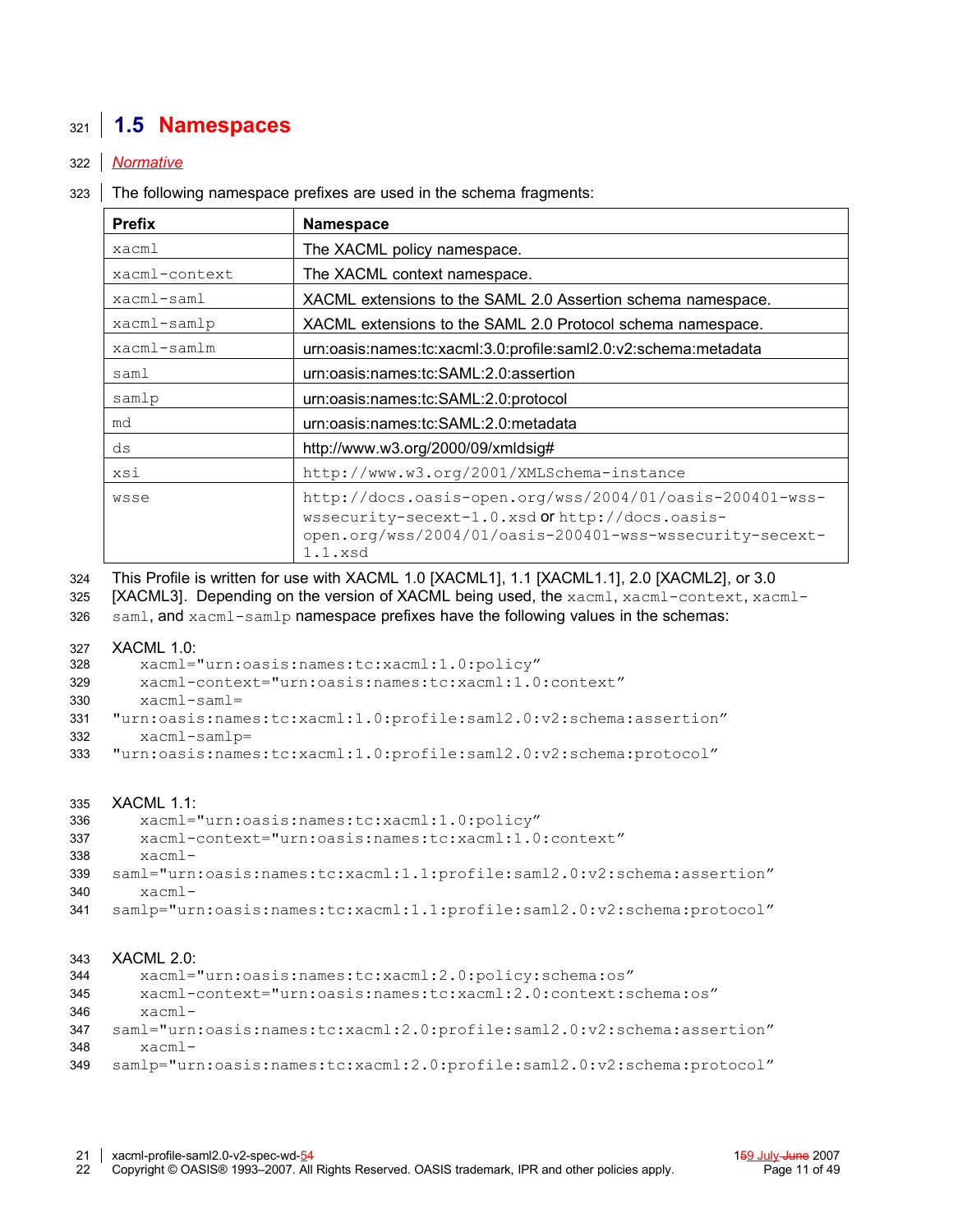#### XACML 3.0: xacml="urn:oasis:names:tc:xacml:3.0:schema:os" xacml-context="urn:oasis:names:tc:xacml:3.0:schema:os" *NOTE: XACML 3.0 uses a single schema for both policies and context.* xacmlsaml="urn:oasis:names:tc:xacml:3.0:profile:saml2.0:v2:schema:assertion" xacmlsamlp="urn:oasis:names:tc:xacml:3.0:profile:saml2.0:v2:schema:protocol" 351 352 353 354 355 356 357 358

#### **1.6 Normative References** 360

<span id="page-11-10"></span><span id="page-11-7"></span><span id="page-11-6"></span><span id="page-11-5"></span><span id="page-11-4"></span><span id="page-11-2"></span><span id="page-11-0"></span>

| [RFC 2119]     | S. Bradner. Key words for use in RFCs to Indicate Requirement Levels. IETF<br>RFC 2119, March 1997. http://www.ietf.org/rfc/rfc2119.txt.                                                                                             |
|----------------|--------------------------------------------------------------------------------------------------------------------------------------------------------------------------------------------------------------------------------------|
| [SAML]         | S. Cantor, et al., eds., Assertions and Protocols for the OASIS Security<br>Assertion Markup Language (SAML) V2.0, http://www.oasis-<br>open.org/committees/documents.php?wg_abbrev=security.                                        |
| [SAML-PROFILE] | J. Hughes, et al., eds., Profiles for the OASIS Security Assertion Markup<br>Language (SAML) V2.0, http://www.oasis-<br>open.org/committees/documents.php?wg_abbrev=security.                                                        |
| [XACML1]       | OASIS eXtensible Access Control Markup Language (XACML) Version 1.0                                                                                                                                                                  |
| [XACML1.1]     | OASIS eXtensible Access Control Markup Language (XACML) Version 1.1                                                                                                                                                                  |
| [XACML2]       | T. Moses, ed., OASIS eXtensible Access Control Markup Language (XACML)<br>Version 2.0, OASIS Standard, 1 February 2005, http://docs.oasis-<br>open.org/xacml/2.0/access_control-xacml-2.0-core-spec-os.pdf.                          |
| [XACML3]       | E. Rissanen, ed., OASIS eXtensible Access Control Markup Language<br>(XACML) Version 3.0                                                                                                                                             |
| [XACML-SAML]   | OASIS, the schemas associated with namespace $\langle x \rangle$ $\langle x \rangle$ and $\langle x \rangle$ that are a<br>normative part of this Profile.                                                                           |
| [XACML-SAMLP]  | OASIS, the schemas associated with namespace $\langle x \text{acm} 1 - \text{samlp} \rangle$ that are a<br>normative part of this Profile.                                                                                           |
| [WSS]          | OASIS, Web Services Security: SOAP Message Security 1.0 (WS-Security<br>2004), OASIS Standard December 2004, and WS-Security Core Specification<br>1.1, OASIS Standard February 2006, http://www.oasis-<br>open.org/specs/index.php. |
|                |                                                                                                                                                                                                                                      |

#### <span id="page-11-9"></span><span id="page-11-8"></span><span id="page-11-3"></span>**1.7 Non-normative References** 386

```
[XACMLIntro] S. Proctor, A Brief Introduction to XACML, http://www.oasis-
                            open.org/committees/download.php/2713/Brief_Introduction_to_XACML.html, 14
                            March 2003.
387
388
389
390
```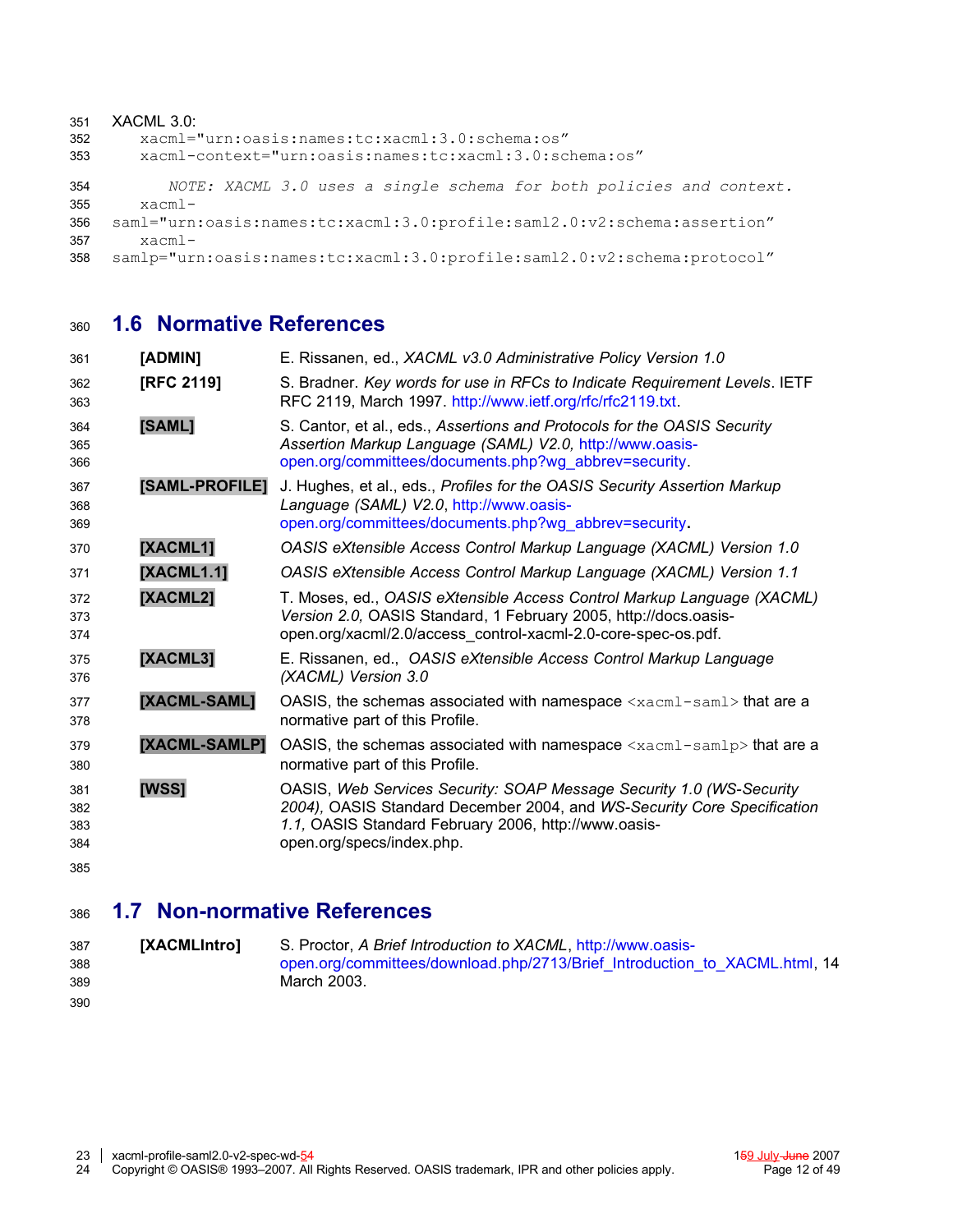#### <span id="page-12-0"></span>**2 Attributes** 391

In an XACML system, PEPs and PDP Context Handlers often need to retrieve attributes from on-line Attribute Authorities or from Attribute Repositories. SAML provides assertion and protocol elements that MAY be used for retrieval of attributes for use in an XACML Request Context. These elements include a <saml:Attribute> element for expressing a named attribute value, a 392 393 394 395

<saml:AttributeStatement> for holding a collection of <saml:Attribute> elements, and a 396

<saml:Assertion> element that can hold various kinds of statements, including a 397

<saml:AttributeStatement>. A <saml:Assertion> instance containing a 398

<saml:AttributeStatement> is called a SAML Attribute Assertion in this Profile. A SAML Attribute 399

Assertion includes the name of the attribute issuer, an optional digital signature for authenticating the attribute, an optional subject identity to which the attribute is bound, and optional conditions for use of the 400 401

assertion that may include a validity period during which the attribute is to be considered valid. Such an 402

assertion is suitable for storing attributes in an Attribute Repository, for transmitting attributes between an 403

Attribute Authority and an Attribute Repository, and for transmitting attributes between an Attribute 404

Repository and a PEP or XACML Context Handler. For querying an on-line Attribute Authority for 405 406

attributes, and for holding the response to that query, SAML defines <samlp:AttributeQuery> and <samlp:Response> elements. In this Profile, an instance of such a <samlp:Response> element is 407

called a SAML Attribute Response. This Section describes the use of these SAML elements in an 408

XACML system. 409

Since the format of  $a \leq \text{saml:Attribute>}$  differs from that of an  $\leq \text{acml-context:Attribute>}$ . a 410

mapping operation is required. This Section describes how to transform information contained in a 411

SAML Attribute Assertion into one or more <xacml-context:Attribute> instances. 412

#### **2.1 Element <saml:Attribute>** 413

The standard <saml: Attribute> element MAY be used in an XACML system for storing and transmitting attribute values. 414 415

- In order to be used in an XACML Request Context, each <saml:Attribute> instance MUST comply 416
- with the *SAML XACML Attribute Profile*, associated with namespace 417

urn:oasis:names:tc:SAML:2.0:profiles:attribute:XACML, in Section 8.5 of the *Profiles for* 418

*the OASIS Security Assertion Markup Language (SAML 2.0)* [\[SAML-PROFILE\].](#page-11-7) 419

#### <span id="page-12-1"></span>**2.1.1 Mapping a <saml:Attribute> to an <xacml-context:Attribute>** 420

An <xacml-context:Attribute> instance MUST be constructed from the corresponding 421

<saml:Attribute> instance contained in a SAML Attribute Assertion as follows. An XACML 422

implementation is NOT REQUIRED to instantiate the <xacml-context:Attribute> instances 423

physically so long as the XACML PDP can obtain values for the XACML Attributes as if they had been instantiated in this way. 424 425

- XACML AttributeId XML attribute 426
- The fully-qualified value of the <saml:Attribute> Name XML attribute MUST be used. 427
- XACML DataType XML attribute 428

#### The fully-qualified value of the  $\leq$ saml:Attribute>DataType XML attribute MUST be used. If the 429

<saml:Attribute> DataType XML attribute is missing, the XACML DataType XML attribute 430

MUST be http://www.w3.org/2001/XMLSchema#string. 431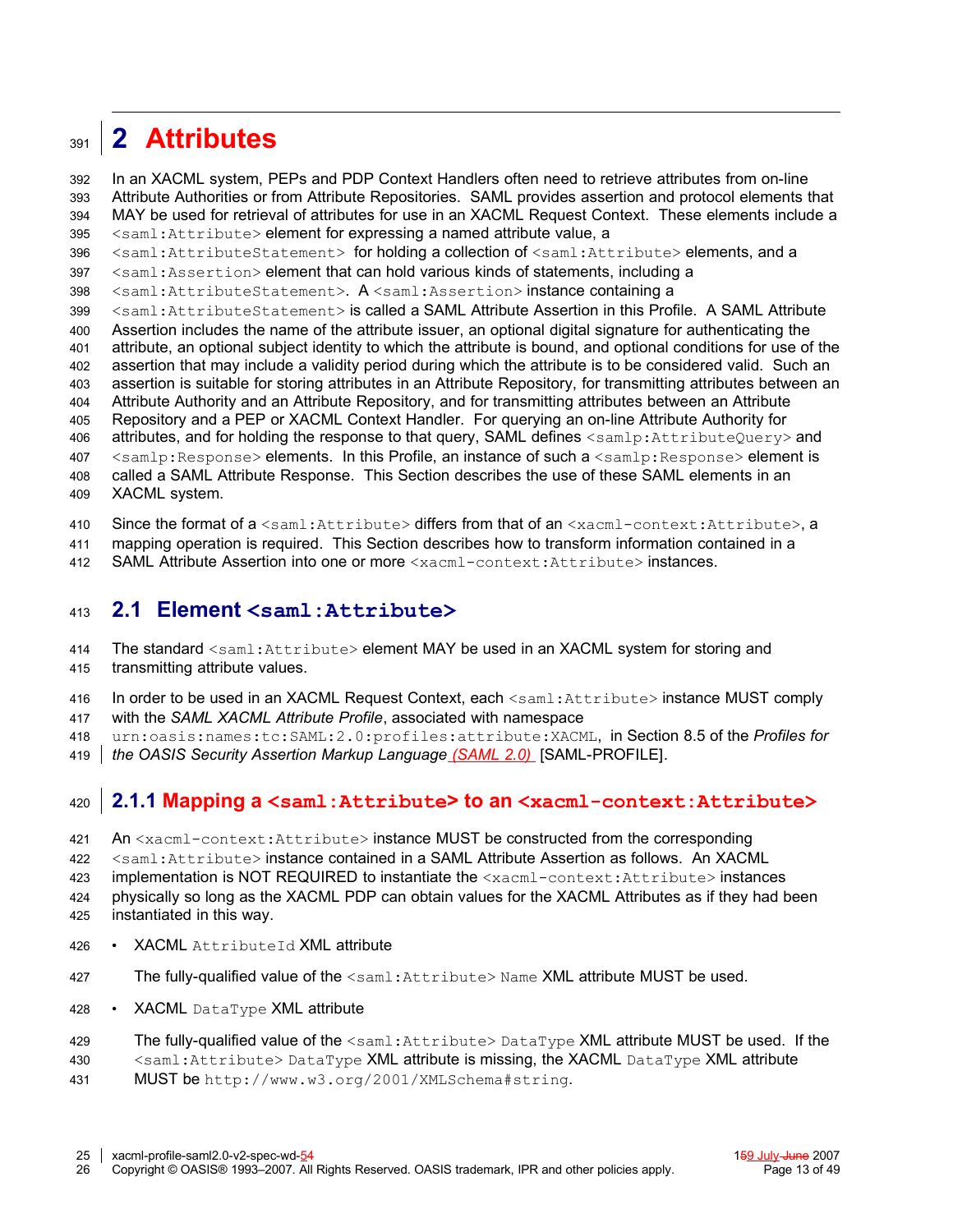- XACML Issuer XML attribute 432
- The string value of the <saml:Issuer>instance from the SAML Attribute Assertion MUST be used. 433
- <xacml-context:AttributeValue> 434

The  $\leq$ saml:AttributeValue> value MUST be used as the value of the  $\leq$ xacml-435

context:AttributeValue> instance. 436

Each <saml:Attribute> instance MUST be mapped to no more than one <xacml-437

context: Attribute> instance. Not all <saml: Attribute> instances in a SAML Attribute Assertion need to be mapped; a subset of <saml:Attribute> instances MAY be selected by a mechanism not specified in this Profile. The Issuer of the SAML Attribute Assertion MUST be used as the Issuer for each <xacml-context:Attribute> instance that is created from <saml:Attribute> instances in that SAML Attribute Assertion. 438 439 440 441 442

- The <xacml-context:Attribute> created from the SAML Attribute Assertion MUST be placed into the Attribute group of the XACML Request Context that corresponds to the entity that is represented by the <saml:Subject> in the SAML Attribute Assertion. 443 444 445
- *Non-normative Example:* For example, if the SAML Attribute Assertion <saml:Subject> contains a <saml:NameIdentifier>instance, and the value of that NameIdentifier matches the value 446 447

of the <xacml-context:Attribute> having an AttributeId of 448

urn:oasis:names:tc:xacml:1.0:resource:resource-id, then <xacml-449

context:Attribute> instances created from <saml:Attribute> instances in that SAML 450

- Attribute Assertion MUST be placed into the <xacml-context:Resource>Attribute group or its corresponding XACML 3.0 Attribute group. 451 452
- If a mapped  $\leq$ saml:Attribute> is placed into an  $\leq$ xacml-context:Subject> instance, then the XACML SubjectCategory XML attribute MUST also be consistent with the conceptual "subject category" of the entity that corresponds to the <saml: Subject> of the SAML Attribute Assertion that contained the <saml:Attribute>. The <saml:Subject> itself is NOT translated into an <xacmlcontext:Attribute> as part of processing a SAML Attribute Assertion; the <saml:Subject> identity is used only to determine the Attribute group in the XACML Request Context to which the 453 454 455 456 457 458
- <saml:Attribute> values should be added. 459

The mapping MUST be done in such a way that the semantics defined by SAML for the elements in a SAML Attribute Assertion have been adhered to. The mapping entity need not perform these semantic checks itself, but the system in which it operates MUST be such that the checks have been done before any <xacml:Attribute> created from a SAML Attribute Assertion is used by an XACML PDP. These semantic checks include, but are not limited to the following. 460 461 462 463 464

- Any NotBefore and NotOnOrAfter XML attributes in the SAML Attribute Assertion MUST be valid with respect to the <xacml:Request> in which the SAML-derived <xacml:Attribute> is used. This means that the XACML Attributes associated with the following AttributeId values in the <xacml:Request> MUST represent times and dates that are not before the NotBefore XML 465 466 467 468
- attribute value and not on or after the NotOnOrAfter XML attribute value: 469
- urn:oasis:names:tc:xacml:1.0:environment:current-time 470
- urn:oasis:names:tc:xacml:1.0:environment:current-date 471
- urn:oasis:names:tc:xacml:1.0:environment:current-dateTime 472
- The time period during which SAML Attribute Assertions are considered valid in XACML 3.0 depends 473

on whether the PDP is configured to retrieve XACML Attributes that were valid at the time a policy was issued or at the time the policy is being evaluated. 474 475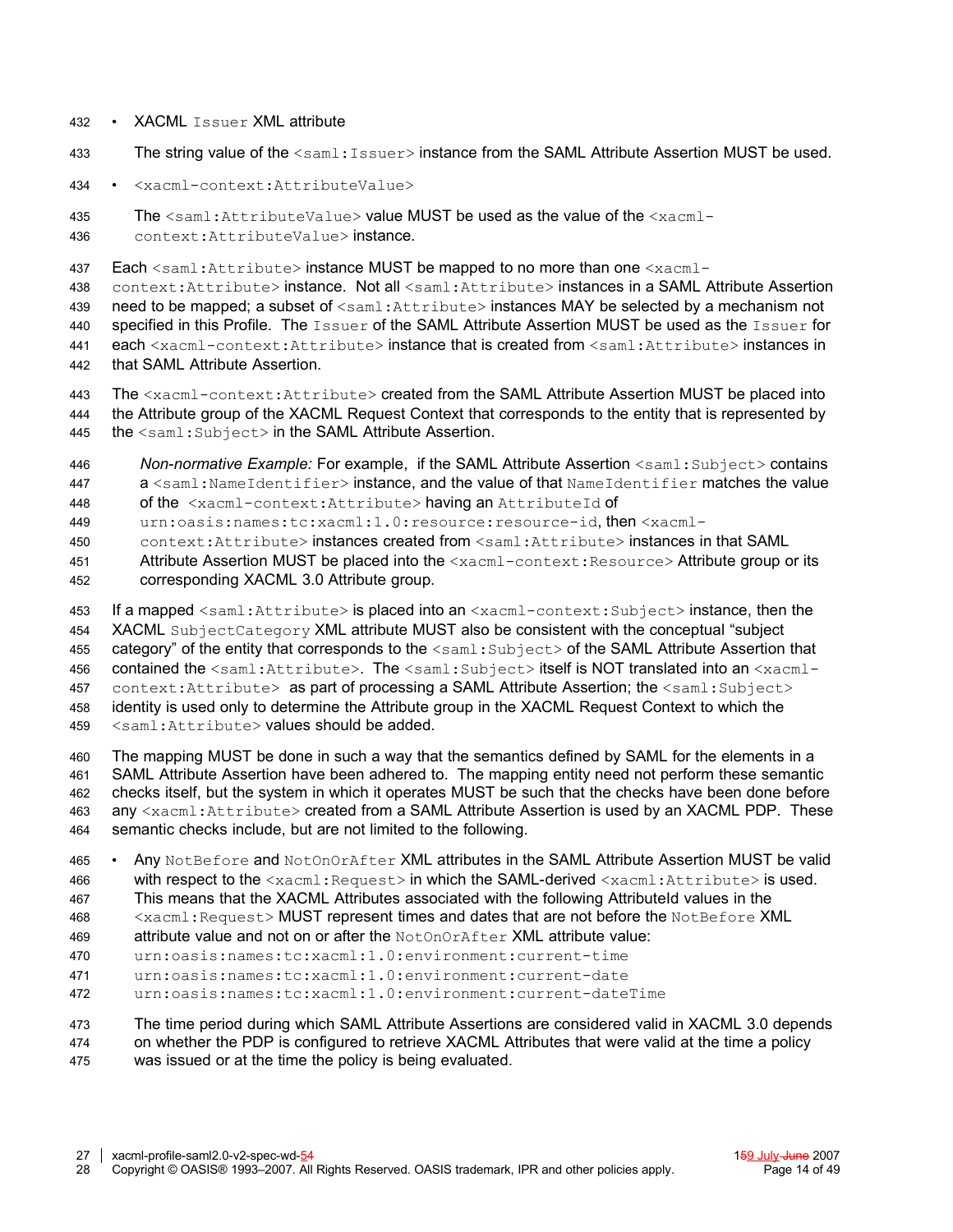- The semantics defined by SAML for any  $\leq$  saml: Audience Restriction Condition> or 476
- <saml:DoNotCacheCondition> elements MUST be adhered to. 477

#### **2.2 Element <saml:AttributeStatement>** 478

- When a <saml:Attribute> instance is stored or transmitted in an XACML system, the instance MUST 479
- be enclosed in a standard SAML <saml:AttributeStatement>. The definition and use of the 480
- <saml:AttributeStatement> element MUST be as described in the SAML 2.0 standard [\[SAML\].](#page-11-0) 481

#### **2.3 Element <saml:Assertion>: SAML Attribute Assertion** 482

When a  $\leq$ saml: AttributeStatement> instance is stored or transmitted in an XACML system, the instance MUST be enclosed in  $a$  < saml: Assertion >. An instance of such  $a$  < saml: Assertion > element is called a SAML Attribute Assertion in this Profile. 483 484 485

When used as a SAML Attribute Assertion in an XACML system, the definition and use of the <saml:Assertion> element MUST be as specified in the SAML 2.0 standard, augmented with the following requirements. Except as specified here, this Profile imposes no requirements or restrictions on the SAML Attribute Assertion element and its contents beyond those specified in SAML 2.0. 486 487 488 489

- <saml:Issuer> [Required] 490
- The  $\leq$ saml: Issuer> element is a required element for holding information about "the SAML authority that is making the claim(s) in the assertion" [\[SAML\].](#page-11-0) 491 492
- In order to support  $3<sup>rd</sup>$  party digital signatures, this Profile does NOT require that the identity provided in the <saml: Issuer> element refer to the entity that signs the SAML Attribute Assertion.. It is up to the relying party to determine whether it has an appropriate trust relationship with the authority that signs the SAML Attribute Assertion. 493 494 495 496
- When a SAML Attribute Assertion containing a <saml: Attribute> is used to construct an 497
- <xacml-context:Attribute>, the string value of the <saml:Issuer> instance MUST be used as the value of the <xacml-context:Attribute> Issuer XML attribute, so the 498 499
- 
- <saml:Issuer> value SHOULD be specified with this in mind. 500
- <ds:Signature> [Optional] 501
- The <ds:Signature> element is an optional element for holding "An XML Signature that authenticates the assertion, as described in Section 5 of the SAML 2.0 specification [\[SAML\].](#page-11-0)" 502 503
- A  $\lessdot$ ds:Signature> instance MAY be used in a SAML Attribute Assertion. In order to support 3<sup>rd</sup> 504
- party digital signatures, this Profile does NOT require that the identity provided in the 505
- <saml:Issuer> instance refer to the entity that signs the SAML Attribute Assertion. It is up to the relying party to determine whether it has an appropriate trust relationship with the authority that signs the SAML Attribute Assertion. 506 507 508
- A relying party SHOULD verify any signature included in the SAML Attribute Assertion and SHOULD NOT use information derived from the SAML Attribute Assertion unless the signature is verified successfully. 509 510 511
- <saml:Subject> [Optional] 512
- The  $\leq$ saml: Subject> element is an optional element used for holding "The subject of the 513
- statement(s) in the assertion" [\[SAML\].](#page-11-0) Each SAML Attribute Assertion used in an XACML system MUST contain a <saml:Subject> element. 514 515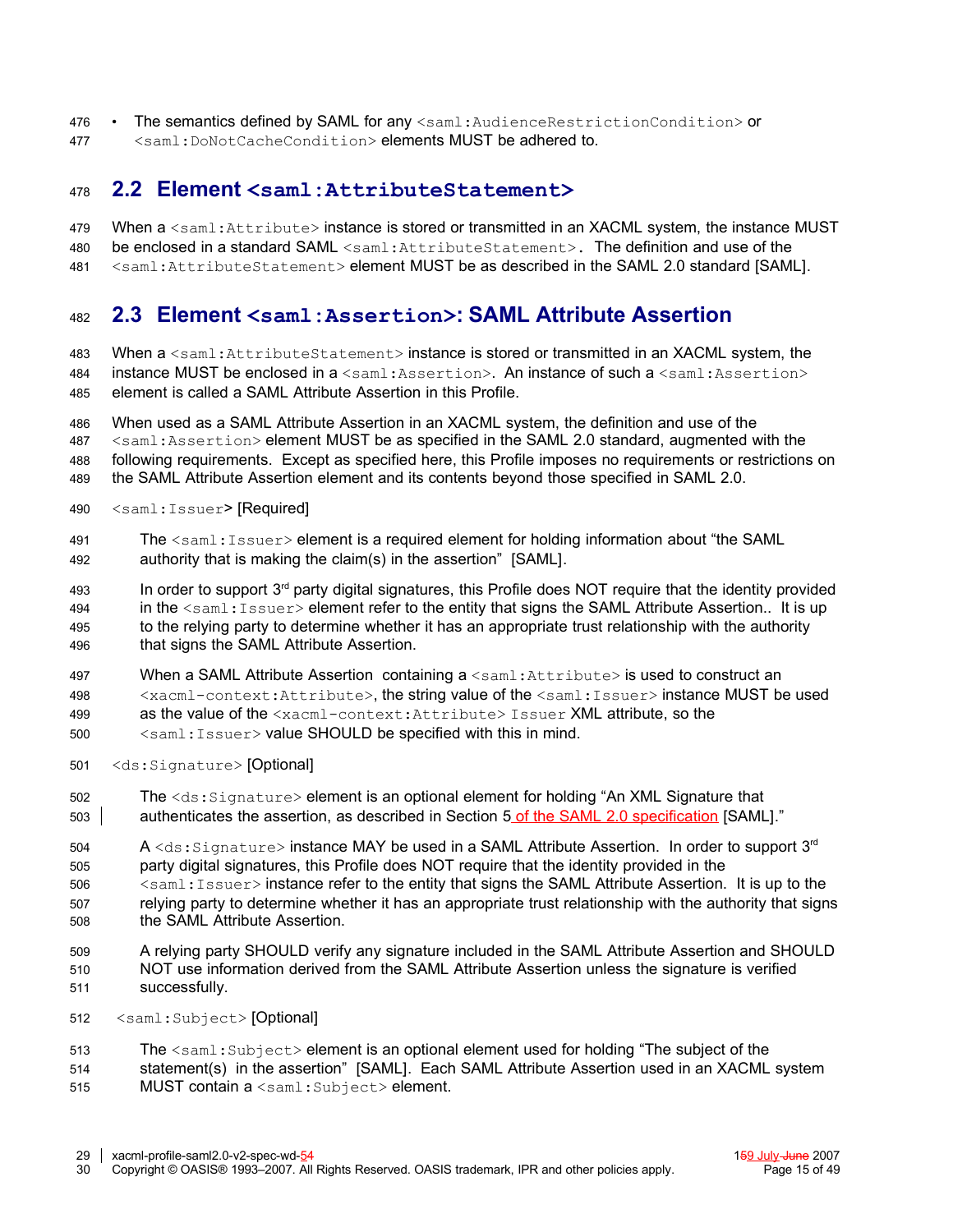- In a SAML Attribute Assertion containing  $a \leq \text{saml:Attribute} >$  that is to be mapped to an 516
- <xacml-context:Attribute>*,* the <saml:Subject> instance MUST contain the identity of the entity to which the <saml: Attribute> and its value are bound. For a mapped 517 518
- <saml:Attribute> to be placed in a given XACML Attribute group*,* this identity SHOULD refer to 519
- the same entity as any XACML Attribute that serves as an entity identifier in the Attribute group. For 520
- example, the <saml:Subject> associated with a mapped SAML->XACML Attribute to be 521
- placed in the XACML <xacml-context:Resource> Attribute group SHOULD refer to the same entity as the value of any XACML Attribute having an AttributeId of 522 523
- urn:oasis:names:tc:xacml:1.0:resource:resource-id that occurs in the same <xacml-524
- context: Resource> instance. See Section 2.[12.1](#page-12-1) for more information. 525
- <saml:Conditions> [Optional] 526
- The <saml: Conditions> element is an optional element that is used for "conditions that MUST be taken into account in assessing the validity of and/or using the assertion" [\[SAML\].](#page-11-0) 527 528

The <saml:Conditions> instance SHOULD contain NotBefore and NotOnOrAfter XML attributes to specify the limits on the validity of the SAML Attribute Assertion. If these XML attributes are present, the relying party SHOULD ensure that an <xacml-context:Attribute> derived from the SAML Attribute Assertion is used by a PDP for evaluating policies only when the value of the <xacml-context:Attribute> in the XACML Request Context having an AttributeId of urn:oasis:names:tc:xacml:1.0:environment:current-dateTime is contained within the SAML Attribute Assertion's specified validity period. The time period during which SAML Attribute Assertions are considered valid in XACML 3.0 depends on whether the PDP is configured to retrieve XACML Attributes that were valid at the time a policy was issued or at the time the policy is being evaluated. 529 530 531 532 533 534 535 536 537 538

#### **2.4 Element <samlp:AttributeQuery>** 539

- The standard SAML <samlp:AttributeQuery> element MAY be used in an XACML system by a 540
- PEP or XACML Context Handler to request SAML Attribute Assertions from an on-line Attribute Authority 541
- for use in an XACML Request Context. The definition and use of the <samlp:AttributeQuery> 542
- element MUST be as described in the SAML 2.0 standard [\[SAML\].](#page-11-0) 543
- Note that the SAML-defined ID XML attribute is a required component of a 544
- <samlp:AttributeQuery>and can be used to correlate the <samlp:AttributeQuery> with the 545
- corresponding SAML Attribute Response. 546

#### **2.5 Element <samlp:Response>: SAML Attribute Response** 547

The response to a <samlp:AttributeQuery> MUST be a <samlp:Response> instance containing a SAML Attribute Assertion that holds any <saml:AttributeStatement> instances that match the query. An instance of such  $a$   $\leq$ samlp: Response $>$  element is called a SAML Attribute Response in this Profile. The definition and use of the SAML Attribute Response MUST be as described in the SAML 2.0 standard, augmented with the following requirements. Except as specified here, this Profile imposes no requirements or restrictions on the SAML Attribute Response and its contents beyond those specified in SAML 2.0. 548 549 550 551 552 553 554

- <saml:Issuer> [Optional] 555
- The  $\leq$ saml: Issuer> element is an optional element that "Identifies the entity that generated the response message" [\[SAML\].](#page-11-0) 556 557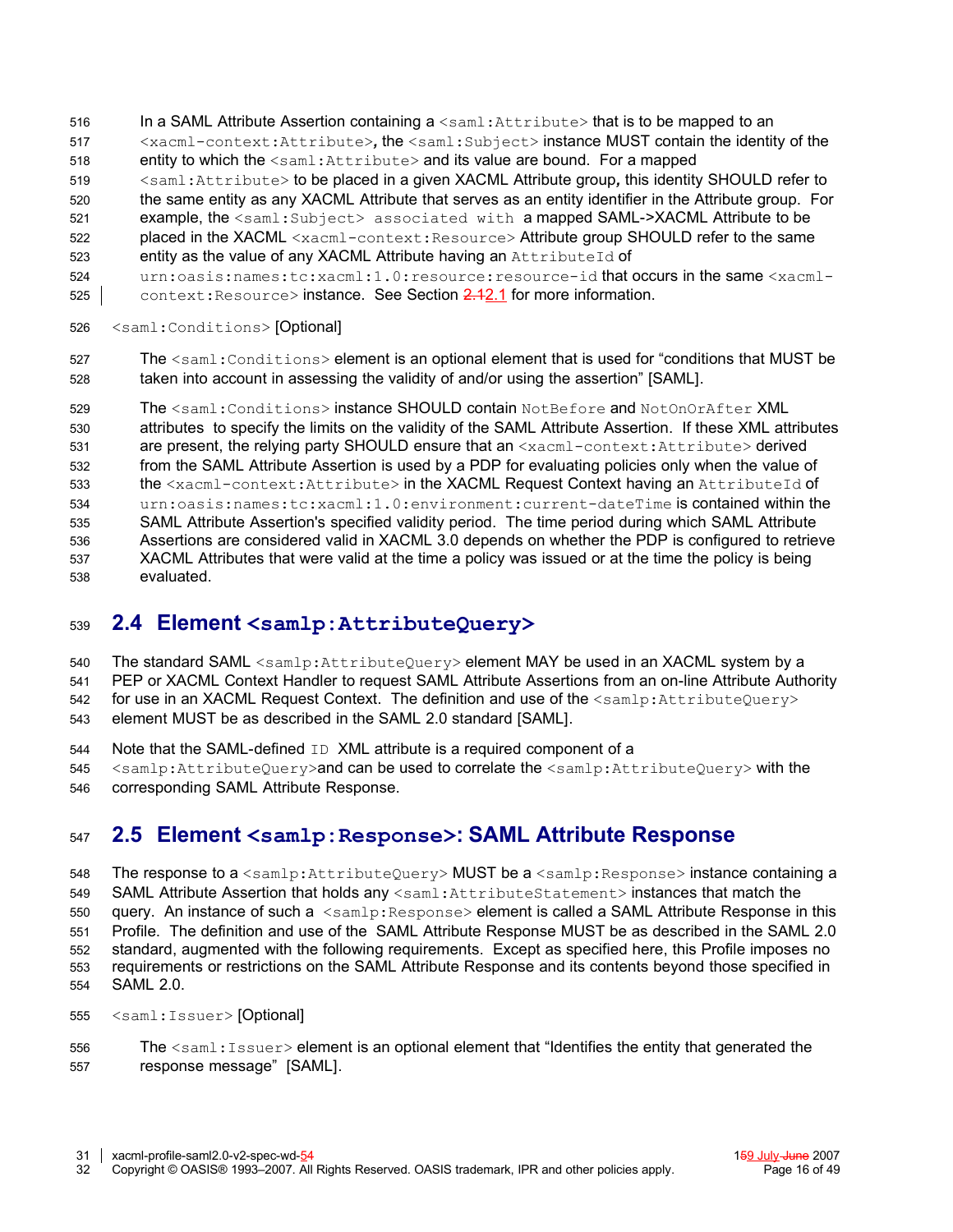- In order to support  $3<sup>rd</sup>$  party digital signatures, this Profile does NOT require that the identity provided in the  $\leq$ saml: Issuer> element refer to the entity that signs the SAML Attribute Response. It is up to the relying party to determine whether it has an appropriate trust relationship with the authority that signs the SAML Attribute Response. 558 559 560 561
- <ds:Signature> [Optional] 562
- The <ds:Signature> element is an optional element for holding "An XML Signature that authenticates the responder and provides message integrity" [\[SAML\].](#page-11-0) 563 564

A <ds:Signature> instance MAY be used in a Attribute Response. In order to support 3<sup>rd</sup> party digital signatures, this Profile does NOT require that the identity provided in the  $\langle \text{saml:Issuer}\rangle$ refer to the entity that signs the SAML Attribute Response. It is up to the relying party to determine whether it has an appropriate trust relationship with the authority that signs the SAML Attribute Response . 565 566 567 568 569

A relying party SHOULD verify any signature included in the SAML Attribute Response and SHOULD NOT use information derived from the SAML Attribute Response unless the signature is verified successfully. 570 571 572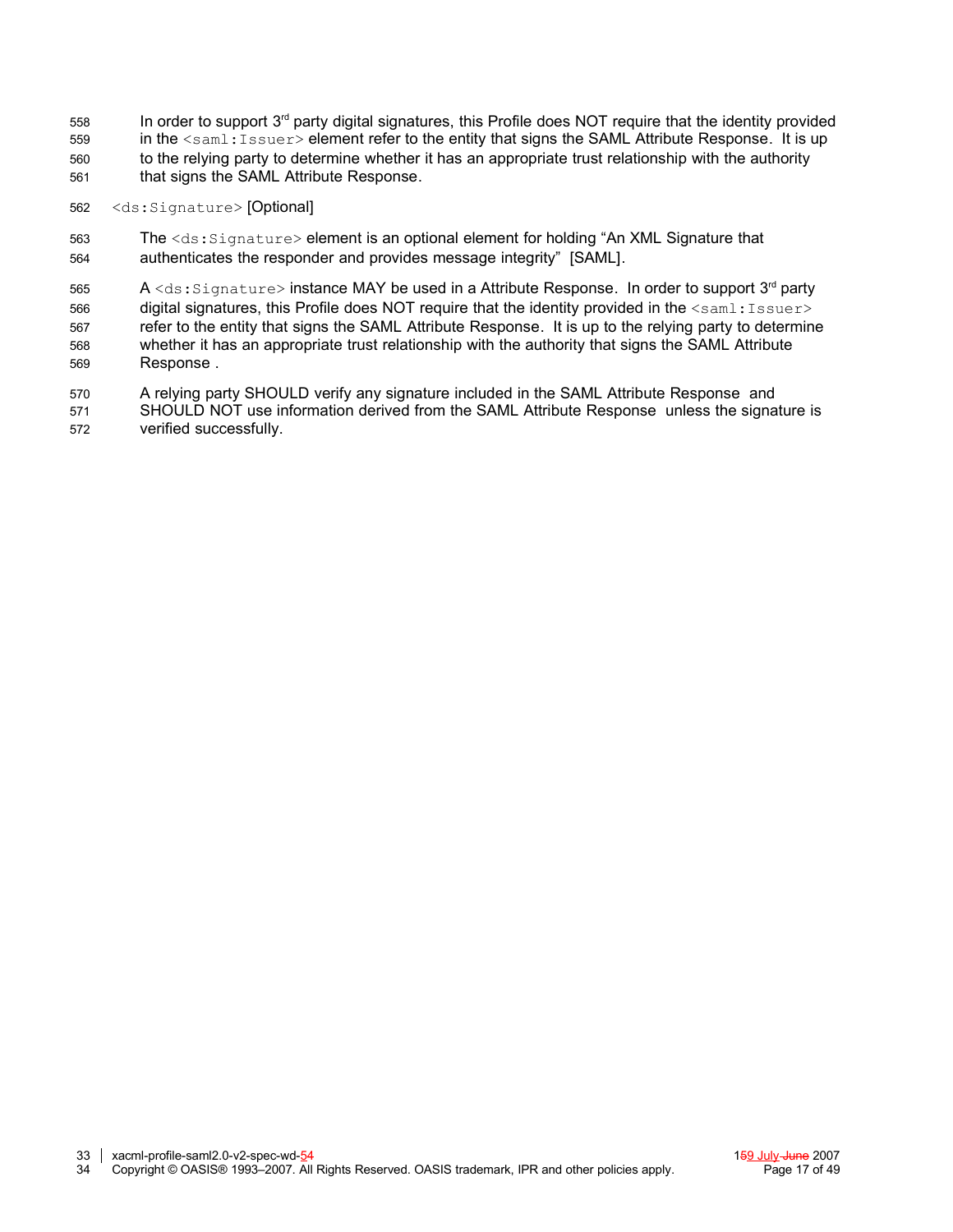#### <span id="page-17-0"></span>**3 Conveying XACML Attributes in a SOAP Message** 573

At the time a Web Service is invoked, the service MAY need to determine whether the client is authorized to invoke the service or to access resources that are involved in the service invocation. A Web service MAY use an XACML PDP to make such an authorization decision. 574 575 576

When a service evaluates an XACML authorization, access control, or privacy policy related to a SOAP message, it MAY obtain the XACML Attributes required for the evaluation from various sources, including databases, registries, trusted Attribute Authorities, and so on. This work is done in the applicationdependent XACML Context Handler that provides XACML Attributes to the PDP on request. A Web Services client or intermediary MAY include XACML <xacml-context:Attribute> instances in a wsse:Security SOAP Header for use by this Context Handler. This Section of this Profile describes two ways in which such <xacml-context:Attribute> instances MAY be provided. 577 578 579 580 581 582 583

#### <span id="page-17-2"></span>**3.1 <xacml-samlp:XACMLAuthzDecisionQuery>** 584

The first way in which XACML Attributes  $\frac{mayMAY}{AY}$  be provided to a service is by including an instance of the <xacml-samlp:XACMLAuthzDecisionQuery> (see Section 3.[44.4\)](#page-21-0) in the wsse:Security Header of a SOAP message. This query contains an XACML Request Context that SHOULD contain <xacml-context:Attribute> instances related to any resource access that the client will need in order to interact successfully with the service. The <xacml-samlp:XACMLAuthzDecisionQuery> SHOULD be signed by an entity that the Web Service trusts to authenticate the enclosed  $\langle x \text{a} \text{cm} \text{1}$ context:Attribute> instances. 585 586 587 588 589 590 591

The Web Service MAY provide the <xacml-context:Attribute> instances in such an <xacmlsamlp:XACMLAuthzDecisionQuery> to an XACML PDP as part of evaluating XACML policies related to the Web Service interaction. The service SHOULD verify that the query is signed by an entity that the service trusts to authenticate the enclosed <xacml-context:Attribute> instances. It SHOULD verify that the IssueInstant of the <xacml-samlp:XACMLAuthzDecisionQuery> is close enough the the current time to meet the validity requirements of the service. 592 593 594 595 596 597

#### <span id="page-17-1"></span>**3.2 SAML Attribute Assertion** 598

A second way in which XACML Attributes  $\frac{\text{max} (M - 1)}{M}$  be provided to a service is in the form of a SAML Attribute Assertion in the  $w$ sse: Security Header of a SOAP message. The SAML Attributes contained in the SAML Attribute Assertion MAY be converted to XACML Attributes as described in Section 2.[12.1](#page-12-1) of this Profile by an XACML Context Handler for use by a PDP associated with the Web Service in 599 600 601 602

evaluating XACML policies related to the Web Service interaction. 603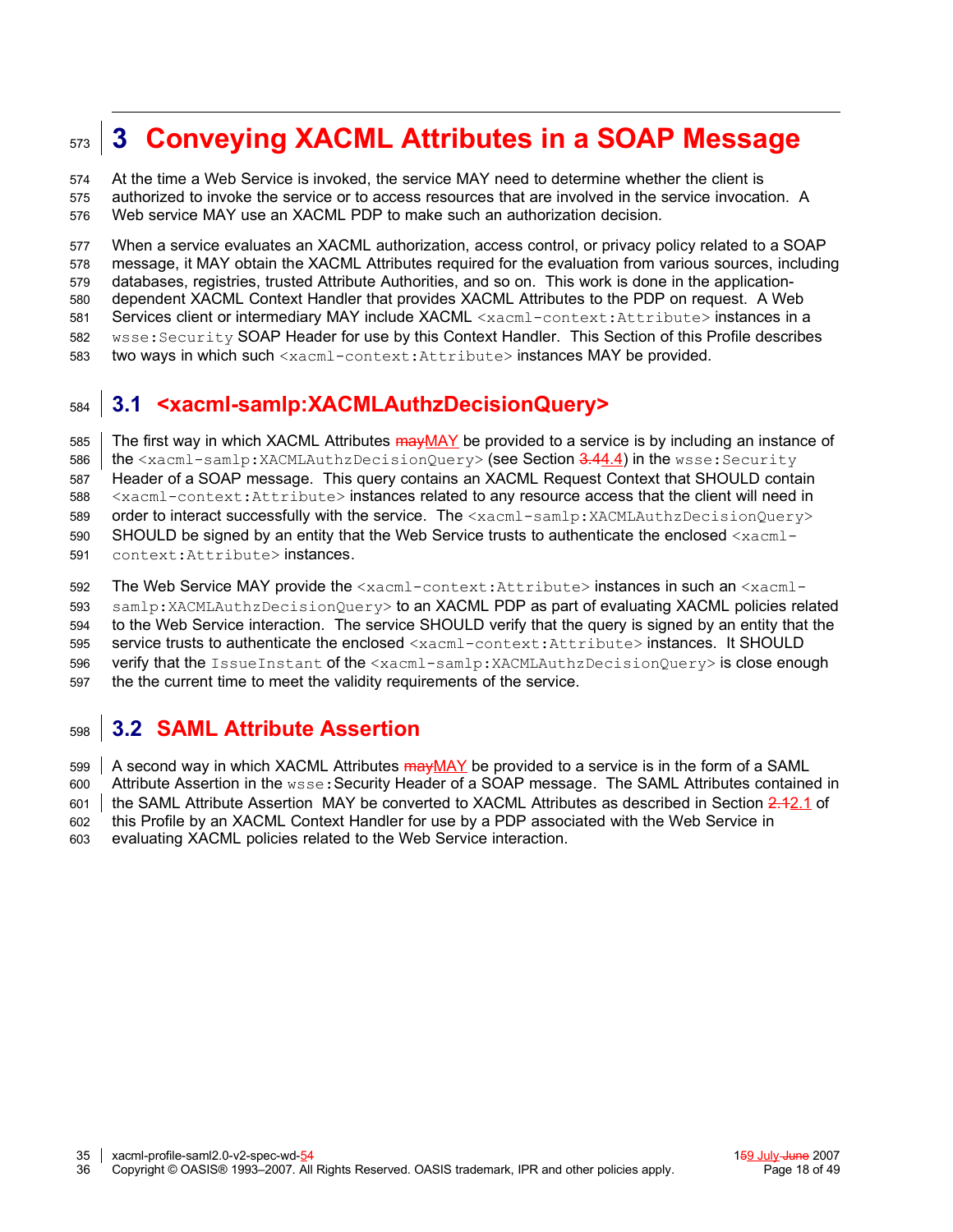#### <span id="page-18-0"></span>**4 Authorization Decisions** 604

XACML defines <xacml-context:Request> and <xacml-context:Response> elements for describing an authorization decision request and the corresponding response from a PDP. In many environments, instances of these elements need to be signed or associated with a validity period in order to be used in an actual protocol between entities. Although SAML 2.0 defines a rudimentary <samlp:AuthzDecisionQuery> in the SAML Protocol Schema and a rudimentary <saml:AuthzDecisionStatement> in the SAML Assertion Schema, these elements are not able to convey all the information that an XACML PDP is capable of accepting as part of its Request Context or conveying as part of its XACML Response Context. In order to allow a PEP to use the SAML protocol with full support for the XACML Request Context and XACML Response Context syntax, this Profile defines one SAML extension type and one SAML extension element, and describes how they are used with other standard SAML elements. 605 606 607 608 609 610 611 612 613 614 615

- <xacml-saml:XACMLAuthzDecisionStatementType> is a new SAML extension type that includes an XACML <xacml-context: Response> along with other optional information. 616 617
- A <saml:Statement> of type <xacml-saml:XACMLAuthzDecisionStatementType> (defined using  $x\sin t$  ype) MAY be used by a PDP Context Handler to convey an XACML  $\cos t$ context:Response> along with other optional information. An instance of such a <saml:Statement> element is called an XACMLAuthzDecision Statement in this Profile. 618 619 620 621
- A  $\leq$ saml:Assertion> MUST be used to hold XACMLAuthzDecision Statements. An instance of such a  $\leq$ saml:Assertion> element is called an XACMLAuthzDecision Assertion in this Profile. 622 623
- A <xacml-samlp:XACMLAuthzDecisionQuery> is a new SAML extension element that MAY be used by a PEP to submit an XACML Request Context, along with other optional information, as a SAML protocol query to an XACML Context Handler. 624 625 626
- A <samlp:Response> containing an XACMLAuthzDecision Assertion MUST be used by an XACML Context Handler as the response to an <saml-samlp:XACMLAuthzDecisionQuery>. An instance of such a  $\leq$ samlp:Response> element is called an XACMLAuthzDecision Response in this Profile. 627 628 629

This Section defines and describes the usage of these types and elements.. The schemas for the new type and element are contained in the [\[XACML-SAML\]](#page-11-9) and [\[XACML-SAMLP\]](#page-11-8) schema documents. 630 631

#### <span id="page-18-1"></span>**4.1 Type <xacml-saml:XACMLAuthzDecisionStatementType>** 632

- The new <xacml-saml:XACMLAuthzDecisionStatementType> complex type contains an XACML 633
- Response Context along with related information. Use of this type is an alternative to use of the SAML-634
- defined <saml:AuthzDecisionStatementType>; this alternative allows an XACML Context Handler 635
- to use SAML with full support for XACML authorization decisions. An instance of a 636
- <saml:Statement> element that is of this type (defined using xsi:type="xacml-637
- saml:XACMLAuthzDecisionStatementType") is called an XACMLAuthzDecision Statement in this Profile. 638 639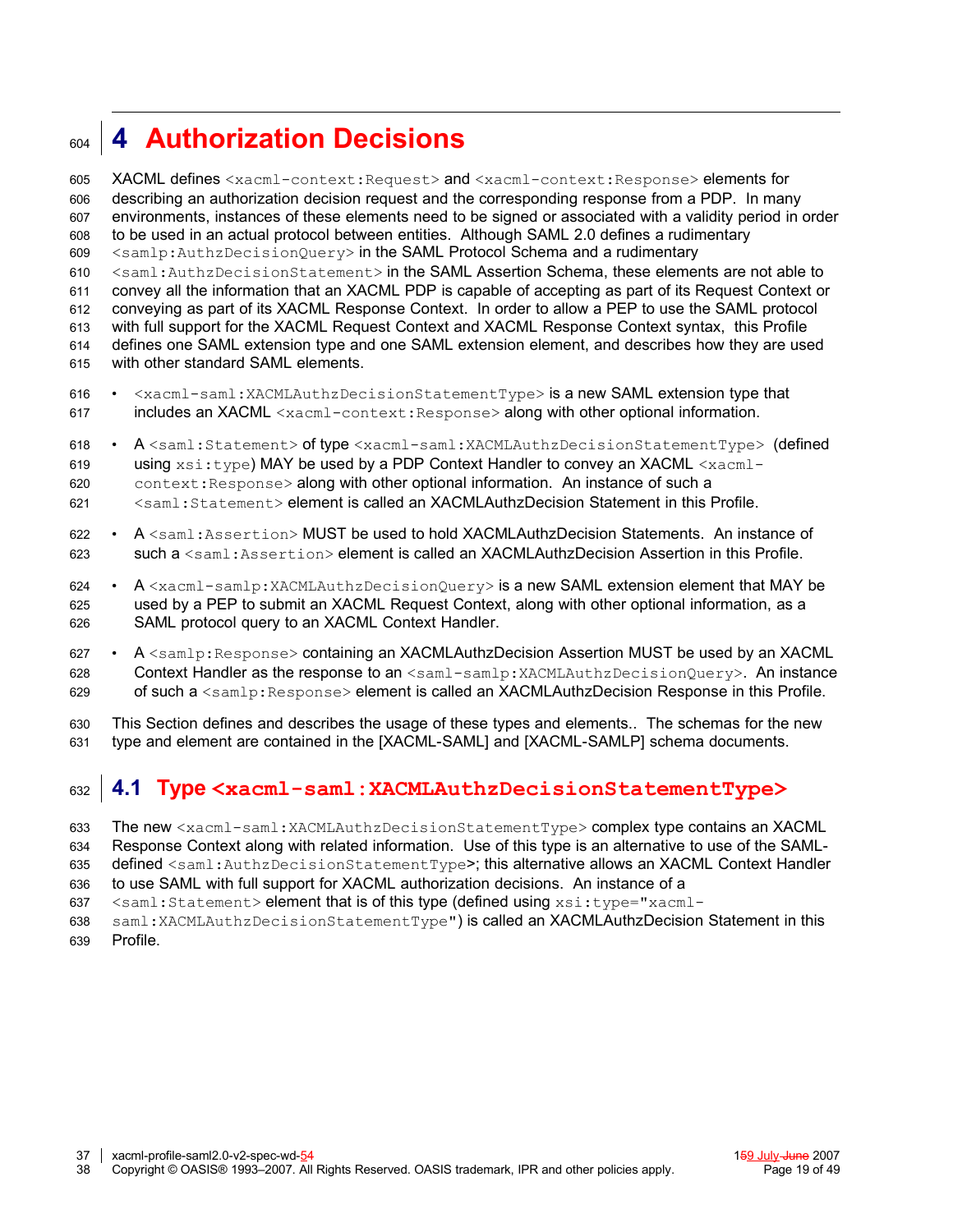```
<complexType name="XACMLAuthzDecisionStatementType">
   <complexContent>
        <extension base="saml:StatementAbstractType">
            <sequence>
                <element ref="xacml-context:Response"/>
                <element ref="xacml-context:Request" minOccurs="0"/>
            </sequence>
        </extension>
   </complexContent>
</complexType>
```
The <xacml-saml:XACMLAuthzDecisionStatementType> complex type is an extension to the 640

- SAML-defined <saml:StatementAbstractType>. It contains the following elements: 641
- <xacml-context:Response> [Required] 642

An XACML Response Context created by an XACML PDP. This Response MAY be the result of evaluating an XACML Request Context from an <xacml-samlp:XACMLAuthzDecisionQuery>. 643 644

<xacml-context:Request> [Optional] 645

An <xacml-context:Request> element containing <xacml-context:Attribute> instances that were used by the XACML PDP in evaluating policies to obtain the corresponding  $\langle x \text{a} \text{cm} \text{1}$ context:Response>. 646 647 648

If the XACMLAuthzDecision Statement represents a response to an  $\leq x \cdot \text{acm}$ 649

samlp:XACMLAuthzDecisionQuery>, and if the ReturnContext XML attribute in the <xacml-650 651

samlp:XACMLAuthzDecisionQuery> instance is "true", then this element MUST be included; if the ReturnContext XML attribute in the <xacml-samlp:XACMLAuthzDecisionOuery> 652

instance is  $"false"$ , then this element MUST NOT be included. See the description of the 653

ReturnContext XML attribute in Section 3.[54.4](#page-21-0) for a specification of the <xacml-654

context: Attribute> instances that MUST be returned in this element when it is part of a 655

- response to an <xacml-samlp:XACMLAuthzDecisionQuery>. 656
- If the XACMLAuthzDecision Statement does not represent the response to an <xacml-657

samlp:XACMLAuthzDecisionQuery>, then this element MAY be included. In this case, the PDP 658

MUST determine which <xacml-context:Attribute> instances are included using criteria that are outside the scope of this Profile. 659 660

#### **4.2 Element <saml:Statement>: XACMLAuthzDecision Statement** 661

A <saml:Statement> instance MAY be of type <xacml-662

saml:XACMLAuthzDecisionStatementType> by using xsi:type as shown in the example in 663

Section 3.[34.3.](#page-19-0) An instance of a <saml:Statement> element that is of type <xacml-664

saml:XACMLAuthzDecisionStatementType> i**s called an XACMLAuthzDecision Statement in this** 665

Profile. Any instance of an XACMLAuthzDecision Statement in an XACML system MUST be enclosed in 666

a <saml:Assertion>. 667

#### <span id="page-19-0"></span>**4.3 Element <saml:Assertion>: XACMLAuthzDecision Assertion** 668

A <saml:Assertion> instance MAY contain an XACMLAuthzDecision Statement as shown in the following non-normative example: 669 670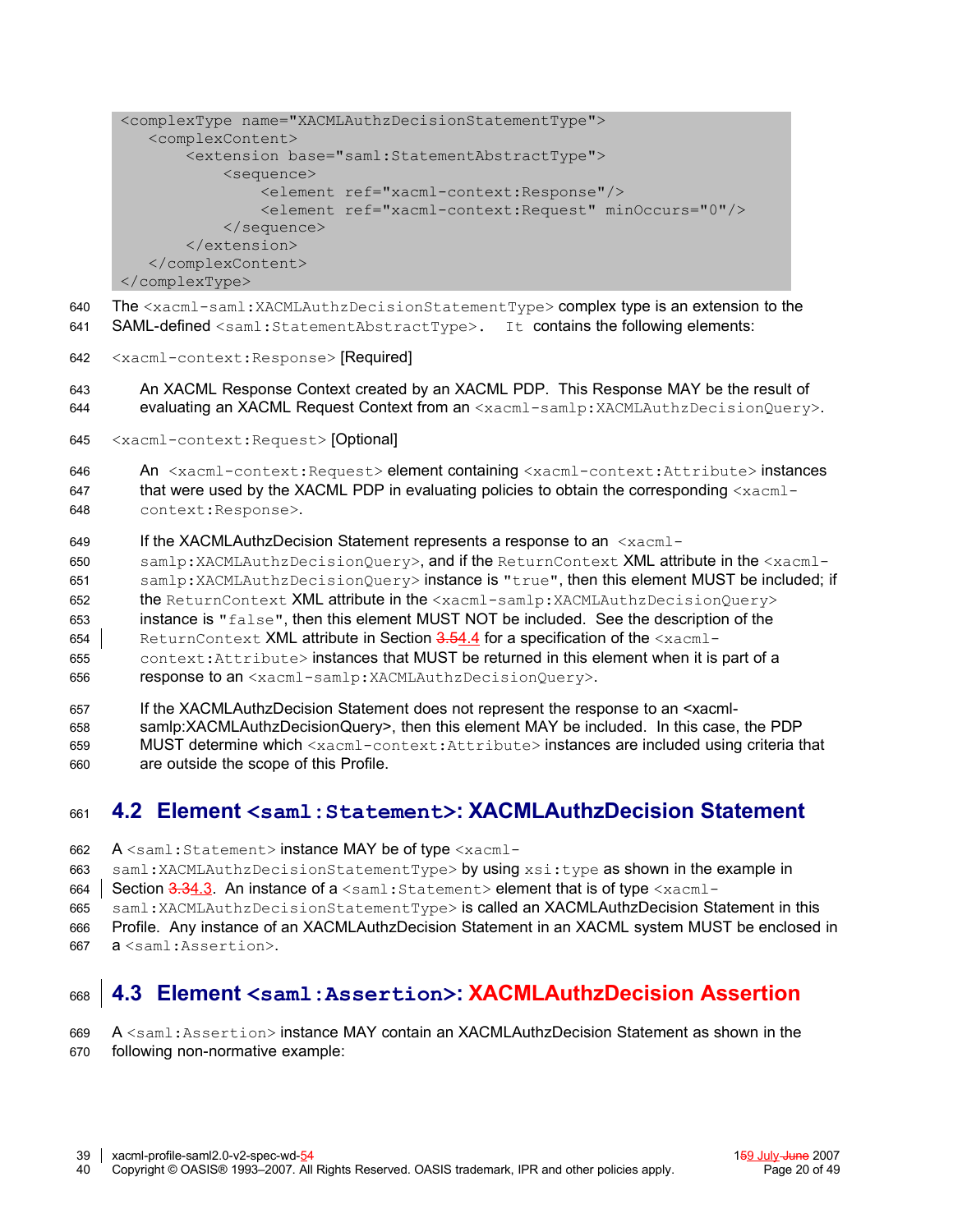```
<saml:Assertion Version="2.0" ID="9812368"
        IssueInstant="2006-05-31T13:20:00.000">
     <saml:Issuer>https://XACMLPDP.example.com</saml:Issuer>
     <saml:Statement
           xsi:type="xacml-saml:XACMLAuthzDecisionStatementType">
         <xacml-context:Response>
             <xacml-context:Result>
                 <xacml-context:Decision>
                     NotApplicable
                 </xacml-context:Decision>
             </xacml-context:Result>
         </xacml-context:Response>
         <xacml-context:Request>
              ....
         </xacml-context:Request>
     </saml:Statement>
</saml:Assertion>
```
An instance of a <saml:Assertion> element containing an XACMLAuthzDecision Statement is called an XACMLAuthzDecision Assertion in this Profile. 671 672

This Profile imposes the following requirements and restrictions on the  $\leq$ saml:Assertion> element 673

beyond those specified in SAML 2.0 when used as an XACMLAuthzDecision Assertion. 674

<saml:Issuer> [Required] 675

The  $\le$ saml: Issuer> element is a required element for holding information about "the SAML authority that is making the claim(s) in the assertion" [\[SAML\].](#page-11-0) 676 677

In order to support  $3<sup>rd</sup>$  party digital signatures, this Profile does NOT require that the identity provided 678

in the <saml:Issuer> element refer to the entity that signs the XACMLAuthzDecision Assertion. It 679 680

is up to the relying party to determine whether it has an appropriate trust relationship with the authority that signs the XACMLAuthzDecision Assertion. 681

- <ds:Signature> [Optional] 682
- The <ds:Signature> element is an optional element for holding "An XML Signature that authenticates the assertion, as described in Section 5 of the SAML 2.0 core specification [\[SAML\].](#page-11-0)" 683 684

 ${\sf A} <$ d ${\rm s}$ : ${\rm Si}$ gnature $>$  ins $ance MAY be used in a  $<$ saml: ${\rm As}$ sertion $>$ . In order to support  $3^{\sf rd}$  party$ digital signatures, this Profile does NOT require that the identity provided in the  $\leq$ saml: Issuer> instance refer to the entity that signs the XACMLAuthzDecision Assertion. It is up to the relying party to determine whether it has an appropriate trust relationship with the authority that signs the Assertion . 685 686 687 688 689

A relying party SHOULD verify any signature included in the XACMLAuthzDecision Assertion and SHOULD NOT use information derived from the Assertion unless the signature is verified successfully. 690 691 692

<saml:Subject> [Optional] 693

The <saml:Subject> element MUST NOT be included in an XACMLAuthzDecision Assertion. 694

Instead, the Subject of an XACMLAuthzDecision Assertion is specified in the XACML Request 695

Context of the corresponding authorization decision request. This corresponding XACML Request Context MAY be included in the XACMLAuthzDecision Statement as described in Section 3.[14.1.](#page-18-1) 696 697

<saml:Conditions> [Optional] 698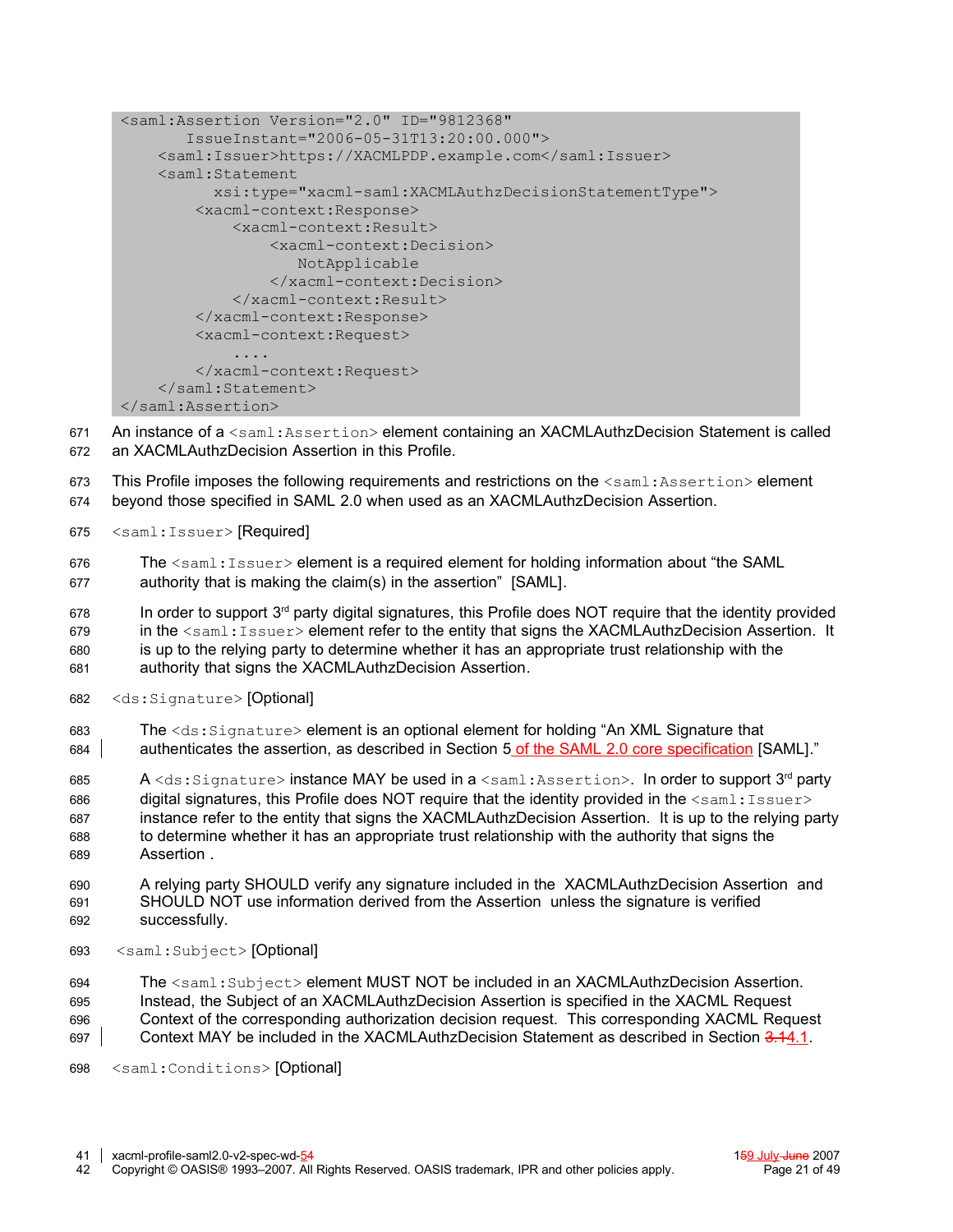- The <saml: Conditions> element is an optional element that is used for "conditions that MUST be taken into account in assessing the validity of and/or using the assertion" [\[SAML\].](#page-11-0) 699 700
- The <saml:Conditions> instance SHOULD contain NotBefore and NotOnOrAfter XML 701
- attributes to specify the limits on the validity of the XACMLAuthzDecision Assertion. If these XML 702
- attributes are present, the relying party SHOULD ensure that an <xacml-context: Response> taken from the XACMLAuthzDecision Assertion is used only during the Assertion's specified validity 703 704
- period. 705

#### <span id="page-21-0"></span>**4.4 Element <xacml-samlp:XACMLAuthzDecisionQuery>** 706

- The <xacml-samlp:XACMLAuthzDecisionQuery> protocol element MAY be used by a PEP to 707
- request an authorization decision from an XACML PDP. This element is an alternative to the SAML-708
- defined <samlp:AuthzDecisionQuery>; this alternative allows the PEP to use the full capabilities of 709
- an XACML PDP. It allows use of the SAML query protocol to convey an XACML Request Context along 710
- with related information. 711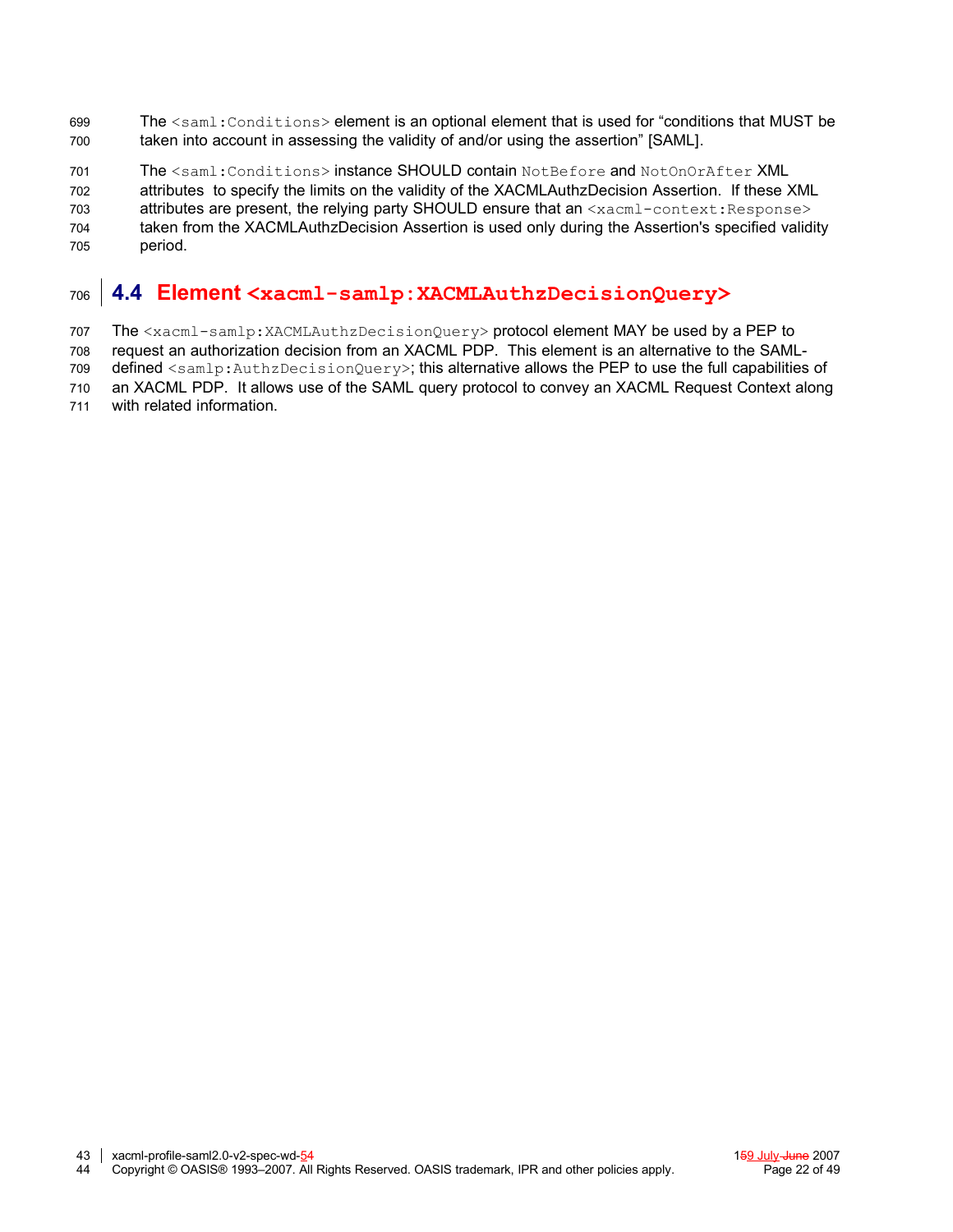```
<element name="XACMLAuthzDecisionQuery"
          xsi:type="xacml-samlp:XACMLAuthzDecisionQueryType" />
<complexType name="XACMLAuthzDecisionQueryType">
     <complexContent>
         <extension base="samlp:RequestAbstractType">
             <sequence>
                  <element ref="xacml-context:Request"/>
                  <element ref="xacml-samlp:AdditionalAttributes"
minOccurs="0" maxOccurs="1"/>
                 <element ref="xacml:Policy"
                      minOccurs="0" maxOccurs="unbounded" />
                  <element ref="xacml:PolicySet"
                      minOccurs="0" maxOccurs="unbounded" />
                  <element ref="xacml-saml:ReferencedPolicies"
minOccurs="0" maxOccurs="1" />
            </sequence>
            <attribute name="InputContextOnly"
                            type="boolean"
                            use="optional"
                            default="false"/>
            <attribute name="ReturnContext"
                           type="boolean"
                            use="optional"
                            default="false"/>
            <attribute name="CombinePolicies"
                            type="boolean"
                            use="optional"
                            default="true"/>
         </extension>
     </complexContent>
</complexType>
```
- The <xacml-samlp:XACMLAuthzDecisionQuery> element is of <xacml-712
- samlp:XACMLAuthzDecisionQueryType> complex type, which is an extension to the SAML-defined 713
- <samlp:RequestAbstractType>. 714

The <xacml-samlp:XACMLAuthzDecisionQuery> element contains the following XML attributes and elements in addition to those defined for the <samlp: RequestAbstractType>: 715 716

InputContextOnly [Default "false"] 717

This XML attribute governs the sources of information that the PDP is allowed to use in making its authorization decision. If the value of this XML attribute is "true", then the authorization decision MUST be made solely on the basis of information contained in the  $\leq x \leq m1$ -718 719 720

samlp:XACMLAuthzDecisionQuery>; external XACML Attributes MUST NOT be used. If the 721

value of this XML attribute is "false", then the authorization decision MAY be made on the basis of 722

- XACML Attributes not contained in the <xacml-samlp:XACMLAuthzDecisionQuery>. 723
- ReturnContext [Default "false"] 724

This XML attribute allows the PEP to request that an  $\langle$ xacml-context:Request> instance be included in the XACMLAuthzDecision Statement resulting from the query. It also governs the contents of that <xacml-context:Request> instance. 725 726 727

If the value of this XML attribute is " $true$ ", then the PDP MUST include an  $\leq x \cdot \text{cm}1$ context:Request> instance in the XACMLAuthzDecision Statement in the XACMLAuthzDecision 728 729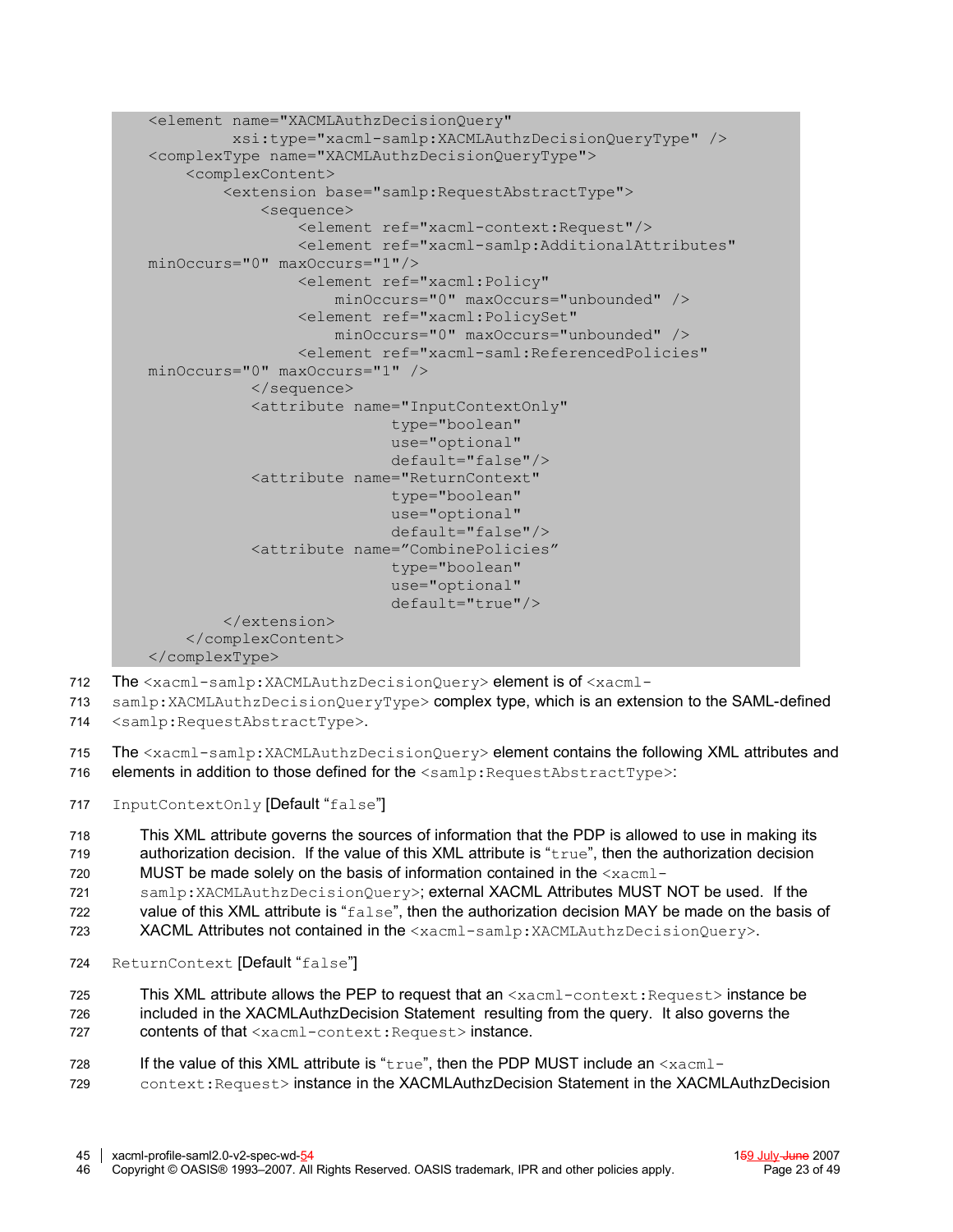- Response. This <xacml-context:Request> instance MUST include all those attributes supplied 730
- by the PEP in the <xacml-samlp:XACMLAuthzDecisionQuery> that were used in making the 731
- authorization decision. The PDP MAY include additional attributes in this  $\langle x_{\text{acm}}$  = 732
- context:Request> instance, such as external attributes obtained by the PDP and used in making the authorization decision, or other attributes known by the PDP that may be useful to the PEP in making subsequent authorization decision queries. 733 734 735
- If this XML attribute is "false", then the PDP MUST NOT include an <xacml-context:Request> instance in the XACMLAuthzDecision Statement in the XACMLAuthzDecision Response. 736 737
- CombinePolicies [Default "true"] 738
- This XML attribute allows the PEP to specify whether policies supplied in  $\langle x \text{acm} \rangle$ : Policy> and <xacml:PolicySet> elements of the <xacml-samlp:XACMLAuthzDecisionQuery> are to be combined with other policies available to the PDP during evaluation. 739 740 741
- If the attribute value is " $true$ ", then the PDP MUST insert all policies passed in the  $\langle x_{\text{acm}} \rangle$ samlp:XACMLAuthzDecisionQuery> into the set of policies or policy sets that define the PDP as specified in Section 7.13 of the XACML 2.0 core specification [\[XACML2\].](#page-11-4) They MUST be combined with the other policies using the policy combining algorithm that defines the PDP as specified in Section 7.13 of the XACML 2.0 core specification [\[XACML2\].](#page-11-4) If the policy combining algorithm that defines the PDP is one in which element order is considered, then the policies passed in the XACMLAuthzDecision Query MUST be considered in the order in which they appear in the  $\leq x \land x \land x$ samlp:XACMLAuthzDecisionQuery> and MUST be considered as following all other policies that define the PDP. 742 743 744 745 746 747 748 749 750
- *TBD: Issue#72 describes a problem in combining policies passed in this way in connection with XACML 3.0 policy reduction.* 751 752
- If the attribute value is " $false$ ", then there MUST be no more than one  $\langle xacm1;Policy\rangle$  or <xacml:PolicySet> passed in the <xacml-samlp:XACMLAuthzDecisionQuery>. This policy MUST be treated as the policy that defines the PDP as specified in Section 7.13 of the XACML 2.0 core specification [\[XACML2\]](#page-11-4) for evaluation of the <xacml-context: Request> passed in the <xacml-samlp:XACMLAuthzDecisionQuery>. It MUST NOT be used to evaluate any other <xacml-context:Request> instances unless provided to the PDP independent of the particular <xacml-context:Request>. 753 754 755 756 757 758 759
- <xacml-context:Request> [Required] 760
- An XACML Request Context that is to be evaluated. 761
- <xacml-samlp:AdditionalAttributes> [Zero or One] 762
- Entity descriptions and corresponding <xacml-context:Attribute> instances that apply to them. This element is used only with XACML 3.0 Administrative Policy [\[ADMIN\]](#page-11-10) functionality. 763 764
- <xacml:Policy> [Any Number] 765
- Optional XACML Policy instances that MUST be used only for evaluating this authorization decision request. 766 767
- If the CombinePolicies XML attribute is "true", then the PDP MAY choose to use such XACML Policy instances. 768 769
- If the CombinePolicies XML attribute is "false", then the PDP MUST use this XACML Policy 770
- instance. There MUST be only one such XACML Policy instance and there MUST NOT be any 771
- XACML PolicySet instances in this <xacml-samlp:XACMLAuthzDecisionQuery> instance. 772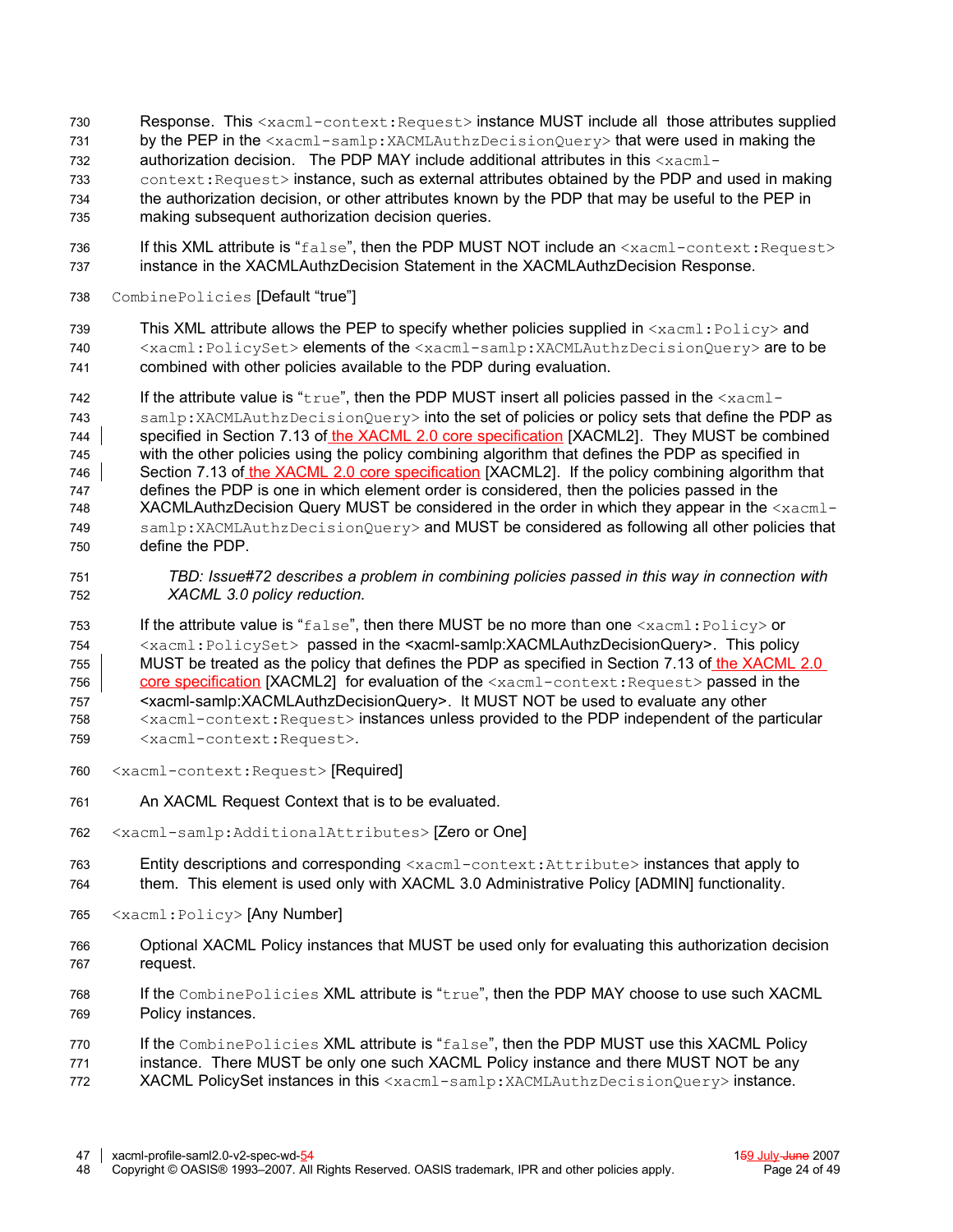- <xacml:PolicySet> [Any Number] 773
- Optional XACML PolicySet instances that MUST be used only for evaluating this authorization decision request. 774 775
- If the CombinePolicies XML attribute is "true", then the PDP MAY choose to use such XACML PolicySet instances. 776 777

If the CombinePolicies XML attribute is "false", then the PDP MUST use this XACML PolicySet instance. There MUST be only one such XACML PolicySet instance and there MUST NOT be any XACML Policy instances in this XACMLAuthzDecision Query. 778 779 780

<xacml-saml:ReferencedPolicies> [Zero or One] 781

With the exception of XACML Policy and PolicySet instances that the receiver of the 782

XACMLAuthzDecision Statement is not authorized to view, this element MUST contain all XACML 783

Policy and PolicySet instances required to resolve all <xacml: PolicySetIdReference> or 784

<xacml:PolicyIdReference> instances contained in the XACMLAuthzDecision Statement, 785

including those in the <xacml-saml:ReferencedPolicies> instance itself. The values of the 786

PolicyId and PolicySetId XML attributes of the policies included in the <xacml-787

saml:ReferencedPolicies> instance MUST exactly match the values contained in the 788

- corresponding <xacml:PolicySetIdReference> or <xacml:PolicyIdReference> 789
- instances. 790

#### **4.5 Element <xacml-samlp:AdditionalAttributes>** 791

This element applies only for use with XACML 3.0 Administrative Policy [\[ADMIN\],](#page-11-10) and requires an XACML 3.0 PDP. 792 793

In some cases it may be useful for the PEP to provide attributes for delegates with the authorization decision request. Since the Request Contexts used in reduction are not formed until after the access request is submitted to the PDP, the delegate attributes need to be treated differently from the attributes part of the access **Request Context**. The following defines elements that MAY be used to submit XACML Attributes for this purpose. The XACML Attributes MUST be made available by the Context Handler when the reduction Request Contexts are created. 794 795 796 797 798 799

| 801<br>type="xacml-samlp: AdditionalAttributesType"/>                                             |  |  |  |  |  |
|---------------------------------------------------------------------------------------------------|--|--|--|--|--|
| <complextype name="AdditionalAttributesType"><br/>802</complextype>                               |  |  |  |  |  |
| 803<br><sequence></sequence>                                                                      |  |  |  |  |  |
| 804<br><element <="" minoccurs="0" ref="xacml-samlp:AssignedAttributes" th=""><th></th></element> |  |  |  |  |  |
| maxOccurs="unbounded"/><br>805                                                                    |  |  |  |  |  |
| 806<br>$\langle$ /sequence>                                                                       |  |  |  |  |  |
| <br>807                                                                                           |  |  |  |  |  |

The <AdditionalAttributes> element is of AdditionalAttributesType complex type. 808

- The <AdditionalAttributes> element contains the following elements: 809
- <AssignedAttributes> [Required] 810
- Assignment of a set of XACML Attributes to specified delegate entities. 811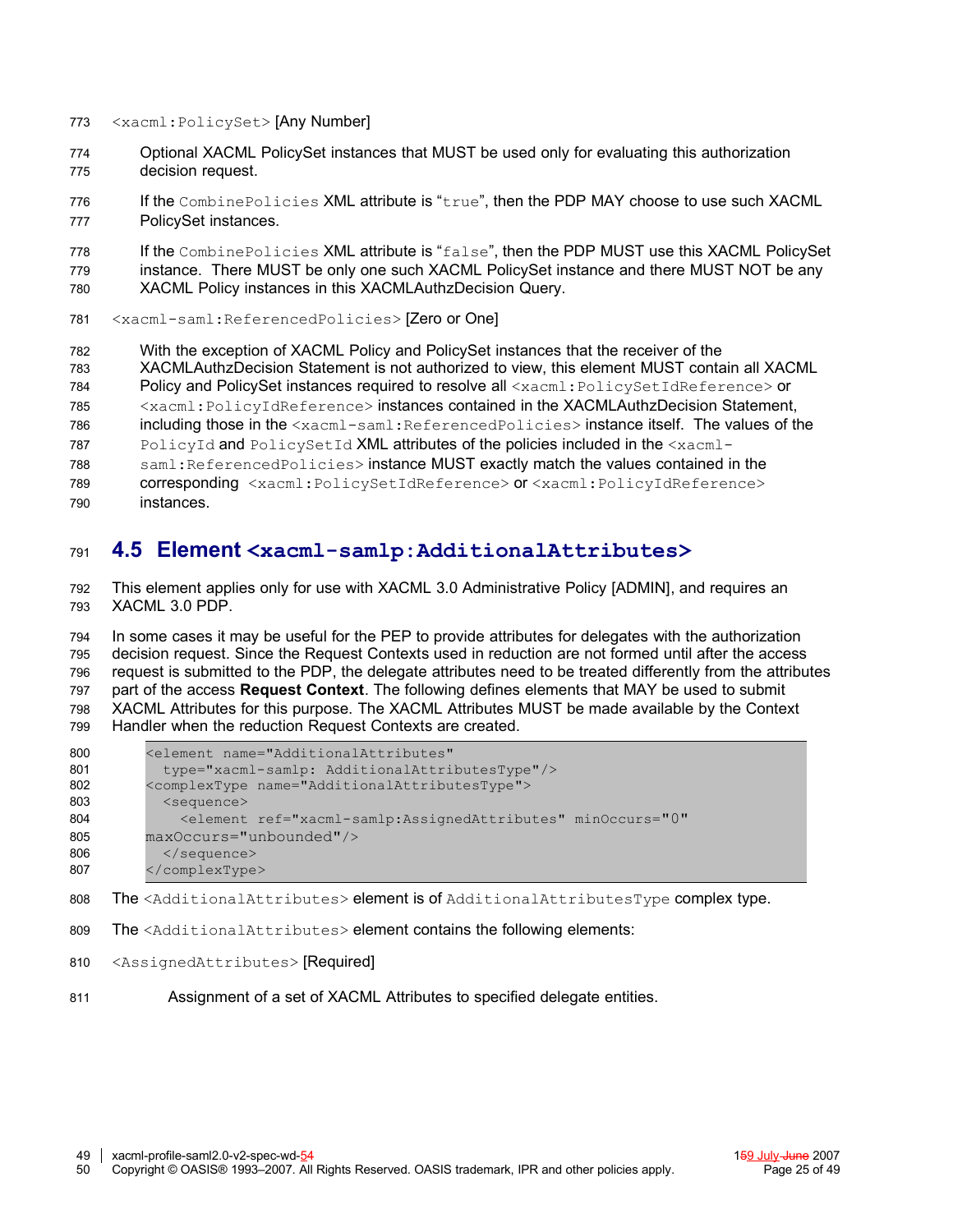#### **4.6 Element <xacml-samlp:AssignedAttributes>** 812

This element is used only with XACML 3.0 Administrative Policy [\[ADMIN\],](#page-11-10) and requires an XACML 3.0 PDP. 813 814

The <AssignedAttributes> element MUST contain XACML Attributes that apply to delegate entities identified by the <xacml-samlp:Holders> element. 815 816

```
<element name="AssignedAttributes" type="xacml-
         samlp:AssignedAttributesType"/>
         <complexType name="AssignedAttributesType">
           <sequence>
             <element ref="xacml-samlp:Holders"/>
             <element ref="xacml-samlp:HolderAttributes"/>
           </sequence>
         </complexType>
817
818
819
820
821
822
823
824
```
- The <AssignedAttributes> element is of AssignedAttributesType complex type. 825
- The <AssignedAttributes> element contains the following elements: 826
- <xacml-samlp:Holders> [Required] 827
- The identities of the delegate entities to which the provided XACML Attributes apply. 828
- <xacml-samlp:HolderAttributes> [Required] 829
- The XACML Attributes of the delegate entity. 830

#### **4.7 Element <xacml-samlp:Holders>** 831

This element is used only with XACML 3.0 Administrative Policy [\[ADMIN\],](#page-11-10) and requires an XACML 3.0 PDP. 832 833

The  $\leq H \circ \text{Iders}$  element MUST identify the delegate entities to which the provided  $\leq x \cdot \text{Id}$ samlp: HolderAttributes> elements apply. 834 835

```
<element name="Holders" type="xacml-samlp:HoldersType"/>
         <complexType name="HoldersType">
           <sequence>
             <element ref="xacml:Match" maxOccurs="unbounded"/>
           </sequence>
         </complexType>
836
837
838
839
840
841
```
The <xacml-samlp:Holders> element is of <xacml-samlp:HoldersType> complex type. 842

- The <xacml-samlp:Holders> element contains the following elements: 843
- <xacml:Match> [One to many, required] 844
- Matches the delegate entities to which the XACML Attributes in the associated  $\langle x_{\text{acm}} \rangle$ samlp: HolderAttributes> element apply. 845 846

*TBD: the details of the <Holders> element are not specified yet since the core schema is in the process of being rewritten.* 847 848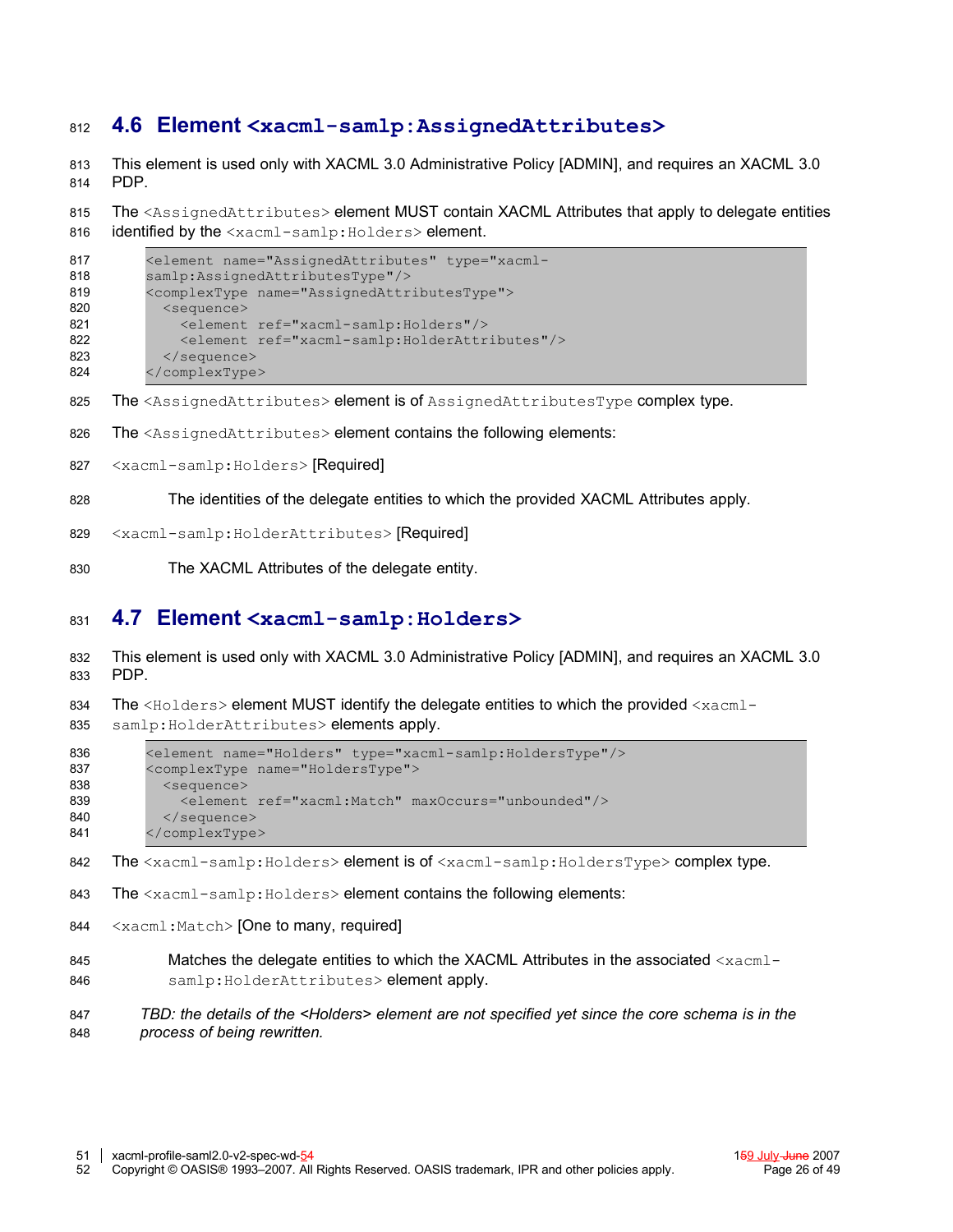#### **4.8 Element <xacml-samlp:HolderAttributes>** 849

This element is used only with XACML 3.0 Administrative Policy [\[ADMIN\],](#page-11-10) and requires an XACML 3.0 PDP. 850 851

The <xacml-samlp:HolderAttributes> element MUST contain XACML Attributes that apply to the delegate entities identified in the corresponding <xacml-samlp:Holders> element. 852 853

```
<element name="HolderAttributes" type="xacml-samlp:HolderAttributesType"/>
         <complexType name="HolderAttributesType">
           <sequence>
             <element ref="xacml-context:Attribute"
                 minOccurs="0" maxOccurs="unbounded"/>
           </sequence>
         </complexType>
854
855
856
857
858
859
860
```
The <xacml-samlp:HolderAttributes> element is of <xacml-samlp:HolderAttributesType> complex type. 861 862

- The <xacml-samlp:HolderAttributes> element contains the following elements: 863
- <xacml-context:Attribute> [any number] 864
- An XACML Attribute of the delegate entities identified in the corresponding  $\langle x \text{acm} \rangle$ samlp: Holders> element. 865 866

#### <span id="page-26-0"></span>**4.9 Element <xacml-saml:ReferencedPolicies>** 867

An instance of this element MUST be used to contain copies of all policies referenced from 868

<xacml:Policy> or <xacml:PolicySet> instances included in an XACMLAuthzDecision Statement or in an XACMLPolicy Statement, as well as copies of all policies referenced from other policies included in the <xacml-saml:ReferencedPolicies> instance.. 869 870 871

```
<element name="ReferencedPolicies"
              type="xacml-saml:ReferencedPoliciesType"/>
         <complexType name="ReferencedPoliciesType">
             <sequence>
                 <choice minOccurs="0" maxOccurs="unbounded">
                     <element ref="xacml:Policy"/>
                     <element ref="xacml:PolicySet"/>
                 </choice>
             </sequence>
         </complexType>
872
873
874
875
876
877
878
879
880
881
```
The <xacml-saml:ReferencedPolicies> element is of <xacml-882

saml:ReferencedPoliciesType> complex type. 883

The <xacml-saml:ReferencedPolicies> element contains the following elements: 884

- <xacml:Policy> [any number] 885
- A single <xacml:Policy> that is referenced using an <xacml:PolicyIdReference> from 886

another <xacml:Policy> or <xacml:PolicySet> instance included in an XACMLAuthzDecision 887

- Statement or XACMLPolicy Statement. The value of the PolicyId XML attribute in the 888
- <xacml:Policy> MUST be equal to the value of the corresponding 889

<xacml:PolicyIdReference> element. 890

<xacml:PolicySet> [any number] 891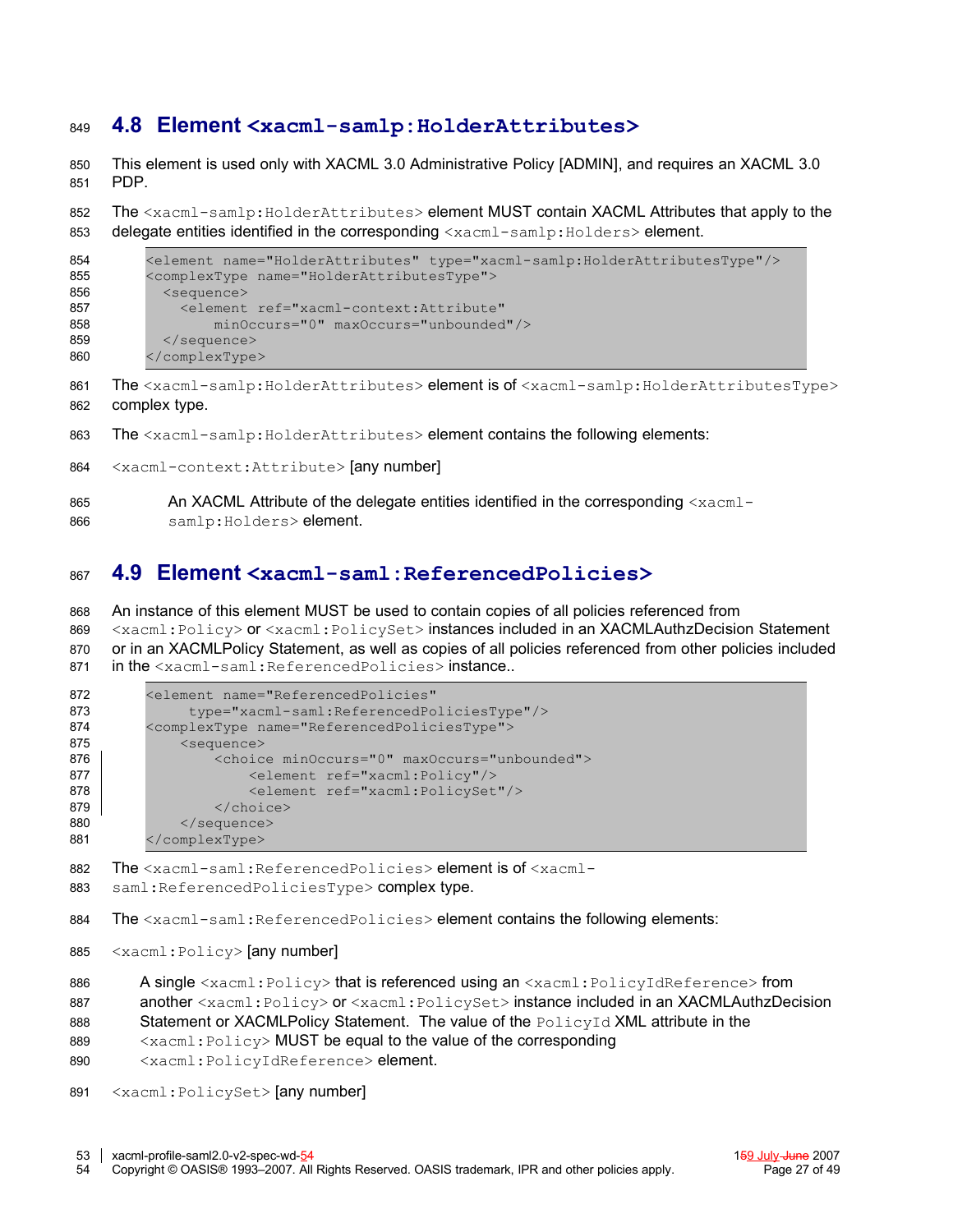- A single <xacml:PolicySet> that is referenced using an <xacml:PolicySetIdReference> 892
- from another <xacml:Policy> or <xacml:PolicySet> instance included in an 893
- XACMLAuthzDecision Statement or XACMLPolicy Statement. The value of the PolicySetId XML 894
- attribute in the <xacml: PolicySet> MUST be equal to the value of the corresponding 895
- <xacml:PolicySetIdReference> element. 896

#### **4.10 Element <samlp:Response>: XACMLAuthzDecision Response** 897

#### A <samlp:Response> instance MAY contain an XACMLAuthzDecision Assertion as shown in the following non-normative example: 898 899

```
<samlp:Response Version="2.0" ID="9812368"
        IssueInstant="2006-05-31T13:20:00.000">
    <saml:Assertion Version="2.0" ID="9812368"
        IssueInstant="2006-05-31T13:20:00.000">
      <saml:Issuer>https://XACMLPDP.example.com</saml:Issuer>
       <saml:Statement
           xsi:type="xacml-saml:XACMLAuthzDecisionStatementType">
         <xacml-context:Response>
             <xacml-context:Result>
                  <xacml-context:Decision>
                    NotApplicable
                 </xacml-context:Decision>
             </xacml-context:Result>
         </xacml-context:Response>
         <xacml-context:Request>
              ....
         </xacml-context:Request>
       </saml:Statement>
    </saml:Assertion>
</samlp:Response>
```
- An instance of a <samlp:Response> element containing an XACMLAuthzDecision Assertion is called an XACMLAuthzDecision Response in this Profile. Such a Response MUST be used as the response to 900 901
- an <xacml-samlp:XACMLAuthzDecisionQuery>. 902
- This Profile imposes the following requirements or restrictions on the  $\langle \text{sample:Response} \rangle$  element in addition to those specified in SAML 2.0 when used as an XACMLAuthzDecision Response. 903 904
- <saml:Issuer> [Optional] 905
- The  $\leq$ saml: Issuer> element is an optional element that "Identifies the entity that generated the response message" [\[SAML\].](#page-11-0) 906 907
- In order to support  $3<sup>rd</sup>$  party digital signatures, this Profile does NOT require that the identity provided 908
- in the <saml:Issuer> element refer to the entity that signs the XACMLAuthzDecision Response. It is up to the relying party to determine whether it has an appropriate trust relationship with the 909 910
- authority that signs the Response. 911
	- <ds:Signature> [Optional] 912
	- The <ds:Signature> element is an optional element for holding "An XML Signature that authenticates the responder and provides message integrity" [\[SAML\].](#page-11-0) 913 914
	- A <ds:Signature> instance MAY be used in a XACMLAuthzDecision Response. In order to support 3<sup>rd</sup> party digital signatures, this Profile does NOT require that the identity provided in the 915 916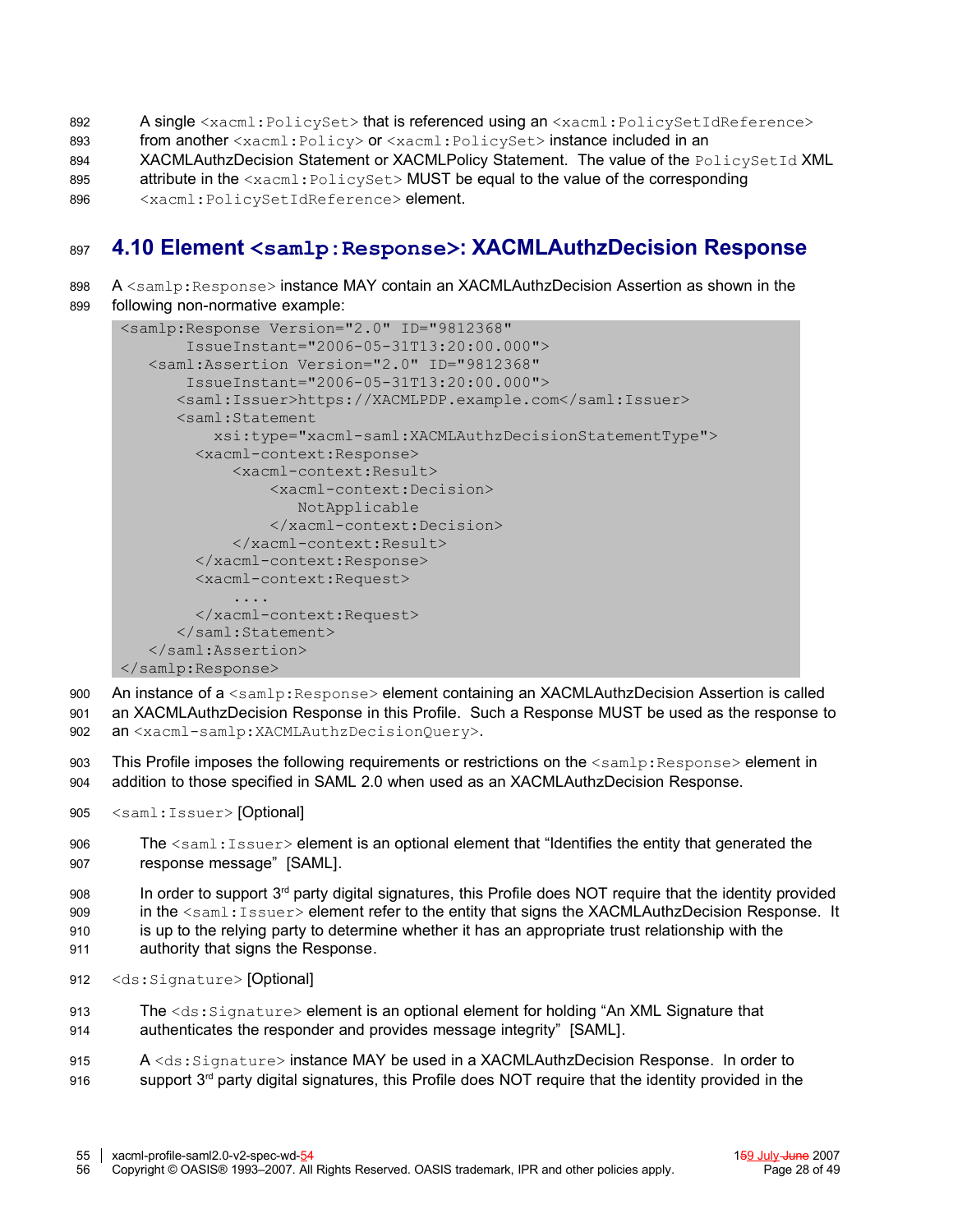- $\leq$ saml: Issuer> instance refer to the entity that signs the XACMLAuthzDecision Response. It is up to the relying party to determine whether it has an appropriate trust relationship with the authority 917 918
- that signs the Response. 919
- A relying party SHOULD verify any signature included in the XACMLAuthzDecision Response and SHOULD NOT use information derived from the Response unless the signature is verified successfully. 920 921 922
- <saml:Assertion> [Any Number] 923
- <saml:Assertion> instances that MAY include one or more XACMLAuthzDecision Assertions that represent responses to associated queries. 924 925
- <samlp:StatusCode> [Required] 926
- The <samlp:StatusCode> element is a component of the <samlp:Status> element in the <samlp:Response>. 927 928
- In the response to an <xacml-samlp:XACMLAuthzDecisionQuery>, the <samlp:StatusCode> Value XML attribute MUST depend on the value of the <xacml-context: StatusCode> instance of the XACML Response Context <xacml-context:Status> instance as follows: **929** 930 931
- urn:oasis:names:tc:SAML:2.0:status:Success 932
- This value for the <samlp:StatusCode> Value XML attribute MUST be used if and only if the <xacml-context:StatusCode> value is urn:oasis:names:tc:xacml:1.0:status:ok. 933 934
- urn:oasis:names:tc:SAML:2.0:status:Requester 935
- This value for the <samlp: StatusCode> Value XML attribute MUST be used when the 936
- <xacml-context:StatusCode> value is 937
- urn:oasis:names:tc:xacml:1.0:status:missing-attribute or when the <xacmlcontext:StatusCode> value is urn:oasis:names:tc:xacml:1.0:status:syntax-938 939
- error due to a syntax error in the <xacml-context: Request>. 940
- urn:oasis:names:tc:SAML:2.0:status:Responder 941
- This value for the <samlp:StatusCode> Value XML attribute MUST be used when the 942
- <xacml-context:StatusCode> value is 943
- urn: oasis: names: tc:xacml: 1.0: status: syntax-error due to a syntax error in an 944
- <xacml:Policy> or <xacml:PolicySet>. Note that not all syntax errors in policies will be detected in conjunction with the processing of a particular query, so not all policy syntax errors will be reported this way. 945 946 947
- urn:oasis:names:tc:SAML:2.0:status:VersionMismatch 948
- This value for the <samlp:StatusCode> Value XML attribute MUST be used only when the SAML interface at the PDP does not support the version of the SAML schema used in the query. 949 950
- InResponseTo [Optional] 951

This optional XML attribute is "A reference to the identifier of the request to which the response corresponds." When the XACMLAuthzDecision Response is issued in response to an XACMLAuthzDecision Query, this XML attribute MUST contain the value of the  $ID$  XML attribute from the XACMLAuthzDecision Query to which this is a response. This allows the receiver to correlate the XACMLAuthzDecision Response with the corresponding XACMLAuthzDecision Query. The SAML-defined ID XML attribute is a required component of an instance of the 952 953 **954** 955 956 957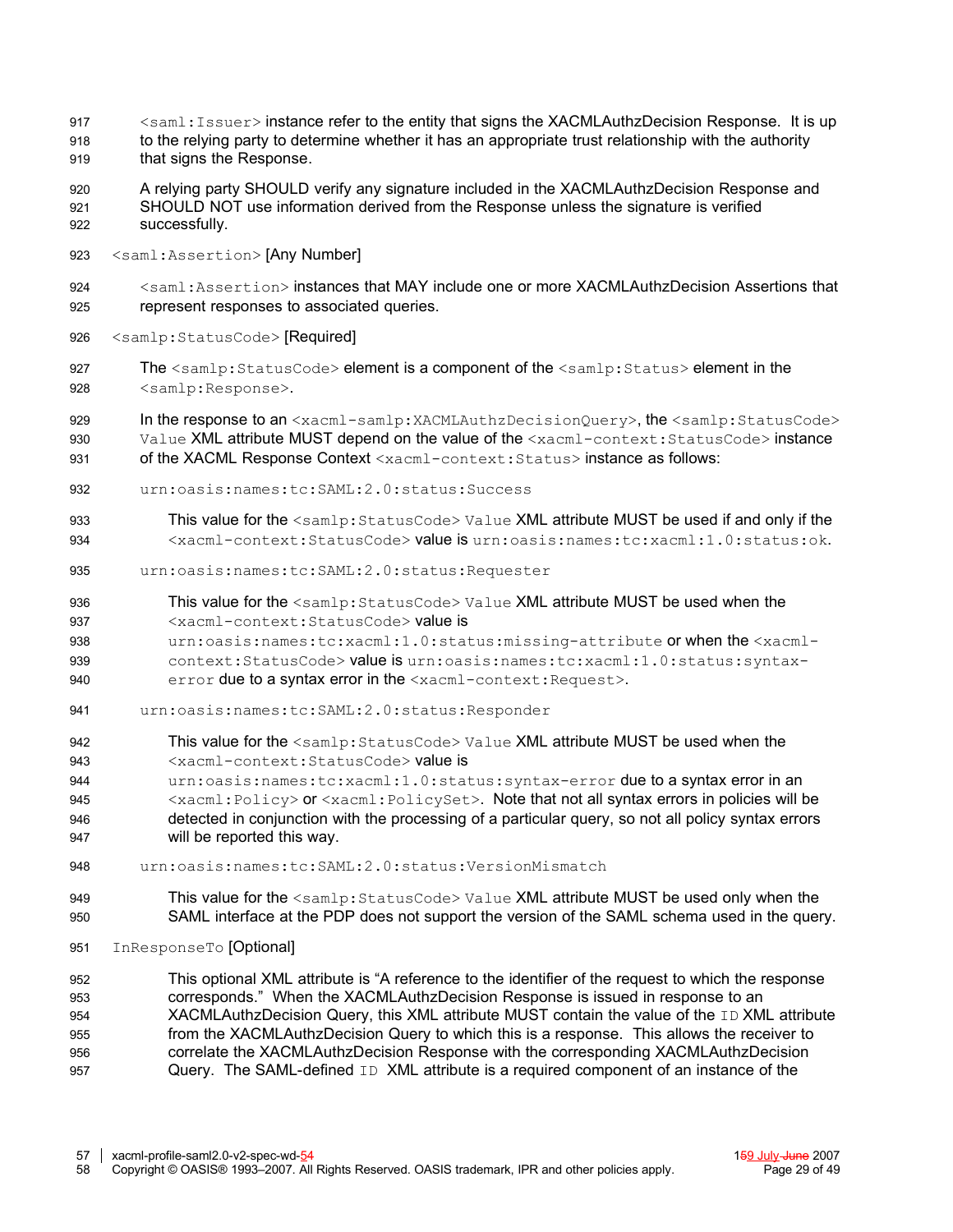<samlp:RequestAbstractType> of which the <xacmlsamlp:XACMLAuthzDecisionOuery> is an extension. 958 959

#### **4.11 Functional Requirements for the <xacmlsamlp:AssignedAttributes> Element** 960 961

*TBD: the matching of the <Holders> element against the Request Context is not defined yet since the core schema (including the Request Context) is being rewritten.* 962 963

964

During processing of the provided access request, if the <xacml-samlp:Holders> element of a provided <xacml-samlp:AssignedAttributes> element matches a section of the XACML Request Context, then the XACML Context Handler MUST make the XACML Attributes in the <xacmlsamlp: HolderAttributes> element appear in that section of the XACML Request Context. Any inheritance between <xacml-samlp:AssignedAttributes> elements is not deduced. 965 966 967 968 969

The matching of additional XACML Attributes MUST be made against all Request Contexts involved in the processing of the XACMLAuthzDecision Query, including the provided access request itself and any Request Contexts formed as part of reduction. 970 **071** 972

The provided XACML Attributes MUST be used only in the evaluation of the provided access request 973

and any derived Request Contexts, including reduction, and MUST NOT be used in evaluation of 974

requests not related to the provided access request unless associated with those other requests **975** 

independent of the <xacml-samlp:XACMLAuthzDecisionQuery>. 976

Note that, to implement this functionality, if additional XACML Attributes are fetched by the Context 977

Handler during processing, the implementation MUST test whether those additional XACML Attributes 978

provide a match for a <xacml-samlp:Holders> element. It is also conceivable that the XACML 979

Attributes provided in the <xacml-samlp:HolderAttributes> element may trigger XACML 980

Attributes from other attribute sources available to the Context Handler. An implementation MUST be 981

prepared to handle any circular dependencies that may arise. 982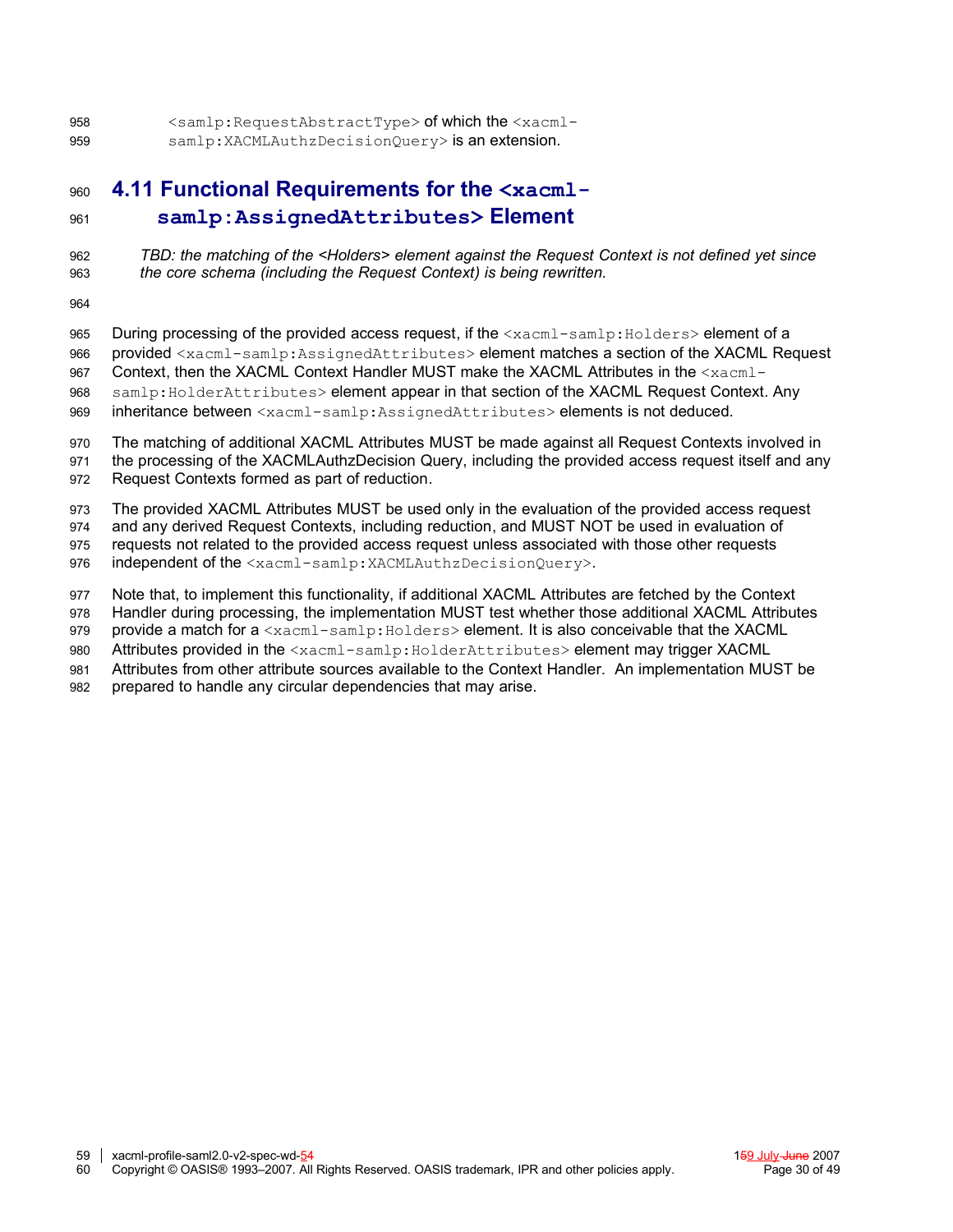#### <span id="page-30-0"></span>**5 Policies** 983

XACML defines the <xacml:Policy> and <xacml:PolicySet> elements for expressing policies. In many environments, instances of these elements need to be stored or transmitted between entities in an XACML system. Such instances may need to be signed or associated with a validity period. SAML is intended to provide this functionality for security-related assertions, but SAML does not define any Protocol or Assertion elements for policies. In order to allow entities in an XACML system to use SAML assertions and protocols to store, transmit, and query for XACML policies, this Profile defines one SAML extension type and one SAML extension element, and describes how they are used with other standard SAML elements. 984 985 986 987 988 989 990 **991** 

- <xacml-saml:XACMLPolicyStatementType> is a new SAML extension type that includes XACML policies. 992 993
- A <saml:Statement> defined using xsi:type="xacml-saml:XACMLPolicyStatementType" MAY be used in an XACML system to store or convey XACML policies. An instance of a <saml:Statement> element defined using this type is called an XACMLPolicy Statement in this Profile. 994 995 996 997
- A <saml:Assertion> MUST be used to hold XACMLPolicy Statements. An instance of such a <saml:Assertion> element is called an XACMLPolicy Assertion in this Profile. 998 999
- An <xacml-samlp:XACMLPolicyQuery> is a new SAML extension element that MAY be used by a PDP or other entity to request XACML policies as a SAML protocol query. 1000 1001
- A <samlp:Response> containing an XACMLPolicy Assertion that MUST be used in response to an <xacml-samlp:XACMLPolicyQuery>. It MAY be used to transmit XACML policies in other contexts. An instance of such a <samlp: Response> is called an XACMLPolicy Response in this Profile. 1002 1003 1004 1005
- This Section defines and describes the usage of these types and elements. The schemas for the new type and element are contained in the [\[XACML-SAML\]](#page-11-9) and [\[XACML-SAMLP\]](#page-11-8) schema documents. 1006 1007

#### **5.1 Type <xacml-saml:XACMLPolicyStatementType>** 1008

- The <xacml-saml:XACMLPolicyStatementType> complex type contains XACML Policy and or 1009
- XACML PolicySet elements. An instance of a <saml: Statement> element that is of this type is called an XACMLPolicy Statement in this Profile. 1010 1011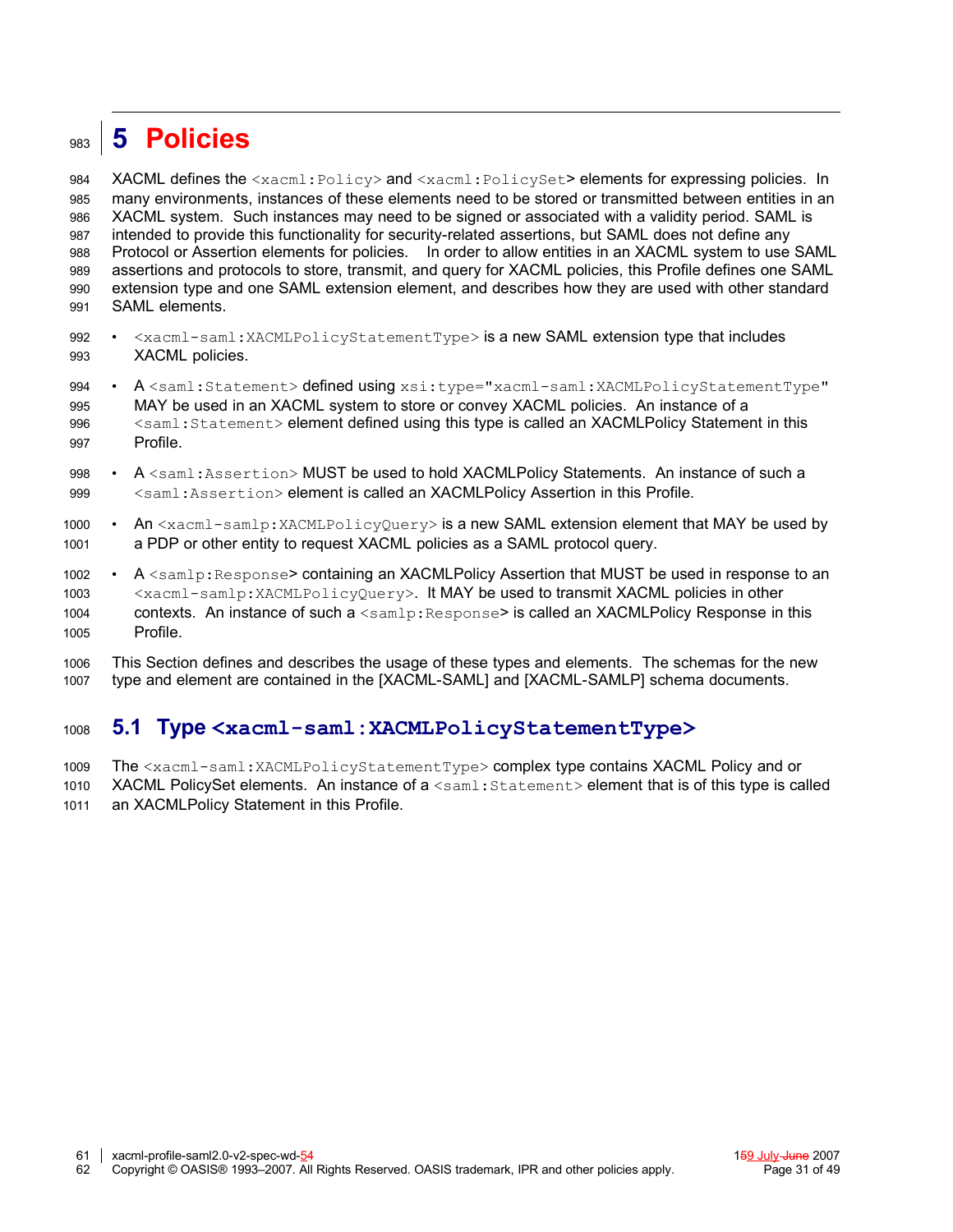```
<complexType name="XACMLPolicyStatementType">
     <complexContent>
         <extension base="saml:StatementAbstractType">
             <sequence>
                  <choice minOccurs="0" maxOccurs="unbounded">
                      <element ref="xacml:Policy"/>
                      <element ref="xacml:PolicySet"/>
                  </choice>
            <element ref="xacml-saml:ReferencedPolicies"
minOccurs="0" maxOccurs="1" />
             </sequence>
         </extension>
     </complexContent>
</complexType>
```
- The <xacml-saml:XACMLPolicyStatementType> complex type is an extension to the SAML-1012
- defined <saml:StatementAbstractType>. It contains the following elements. 1013
- <xacml:Policy> [Any Number] 1014

If the XACMLPolicy Statement represents a response to an <xacml-samlp:XACMLPolicyQuery>, then this element MUST contain one of the  $\langle x_{\text{acm}} \rangle$ :  $\text{Policy}$  instances that meet the specifications of the associated <xacml-samlp:XACMLPolicyQuery>. Otherwise, this element MAY contain an arbitrary <xacml:Policy> instance. 1015 1016 1017 1018

<xacml:PolicySet> [Any Number] 1019

If the XACMLPolicy Statement represents a response to an  $\langle x_{\text{acm}}-s_{\text{am}}\rangle$ : XACMLPolicyQuery>, then this element MUST contain one of the  $\langle x_{\text{acm}} \rangle$ : PolicySet> instances that meet the specifications of the associated  $\langle x_{\text{a}} \rangle$  =  $\langle x_{\text{a}} \rangle$  =  $\langle x_{\text{a}} \rangle$  =  $\langle x_{\text{a}} \rangle$  =  $\langle x_{\text{a}} \rangle$  =  $\langle x_{\text{a}} \rangle$  =  $\langle y_{\text{a}} \rangle$  =  $\langle y_{\text{a}} \rangle$  =  $\langle y_{\text{a}} \rangle$  =  $\langle y_{\text{a}} \rangle$  =  $\langle y_{\text{a}} \rangle$  =  $\langle y_{\text{a}} \rangle$ MAY contain an arbitrary <xacml: PolicySet> instance. 1020 1021 1022 1023

- <xacml-saml:ReferencedPolicies> [Zero or One] 1024
- With the exception of XACML Policy and PolicySet instances that the receiver of the XACMLPolicy Statement is not authorized to view, this element MUST contain all XACML Policy and PolicySet instances required to resolve all <xacml:PolicySetIdReference> or 1025 1026 1027
- <xacml:PolicyIdReference> instances contained in the XACMLPolicy Statement, including those in the <xacml-saml:ReferencedPolicies> instance itself. The values of the PolicyId 1028 1029
- and PolicySetId XML attributes of the policies included in the <xacml-1030
- saml:ReferencedPolicies> instance MUST exactly match the values contained in the 1031
- corresponding <xacml:PolicySetIdReference> or <xacml:PolicyIdReference> instances. 1032 1033

Subject to authorization and availability, if the XACMLPolicy Statement is issued in response to an <xacml-samlp:XACMLPolicyQuery>, there MUST be exactly one <xacml:Policy> element included for every XACML Policy that satisfies the XACMLPolicy Query, and there MUST be exactly one <xacml:PolicySet> element included for every XACML PolicySet that satisfies the XACMLPolicy Query . The responder MUST return all XACML policies available to the responder that satisfy the <xacml-samlp:XACMLPolicyQuery> and that the requester is authorized to receive. 1034 1035 1036 1037 1038 1039

- If the XACMLPolicy Statement is issued in response to an <xacml-samlp:XACMLPolicyQuery>, and there are no <xacml:Policy> or <xacml:PolicySet> instances that meet the specifications of the associated <xacml-samlp:XACMLPolicyQuery>, then there MUST be exactly one empty 1040 1041 1042
- XACMLPolicy Statement included in the response. 1043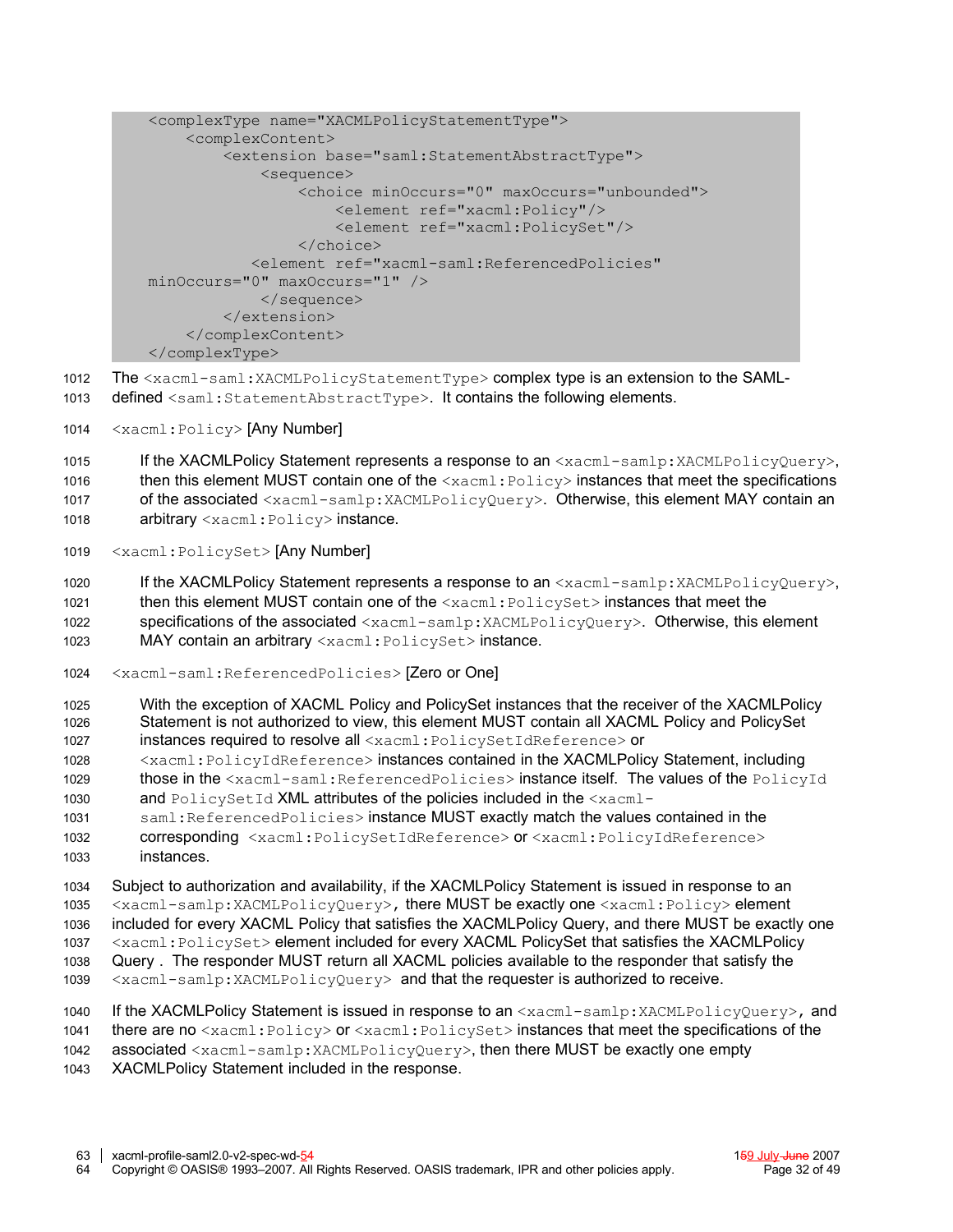#### **5.2 Element <xacml-saml:ReferencedPolicies>** 1044

- An instance of this element MUST be used to contain copies of all policies referenced from 1045
- <xacml:Policy> or <xacml:PolicySet> instances included in the <xacml-1046
- samlp:XACMLPolicyQuery>, as well as copies of all policies referenced from other policies included in 1047
- the <xacml-saml:ReferencedPolicies> instance. 1048
- See Section [4.9](#page-26-0) for a description of the <xacml-saml:ReferencedPolicies> element. 1049

#### **5.3 Element <saml:Statement>: XACMLPolicy Statement** 1050

A  $\leq$ saml:Statement> instance MAY be of defined to be of type  $\leq$ xacml-1051

- saml:XACMLPolicyStatementType> by using xsi:type="xacml-1052
- saml:XACMLPolicyStatementType" as shown in the example in Section 4.[35.4.](#page-32-0) such an instance of  $1053$
- a <saml: Statement> element is called an XACMLPolicy Statement in this Profile. Any instance of an 1054
- XACMLPolicy Statement in an XACML system MUST be enclosed in a <saml:Assertion>. 1055

#### **5.4 Element <saml:Assertion>: XACMLPolicy Assertion** 1056

A <saml:Assertion> instance MAY contain an XACMLPolicy Statement as shown in the following non-normative example: 1057 1058

```
<saml:Assertion Version="2.0" ID="9812368"
         IssueInstant="2006-05-31T13:20:00.000">
     <saml:Issuer>https://XACMLPDP.example.com</saml:Issuer>
     <saml:Statement
            xsi:type="xacml-saml:XACMLPolicyStatementType">
          <xacml:Policy PolicyId="policy:1" RuleCombiningAlgId="..">
               ....
         \langle x \rangle \times \langle x \rangle <xacml:PolicySet PolicySetId="policyset:5" ... >
              ...
          </xacml:PolicySet>
     </saml:Statement>
</saml:Assertion>
```
- An instance of a <saml:Assertion> element containing an XACMLPolicy Statement is called an XACMLPolicy Assertion in this Profile. 1059 1060
- When an XACMLPolicy Assertion is part of a response to an <xacml-samlp:XACMLPolicyQuery>, then the XACMLPolicy Assertion MUST contain exactly one XACMLPolicy Statement, which in turn MAY contain any number of XACML Policy and PolicySet instances. 1061 1062 1063
- This Profile imposes the following requirements and restrictions on the  $\leq$ saml:Assertion> element beyond those specified in SAML 2.0 when used as an XACMLPolicy Assertion. 1064 1065
- <saml:Issuer> [Required] 1066
- The <saml:Issuer> element is a required element for holding information about "the SAML authority that is making the claim(s) in the assertion" [\[SAML\].](#page-11-0) 1067 1068
- In order to support  $3<sup>rd</sup>$  party digital signatures, this Profile does NOT require that the identity provided in the <saml: Issuer> element refer to the entity that signs the XACMLPolicy Assertion. It is up to the relying party to determine whether it has an appropriate trust relationship with the authority that 1069 1070 1071
- signs the XACMLPolicy Assertion. 1072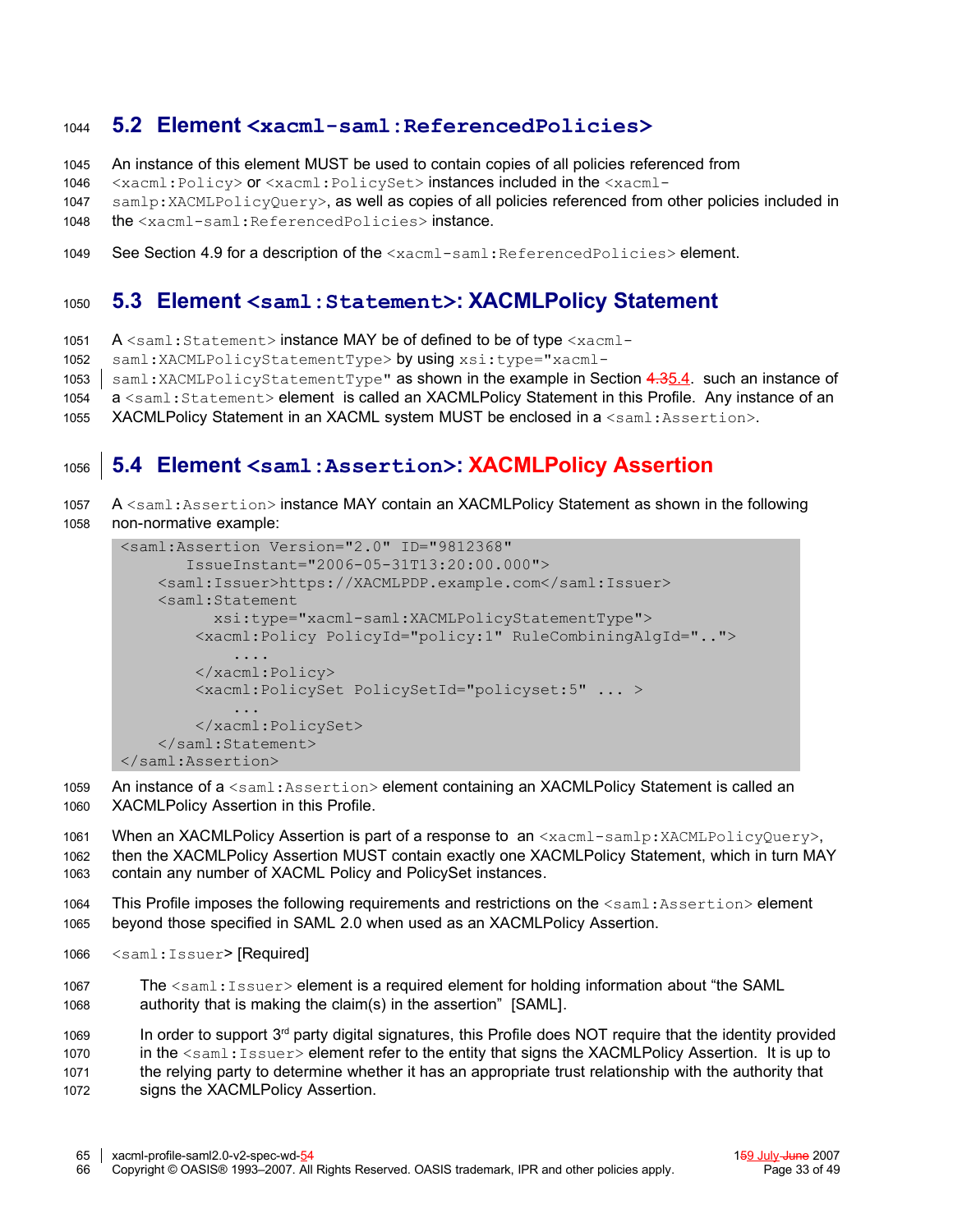- <ds:Signature> [Optional] 1073
- The <ds:Signature> element is an optional element for holding "An XML Signature that authenticates the assertion, as described [in Section 5 of the SAML 2.0 core specificatio[n\[SAML\]\]](#page-11-0)]." 1074 1075

A  $\lessdot$ ds:Signature>instance MAY be used in an XACMLPolicy Assertion. In order to support 3<sup>rd</sup> party digital signatures, this Profile does NOT require that the identity provided in the <saml:Issuer> instance refer to the entity that signs the XACMLPolicy Assertion. It is up to the relying party to determine whether it has an appropriate trust relationship with the authority that signs the XACMLPolicy Assertion. 1076 1077 1078 1079 1080

- A relying party SHOULD verify any signature included in the XACMLPolicy Assertion and SHOULD NOT use information derived from the XACMLPolicy Assertion unless the signature is verified successfully. 1081 1082 1083
- <saml:Subject> [Optional] 1084

The <saml:Subject> element MUST NOT be included in an XACMLPolicy Assertion. Instead, the Subjects of an XACMLPolicy Assertion are specified in the XACML Policy and PolicySet elements contained in the enclosed XACMLPolicy Statement. 1085 1086 1087

- <saml:Conditions> [Optional] 1088
- The <saml: Conditions> element is an optional element that is used for "conditions that MUST be taken into account in assessing the validity of and/or using the assertion" [\[SAML\].](#page-11-0) 1089 1090

The <saml:Conditions> instance SHOULD contain NotBefore and NotOnOrAfter XML attributes to specify the limits on the validity of the XACMLPolicy Assertion. If these XML attributes are present, the relying party SHOULD ensure that an <xacml-context: Response> taken from the XACMLPolicy Assertion is used only during the XACMLPolicy Assertion's specified validity period. 1091 1092 1093 1094 1095

#### **5.5 Element <xacml-samlp:XACMLPolicyQuery>** 1096

An instance of the new <xacml-samlp:XACMLPolicyQuery> protocol element MAY be used by a 1097

PDP or application to request XACML <xacml:Policy> or <xacml:PolicySet> instances from an on-line Policy Administration Point. 1098 1099

```
<element name="XACMLPolicyQuery"
     xsi:type="xacml-samlp:XACMLPolicyQueryType" />
<complexType name="XACMLPolicyQueryType">
     <complexContent>
         <extension base="samlp:RequestAbstractType">
             <choice minOccurs="1" maxOccurs="unbounded">
                 <element ref="xacml-context:Request"/>
                 <element ref="xacml:PolicySetIdReference"/>
                 <element ref="xacml:PolicyIdReference"/>
             </choice>
         </extension>
     </complexContent>
</complexType>
```
The <xacml-samlp:XACMLPolicyQuery> element is of <xacml-samlp:XACMLPolicyQueryType> complex type, which is an extension to the SAML-defined <samlp: RequestAbstractType>. 1100 1101

The <xacml-samlp:XACMLPolicyQuery> element contains zero or more of the following elements in addition to those defined for the <samlp: RequestAbstractType>: 1102 1103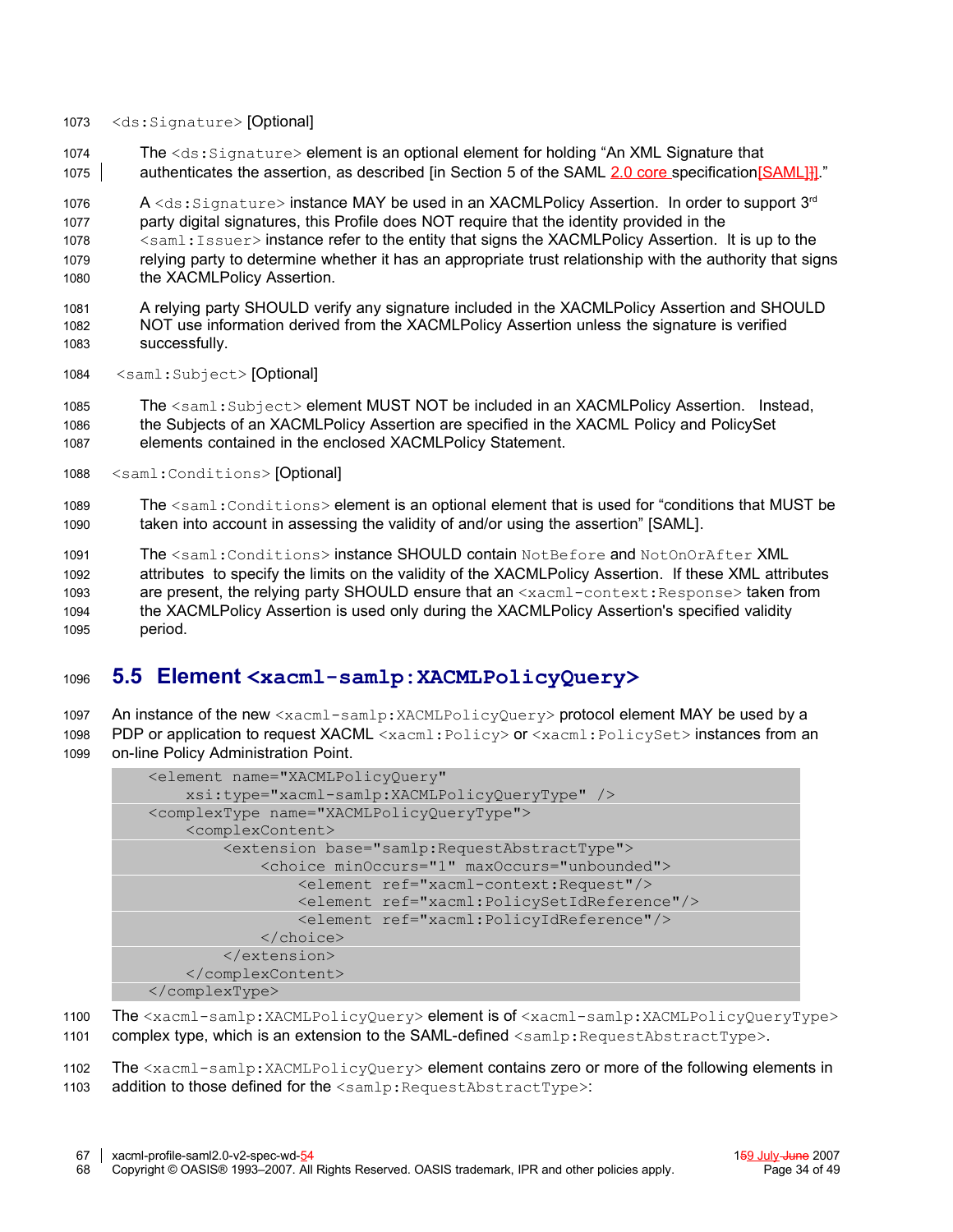<xacml-context:Request> [Any Number] 1104

An XACML Request Context. All XACML <xacml:Policy> and <xacml:PolicySet> instances 1105

potentially applicable to this Request that the requester is authorized to receive MUST be returned. The concept of "applicability" in the XACML context is defined in the XACML 2.0 Specification 1106 1107

[XACML]. Any superset of applicable policies MAY be returned; for example, all policies having top-1108

- level Target elements that match the Request MAY be returned. 1109
- <xacml:PolicySetIdReference> [Any Number] 1110
- Identifies an XACML <xacml: PolicySet> instance to be returned. 1111
- <xacml:PolicyIdReference> [Any Number] 1112
- Identifies an XACML <xacml:Policy> instance to be returned. 1113
- *Non-normative note: The <xacml-samlp:XACMLPolicyQuery> is not intended as a robust* 1114
- *provisioning protocol. Users requiring such a protocol may consider using the OASIS Service* 1115
- *Provisioning Markup Language (SPML). Note that the SAML-defined ID XML attribute is a required* 1116
- *component of an instance of <samlp:RequestAbstractType> that the <xacml-*1117
- *samlp:XACMLPolicyQuery> extends and MAY be used to correlate the <xacml-*1118
- *samlp:XACMLPolicyQuery> with the corresponding XACMLPolicy Response.* 1119

#### **5.6 Element <samlp:Response>: XACMLPolicy Response** 1120

A <samlp:Response> instance MAY contain an XACMLPolicy Assertion. An instance of such a 1121

<samlp:Response> element is called an XACMLPolicy Response in this Profile. An XACMLPolicy Response is shown in the following non-normative example: 1122 1123

```
<samlp:Response Version="2.0" ID="x9812368"
        IssueInstant="2006-05-31T13:20:00.000">
    <saml:Assertion Version="2.0" ID="x9812369"
        IssueInstant="2006-05-31T13:20:00.000">
       <saml:Issuer>https://XACMLPDP.example.com</saml:Issuer>
       <saml:Statement
           xsi:type="xacml-saml:XACMLPolicyStatementType">
         <xacml:PolicySet PolicySetId="policyset:1" ... >
              ....
         </xacml:PolicySet>
       </saml:Statement>
    </saml:Assertion>
</samlp:Response>
```
An instance of a  $\leq$ samlp:Response> element that contains an XACMLPolicy Assertion is called an XACMLPolicy Response in this Profile. Such a Response MUST be used as the response to an 1124 1125

<xacml-samlp:XACMLPolicyQuery>. It MAY be used to convey or store XACML policies for other purposes. 1126 1127

This Profile imposes the following requirements and restrictions on the  $\langle \text{sample:Response} \rangle$  element in addition to those specified in SAML 2.0 when used as an XACMLPolicy Response. 1128 1129

<saml:Issuer> [Optional] 1130

```
The \leqsaml: Issuer> element Identifies the entity that generated the XACMLPolicy Response
          message." [SAML].
1131
1132
```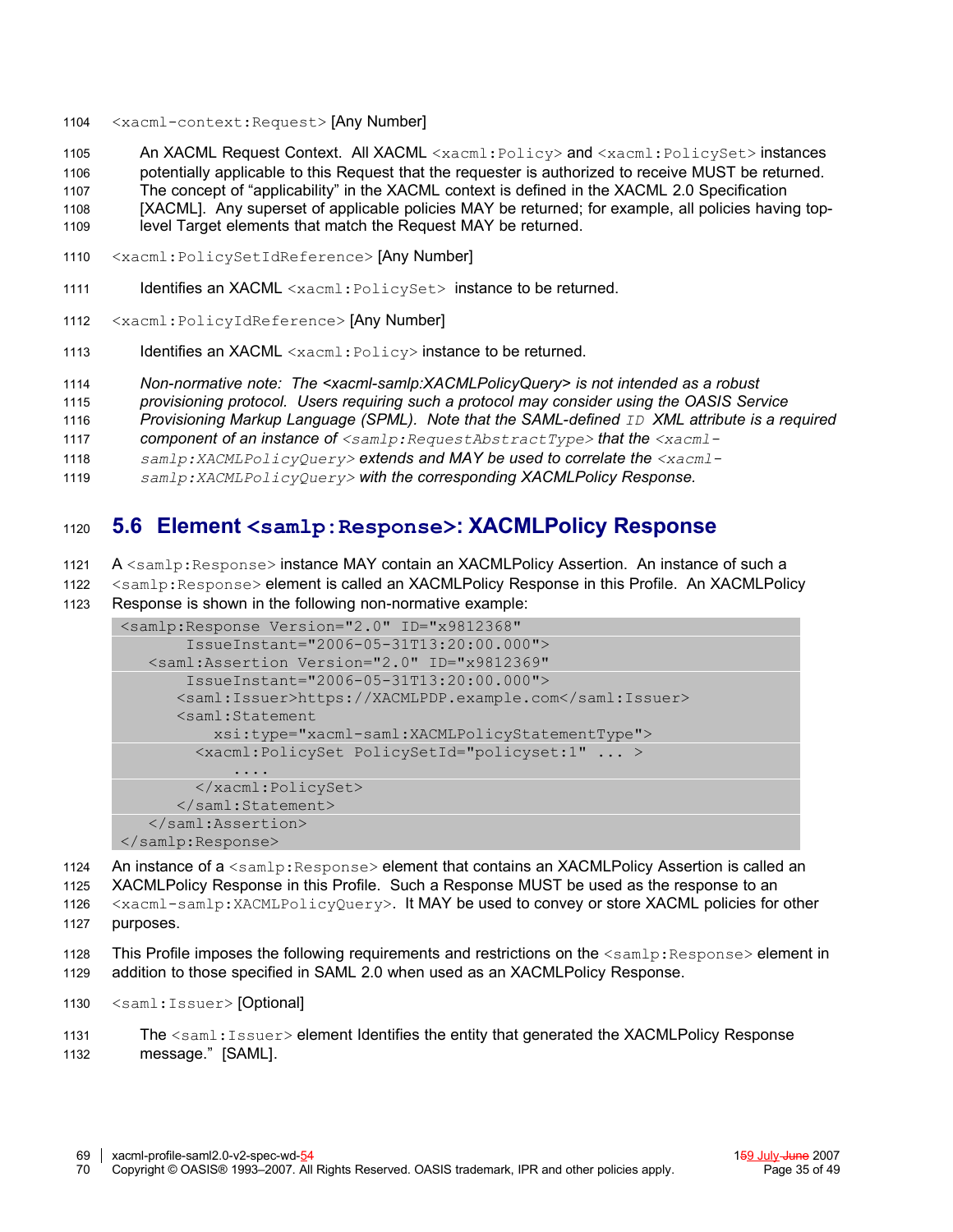- In order to support  $3<sup>rd</sup>$  party digital signatures, this Profile does NOT require that the identity provided in the <saml:Issuer> element refer to the entity that signs the XACMLPolicy Response. It is up to the relying party to determine whether it has an appropriate trust relationship with the authority that signs the XACMLPolicy Response. 1133 1134 1135 1136
- <ds:Signature> [Optional] 1137
- The <ds:Signature> element is an optional element for holding "An XML Signature that authenticates the responder and provides message integrity" [\[SAML\].](#page-11-0) 1138 1139
- A  $<$ ds:Signature> instance MAY be used in an XACMLPolicy Response. In order to support 3<sup>rd</sup> 1140
- party digital signatures, this Profile does NOT require that the identity provided in the 1141
- $\leq$ saml: Issuer> instance refer to the entity that signs the XACMLPolicy Response. It is up to the relying party to determine whether it has an appropriate trust relationship with the authority that signs the XACMLPolicy Response. 1142 1143 1144
- A relying party SHOULD verify any signature included in the XACMLPolicy Response and SHOULD NOT use information derived from the XACMLPolicy Response unless the signature is verified successfully. 1145 1146 1147
- <saml:Assertion> [Any Number] 1148
- If the XACMLPolicy Response is issued in response to an  $\langle x_{\text{acml-samlp}}; x_{\text{ACMLPolicyQuery}} \rangle$ , then there MUST be exactly one instance of this element that contains an XACMLPolicy Assertion representing the response to the associated XACMLPolicy Query. If the XACMLPolicy Response is not issued in response to an <xacml-samlp:XACMLPolicyQuery>, it MAY contain one or more 1149 1150 1151 1152
- XACMLPolicy Assertions as well as other SAML or XACML Assertions. 1153
- <saml:Status> [Required] 1154
- If the XACMLPolicy Response is issued in response to an  $\langle X \rangle$  and  $\langle X \rangle$  and  $\langle X \rangle$  and  $\langle X \rangle$  is  $\langle X \rangle$ and if it is not possible to return all policies that satisfy the <xacml-samlp:XACMLPolicyQuery>, then 1155 1156
- a <samlp: StatusCode> value of 1157
- urn:oasis:names:tc:saml:2.0:status:TooManyResponses MUST be returned in the 1158
- <samlp:Status> element of the Response. 1159
- InResponseTo [Optional] 1160
- This optional XML attribute is "A reference to the identifier of the request to which the response 1161
- corresponds." When the XACMLPolicy Response is issued in response to an <xacml-1162
- samlp:XACMLPolicyQuery>, this XML attribute MUST contain the value of the ID XML attribute from the <xacml-samlp:XACMLPolicyQuery> to which this is a response. This allows the 1163 1164
- receiver to correlate the XACMLPolicy Response with the corresponding XACMLPolicy Query. 1165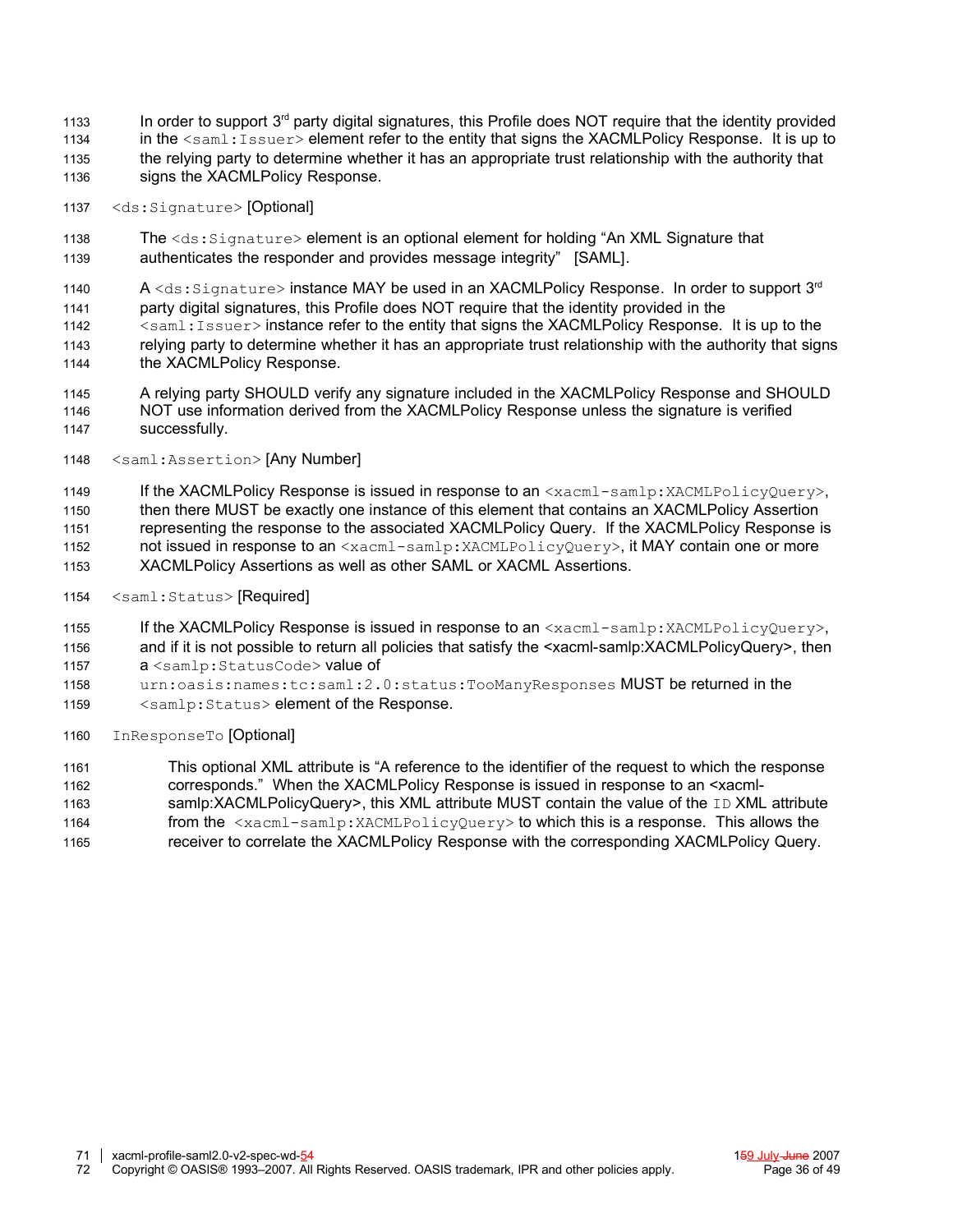#### <span id="page-36-0"></span>**6 Advice** 1166

This Section describes how to include XACMLAuthzDecision Assertion and XACMLPolicy Assertion instances as advice in another SAML Assertion instance. 1167 1168

#### **6.1 Element <saml:Advice>** 1169

A SAML Assertion MAY include a <saml:Advice> element containing "Additional information related to 1170

the assertion that assists processing in certain situations but which MAY be ignored [without affecting 1171

either the semantics or the validity of the assertion] by applications that do not understand the advice or 1172

do not wish to make use of it." [\[SAML\]](#page-11-0) An XACMLAuthzDecision Assertion or XACMLPolicy Assertion 1173

```
may be used in the Advice element as shown in the following non-normative example:
1174
```

```
<saml:Advice>
     <saml:Assertion Version="2.0" ID="200606231640"
             IssueInstant="2006-05-31T13:20:00:000">
         <saml:Issuer>https://XACMLPDP.example.com</saml:Issuer>
         <saml:Statement
             xsi:type="xacml-saml:XACMLAuthzDecisionStatementType">
             <xacml-context:Response>
                  ....
             </xacml-context:Response>
             <xacml-context:Request>
                  ....
             </xacml-context:Request>
         </saml:Statement>
     </saml:Assertion>
</saml:Advice>
```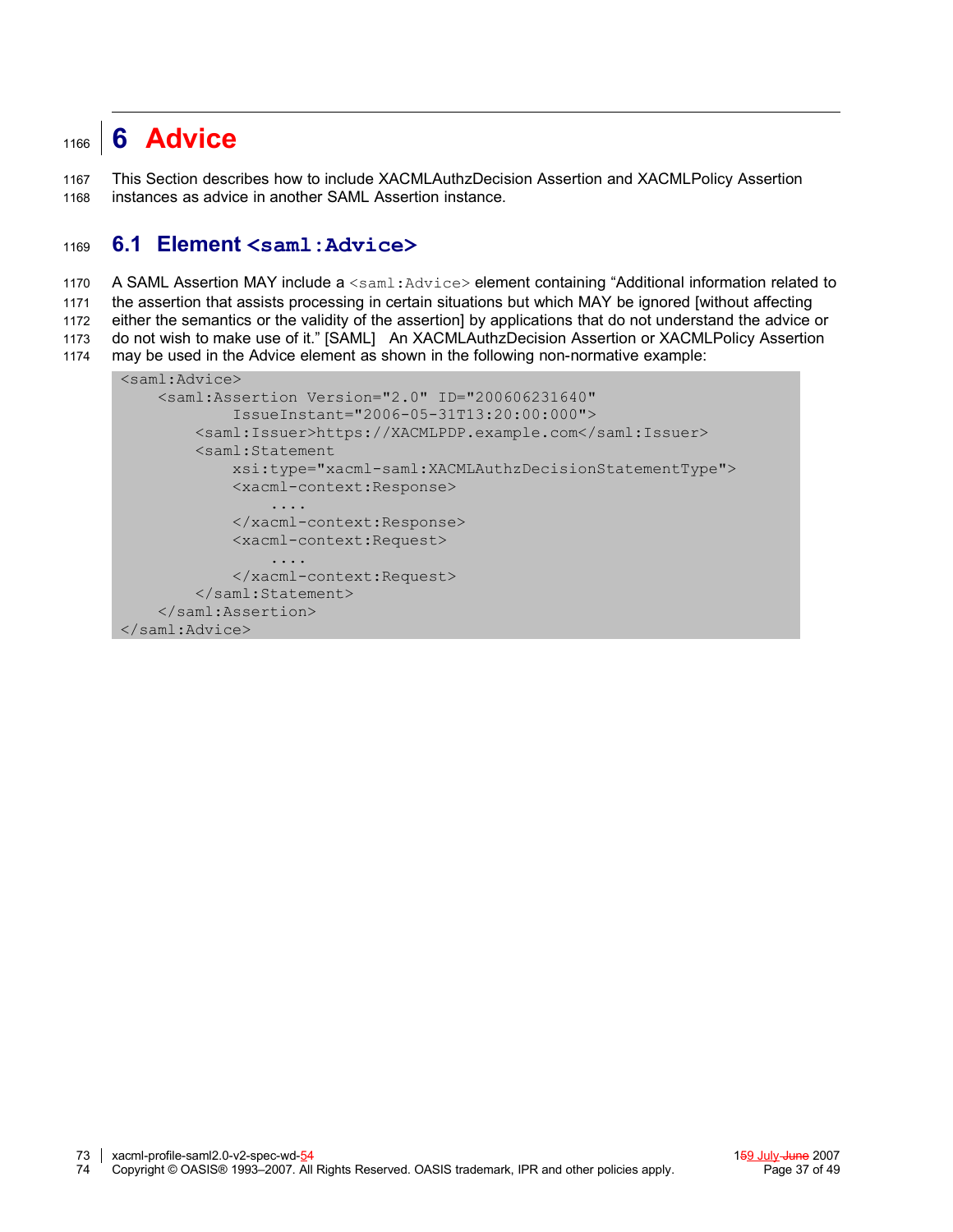### <span id="page-37-0"></span>**7 Using an XACML Authorization Decision as an Authorization Token** 1175 1176

This Section of the Profile describes how to use an XACMLAuthzDecision Statement as a security and privacy authorization token as part of a SOAP message exchange in a Web Services context. This token MAY be used by a client to convey an authorization decision from a trusted 3<sup>rd</sup> party to a service. A Web Service MAY use such a token to determine that the client is authorized to access information involved in the Web Services interaction. 1177 1178 1179 1180 1181

In a Web Services context, an instance of an XACMLAuthzDecision Assertion MAY be used as an authorization token in the Web Services Security [WSS] wsse:Security Header of a SOAP message. When used in this way, the XACMLAuthzDecision Statement in the XACMLAuthzDecision Assertion MUST include the corresponding XACML Request Context. This allows the Web service to determine whether the <xacml-context:Attribute> instances in the Request correspond to the access that the client requires as part of the Web Service interaction. The XACMLAuthzDecision Assertion SHOULD be signed by a Policy Decision Point trusted by the Web Service. 1182 1183 1184 1185 1186 1187 1188

A Web Service MAY use this token to determine that a trusted 3<sup>rd</sup> party has evaluated an XACML Request Context that is relevant to the invocation of the service, and has reported an authorization decision. The service SHOULD verify that the signature on the XACMLAuthzDecision Assertion is from a Policy Decision Point that the service trusts. The service SHOULD verify that the validity period of the XACMLAuthzDecision Assertion includes the time at which the Web Service interaction will access the information or resource to which the Request Context applies. The service SHOULD verify that the <xacml-context:Attribute> instances contained in the XACML <xacml-context:Request> element correctly describe the information or resource access that needs to be authorized as part of this Web Service interaction. 1189 1190 1191 1192 1193 1194 1195 1196 1197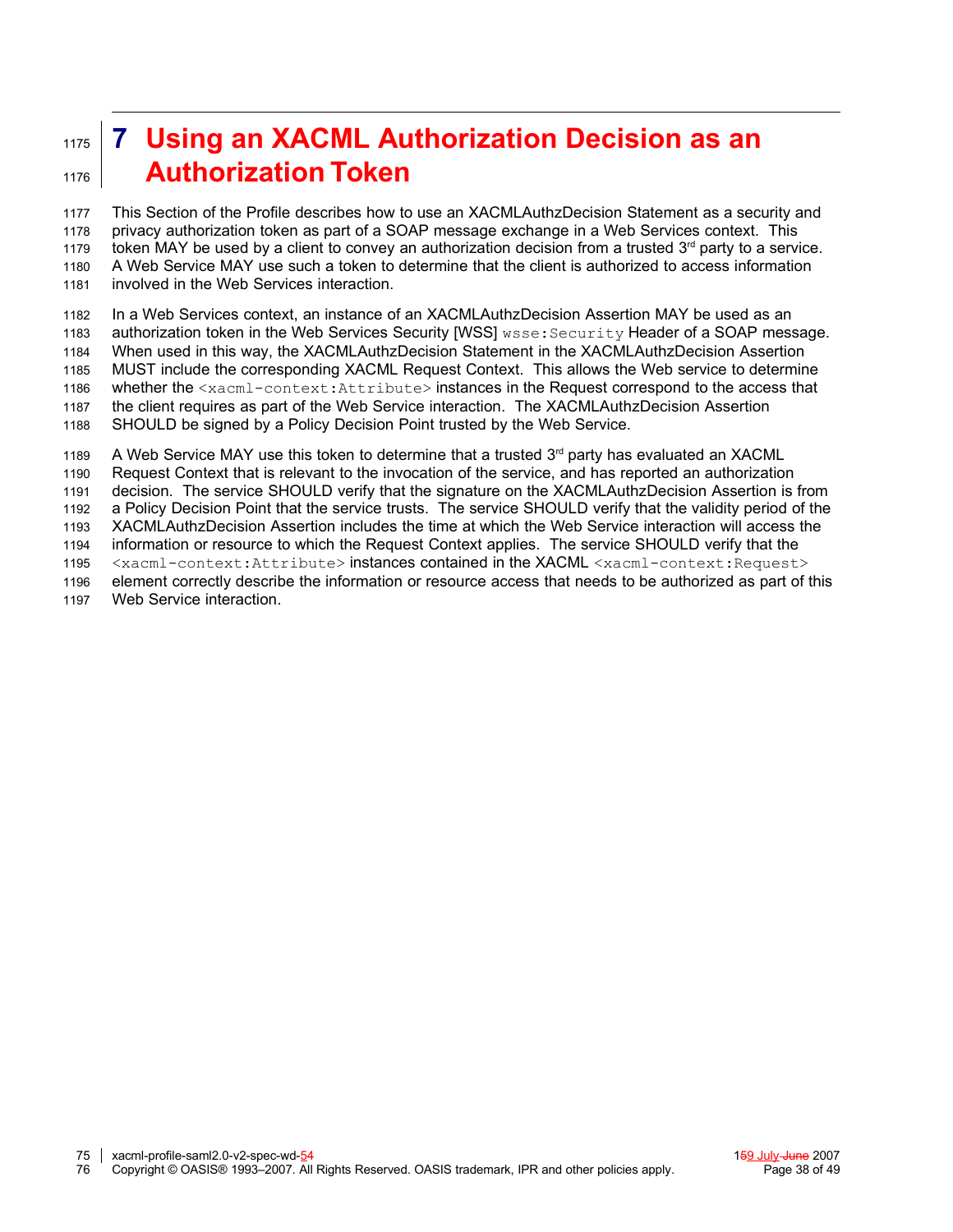#### <span id="page-38-0"></span>**8 SAML Metadata** 1198

Non-normative, but recommended.The following SAML metadata extensions are RECOMMENDED. 1199

*TBD: this Section is under development. Contributions from developers who have implemented the Profile are invited. See [http://wiki.oasis-open.org/xacml/IssuesList,](http://wiki.oasis-open.org/xacml/IssuesList) Issue#74 for more information on current contributions to this topic.* 1200 1201 1202

These SAML metadata extensions are used to create XACML SAML versions of the standard SAML metadata information. The namespace for these metadata extensions is 1203 1204

```
xmlns:xacml-samlm=
        "urn:oasis:names:tc:xacml:3.0:profile:saml2.0:v2:schema:metadata
1205
1206
```
The types defined in this Section of the Profile are used as in the following example, where an  $x_{\text{acm}}$ -1207

samlm:XACMLPDPDescriptorType is used to instantiate a standard SAML md:RoleDescriptor in a 1208

standard SAML md: EntityDescriptor by means of the xsi:type XML attribute: example: 1209

```
<md:EntityDescriptor entityID="..." validUntil="..."
         cacheDuration="..." ID="..." >
      <ds:Signature>...</ds:Signature>
      <md:RoleDescriptor xsi:type="xacml-samlm:XACMLPDPDescriptorType"
                  ...any std RoleDescriptor attributes... >
          <xacml-samlm:XACMLAuthzService/>
      </md:RoleDescriptor>
      <md:Organization>...</md:Organization>
      <md:ContactPerson>...</md:ContactPerson>
      <md:AdditionalMetadataLocation>...</md:AdditionalMetadataLocation>
</md:EntityDescriptor>
```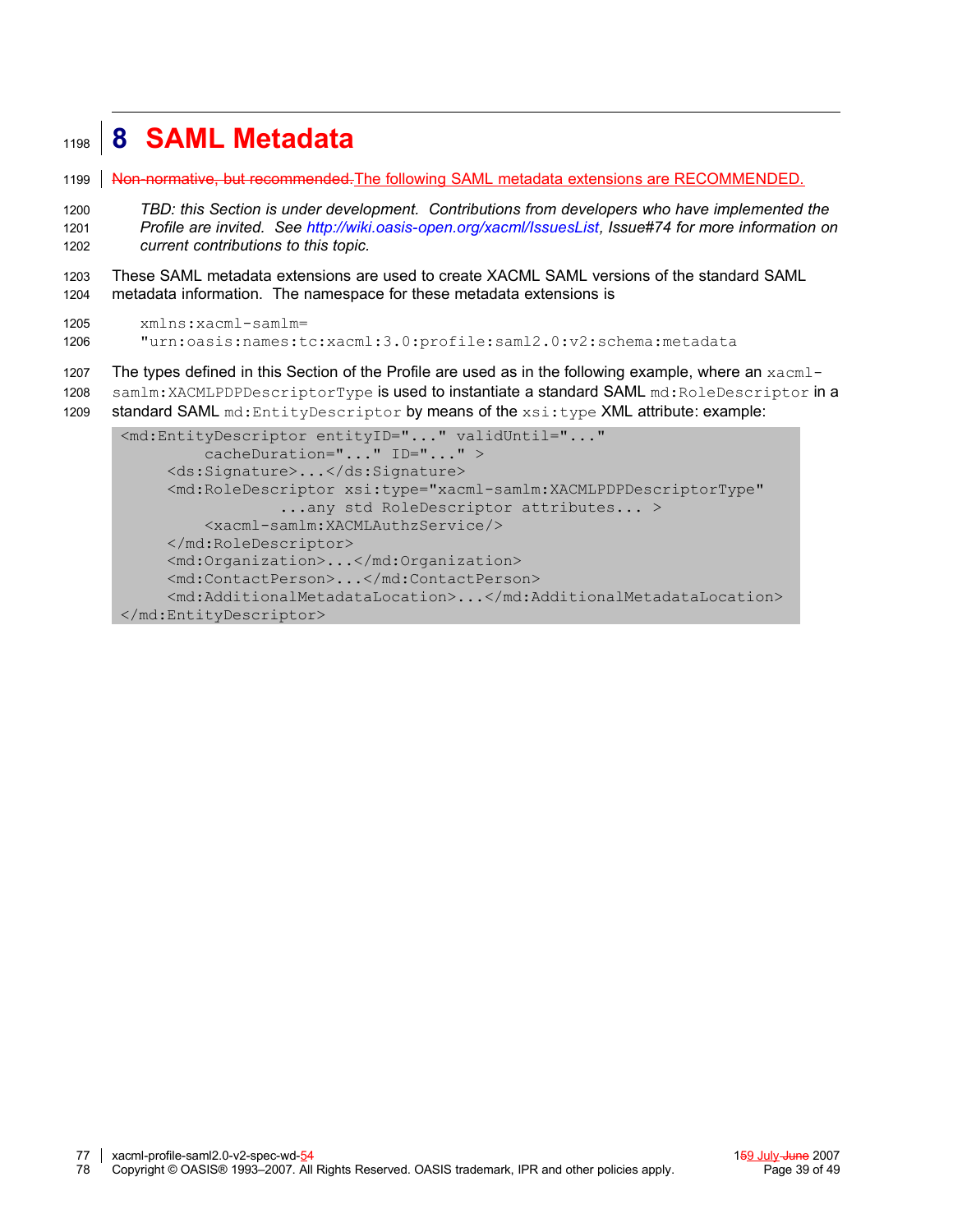#### **8.1 Type <xacml-samlm:XACMLPDPDescriptorType>** 1211

PDP information: standard SAML metadata. Proposed syntax: 1212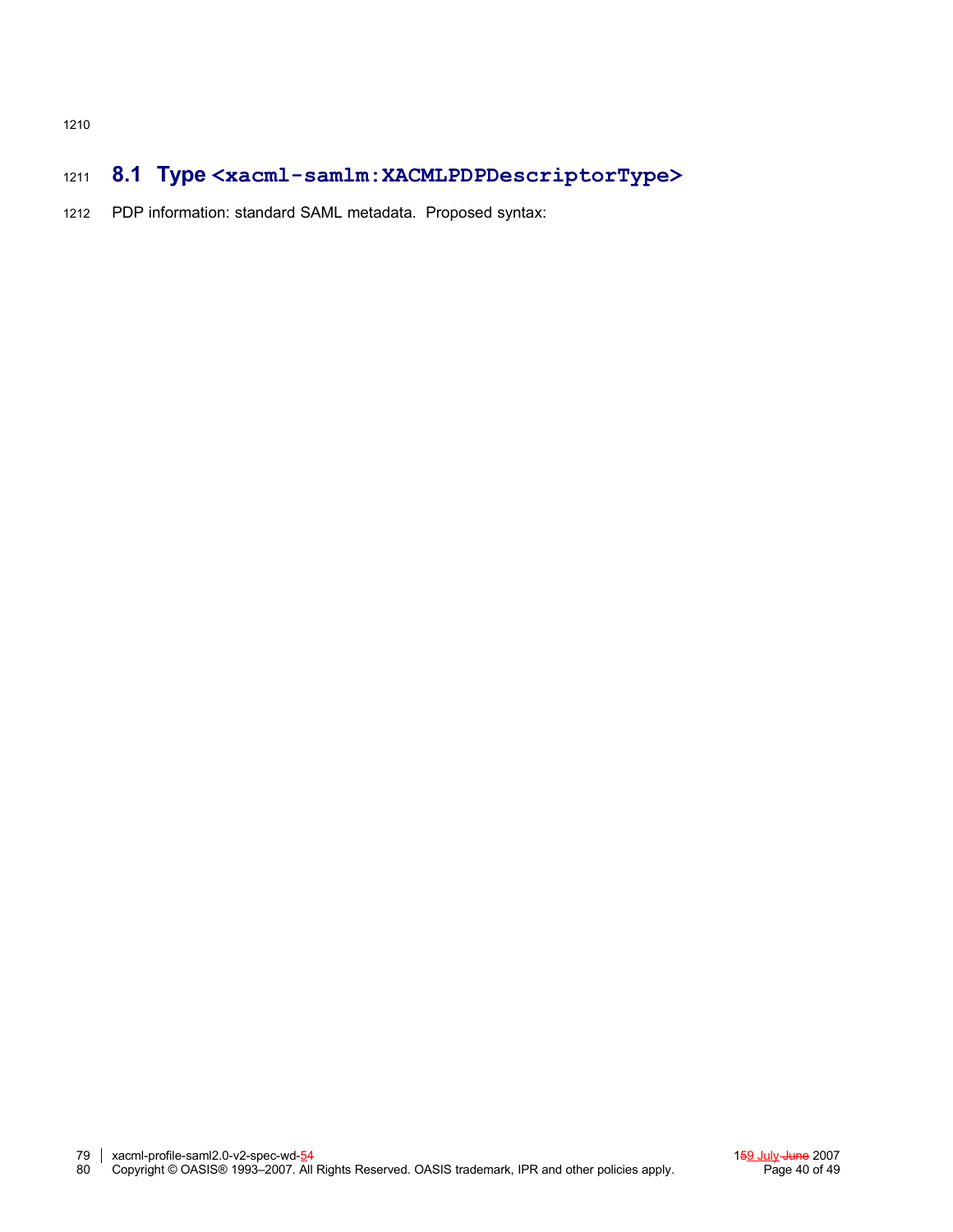```
<complexType name="XACMLPDPDescriptorType">
      <complexContent>
          <extension base="md:RoleDescriptorType">
              <sequence>
                  <element ref="xacml-samlm:XACMLAuthzService"
                          maxOccurs="unbounded"/>
               </sequence>
          </extension>
      </complexContent>
</complexType>
<element name="XACMLAuthzService" type="md:EndpointType"/>
```
#### **8.2 Type <xacml-samlm:XACMLPDPConfigType>** 1213

Extended PDP information. Attributes which are not defined in SAML standard metadata. No proposed syntax yet. 1214 1215

#### **8.3 Type <xacml-**1216

#### **samlm:XACMLAuthzDecisionQueryDescriptorType>** 1217

PEP endpoint information. Proposed syntax: 1218

```
<complexType name="XACMLAuthzDecisionQueryDescriptorType">
     <complexContent>
        <extension base="md:QueryDescriptorType">
         </extension>
     </complexContent>
</complexType>
```
1219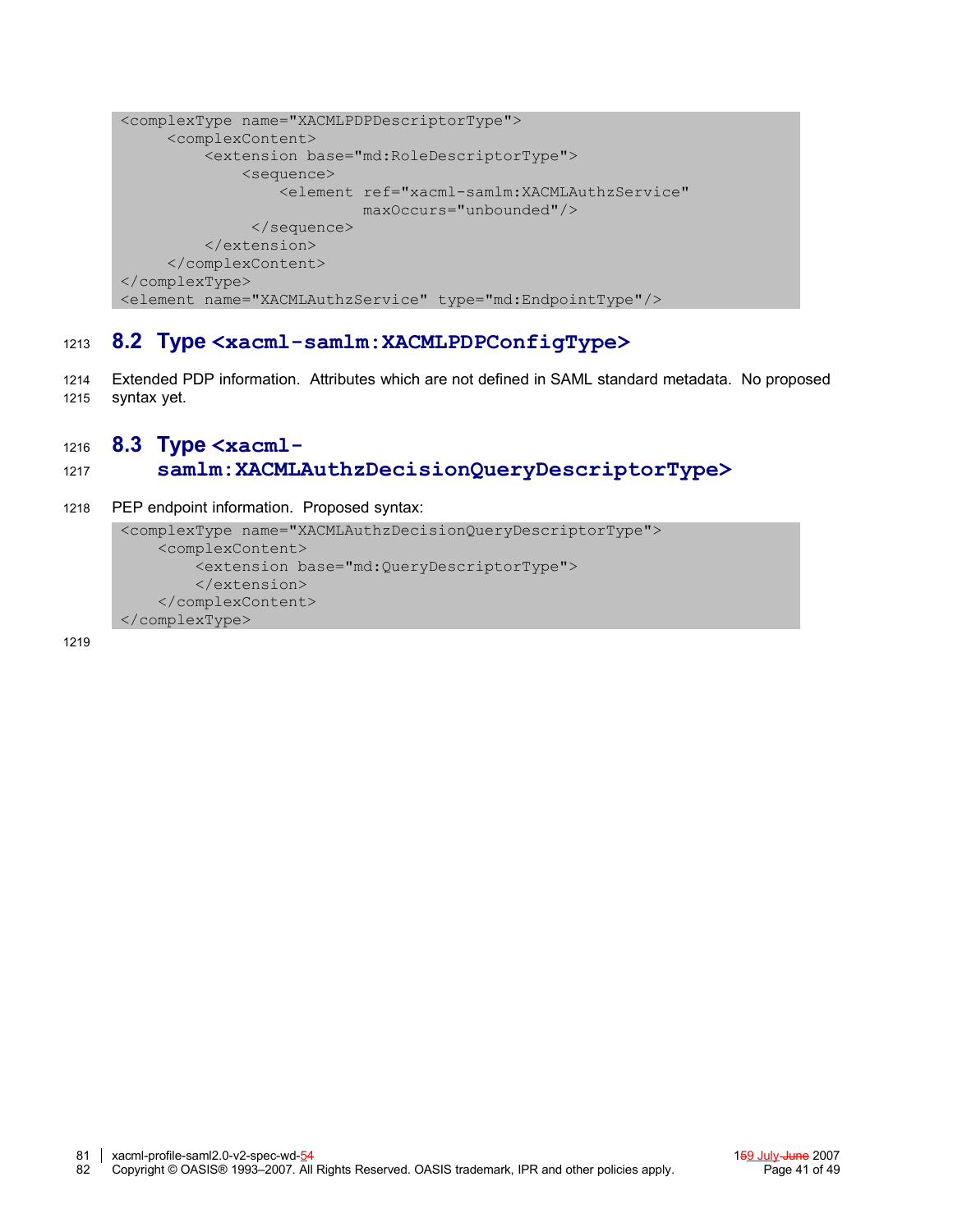```
<element name="XACMLAuthzDecisionQueryDescriptor"
      type="xacml-samlm:XACMLAuthzDecisionQueryDescriptorType"/>
<complexType name="XACMLAuthzDecisionQueryDescriptorType">
      <complexContent>
          <extension base="md:QueryDescriptorType">
          </extension>
      </complexContent>
</complexType>
```
#### **8.4 Type <xacml-samlm:XACMLAuthzDecisionQueryConfigType>** 1220

PEP extended metadata. No proposed syntax yet. 1221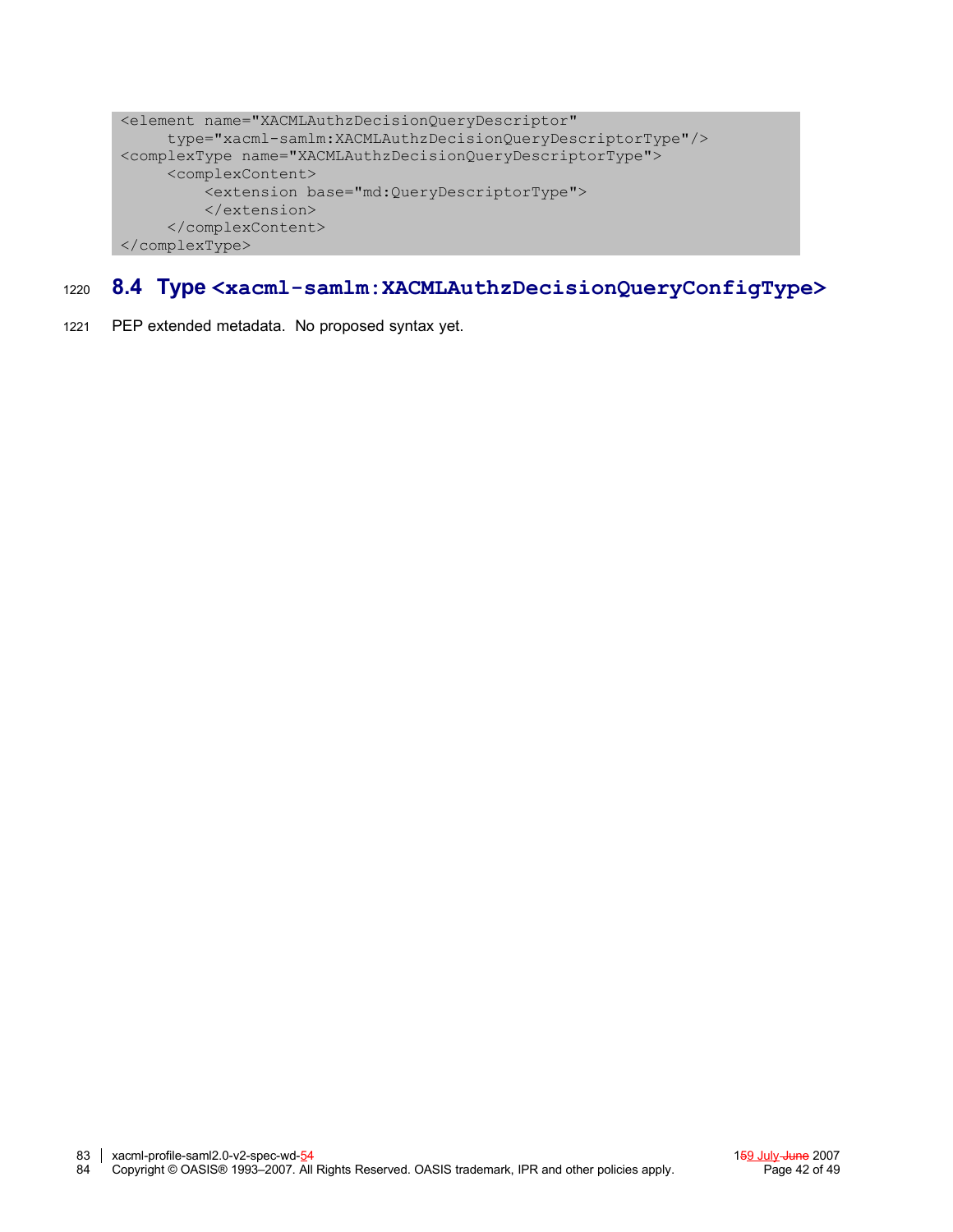#### <span id="page-42-0"></span>**9 Conformance** 1222

Implementations of this Profile MAY implement certain subsets of the described functionality. Each implementation MUST clearly identify the subsets it implements using the following identifiers. An implementation of this Profile is a conforming *SAML Attribute* implementation if the implementation conforms to Section [2](#page-12-0) of this Profile. The following URIs MUST be used as the identifiers for thisefunctionality of this Profilein the corresponding Sections described : Sections 2.1-2.5: urn:oasis:names:tc:xacml:3.0:profile:saml2.0:v2:attrs:all An implementation of this Profile is a conforming *SOAP Attributes as XACMLAuthzDecisionQuery* implementation if the implementation conforms to Section [3.1](#page-17-2) of this Profile. The following URI MUST be used as the identifier for this functionality: urn:oasis:names:tc:xacml:3.0:profile:saml2.0:v2:SOAP:authzQuery An implementation of this Profile is a conforming *SOAP Attributes as SAML Attribute Assertion* implementation if the implementation conforms to Section [3.2](#page-17-1) of this Profile. The following URI MUST be used as the identifier for this functionality: urn:oasis:names:tc:xacml:3.0:profile:saml2.0:v2:SOAP:attrAssertion QueryattrsSOAP:authzurn:oasis:names:tc:xacml:3.0:profile:saml2.0:v2:Section 2.6, xacml-samlp:XACMLAuthzDecisionQuery clause: An implementation of this Profile is a conforming *XACML Authz Decision without Policies* implementation if the implementation conforms to all parts of Section [4](#page-18-0) of this Profile excluding the  $\langle x_{\text{acm}}_1 : \text{Poley}\rangle$ , <xacml:PolicySet>, and <xacml-samlp:ReferencedPolicies> elements and their subelements and the CombinePolicies XML attribute in the <xacmlsamlp:XACMLAuthzDecisionQuery>. XACML 3.0 implementations MUST support the <xacmlsamlp:AdditionalAttributes> element and its sub-elements in the <xacmlsamlp:XACMLAuthzDecisionQuery>. XACML 1.0, 1.1, and 2.0 implementations MUST NOT support the <xacml-samlp:AdditionalAttributes> element and its sub-elements in the <xacmlsamlp:XACMLAuthzDecisionQuery>. The following URI MUST be used as the identifier for this functionality: Section 2.6, saml: Attribute clause: urn:oasis:names:tc:xacml:3.0:profile:saml2.0:v2:attrsSOAP:attrsSAML Section 3 in its entirety, including the provision of XACML Policy and PolicySet elements and Additional Attributes: urn:oasis:names:tc:xacml:3.0:profile:saml2.0:v2:authzDecision<del>Sections 3.1-3.4</del> and 3.12, excluding the provision of XACML Policy and PolicySet elements: :allurn:oasis:names:tc:xacml:3.0:profile:saml2.0:v2:authzDecision:noPolici  $\overline{P}$ An implementation of this Profile is a conforming *XACML Authz Decision with Policies* implementation if the implementation conforms to all parts of Section [4](#page-18-0) of this Profile. XACML 3.0 implementations MUST support the <xacml-samlp:AdditionalAttributes> element and its sub-elements in the <xacmlsamlp:XACMLAuthzDecisionQuery>. XACML 1.0, 1.1, and 2.0 implementations MUST NOT support the <xacml-samlp:AdditionalAttributes> element and its sub-elements in the <xacmlsamlp:XACMLAuthzDecisionQuery>. The following URI MUST be used as the identifier for this 1223 1224 1225 1226 1227 1228 1229 1230 1231 1232 1233 1234 1235 1236 1237 1238 1239 1240 1241 1242 1243 1244 1245 1246 1247 1248 1249 1250 1251 1252 1253 1254 1255 1256 1257 1258 1259 1260 1261 1262

functionality: 1263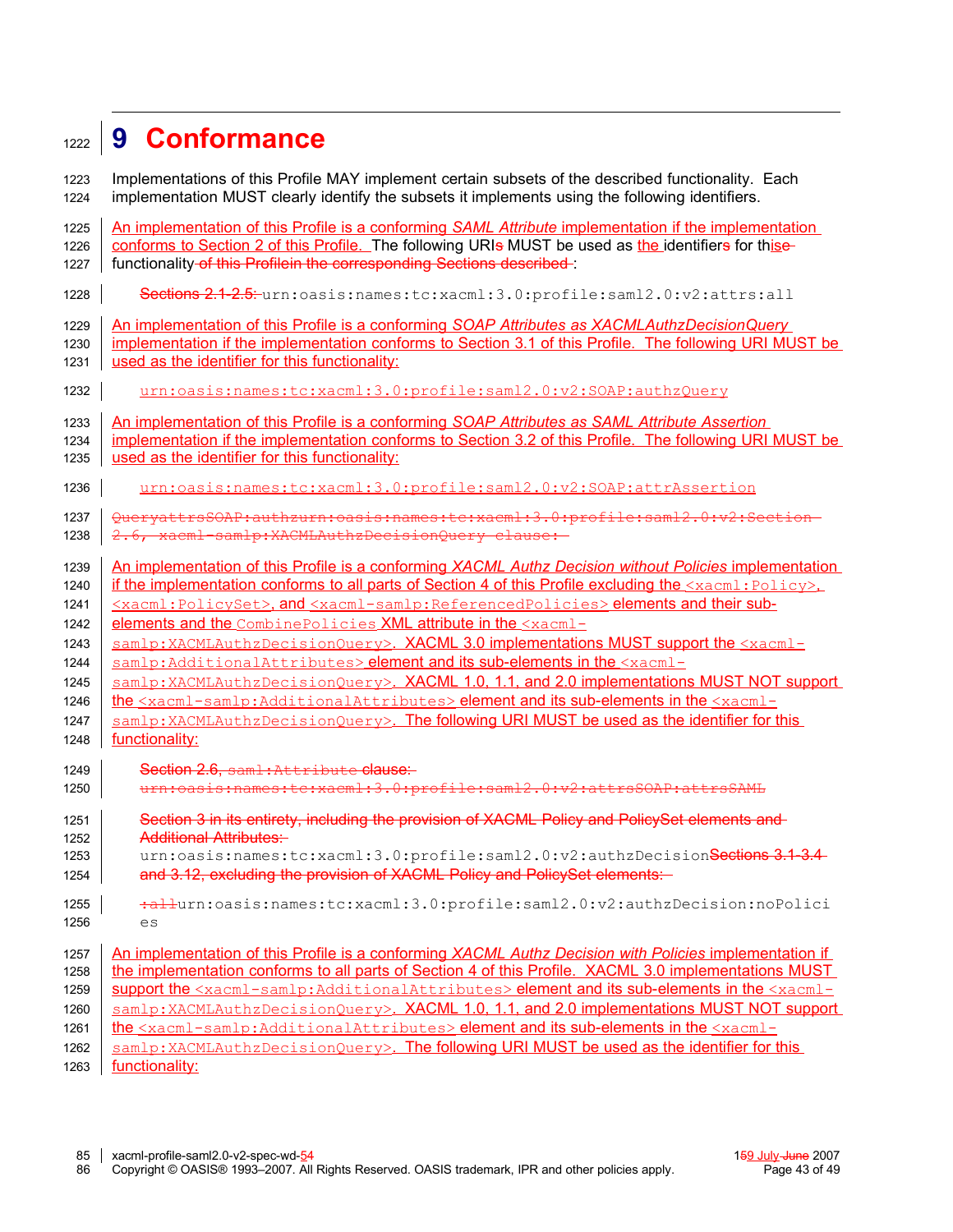| 1264 | Sections 3.1-3.4, 3.12, including the provision of XACML Policy and PolicySet elements:                |  |  |  |  |
|------|--------------------------------------------------------------------------------------------------------|--|--|--|--|
| 1265 | urn:oasis:names:tc:xacml:3.0:profile:saml2.0:v2:authzDecision:withPolicies                             |  |  |  |  |
| 1266 | An implementation of this Profile is a conforming XACML Policies implementation if the implementation  |  |  |  |  |
| 1267 | conforms to Section 5 of this Profile. The following URI MUST be used as the identifier for this       |  |  |  |  |
| 1268 | functionality:                                                                                         |  |  |  |  |
| 1269 | Section 4 in its entirety:                                                                             |  |  |  |  |
| 1270 | urn:oasis:names:tc:xacml:3.0:profile:saml2.0:v2:policies                                               |  |  |  |  |
| 1271 | An implementation of this Profile is a conforming SAML Advice implementation if the implementation     |  |  |  |  |
| 1272 | conforms to Section 6 of this Profile. The following URI MUST be used as the identifier for this       |  |  |  |  |
| 1273 | functionality:                                                                                         |  |  |  |  |
| 1274 | Section 5 in its entirety:                                                                             |  |  |  |  |
| 1275 | urn:oasis:names:tc:xacml:3.0:profile:saml2.0:v2:adviceSAML                                             |  |  |  |  |
| 1276 | An implementation of this Profile is a conforming XACML Authz Token implementation if the              |  |  |  |  |
| 1277 | implementation conforms to Section 7 of this Profile. The following URI MUST be used as the identifier |  |  |  |  |
| 1278 | for this functionality:                                                                                |  |  |  |  |
| 1279 | Section 6 in its entirety:                                                                             |  |  |  |  |
| 1280 | urn:oasis:names:tc:xacml:3.0:profile:saml2.0:v2:authzToken                                             |  |  |  |  |
| 1281 | An implementation of this Profile is a conforming SAML Metadata implementation if the implementation   |  |  |  |  |
| 1282 | conforms to Section 8 of this Profile. The following URI MUST be used as the identifier for this       |  |  |  |  |
| 1283 | functionality:                                                                                         |  |  |  |  |
| 1284 | Section 7 in its entirety:                                                                             |  |  |  |  |

urn:oasis:names:tc:xacml:3.0:profile:saml2.0:v2:metadata  $1285$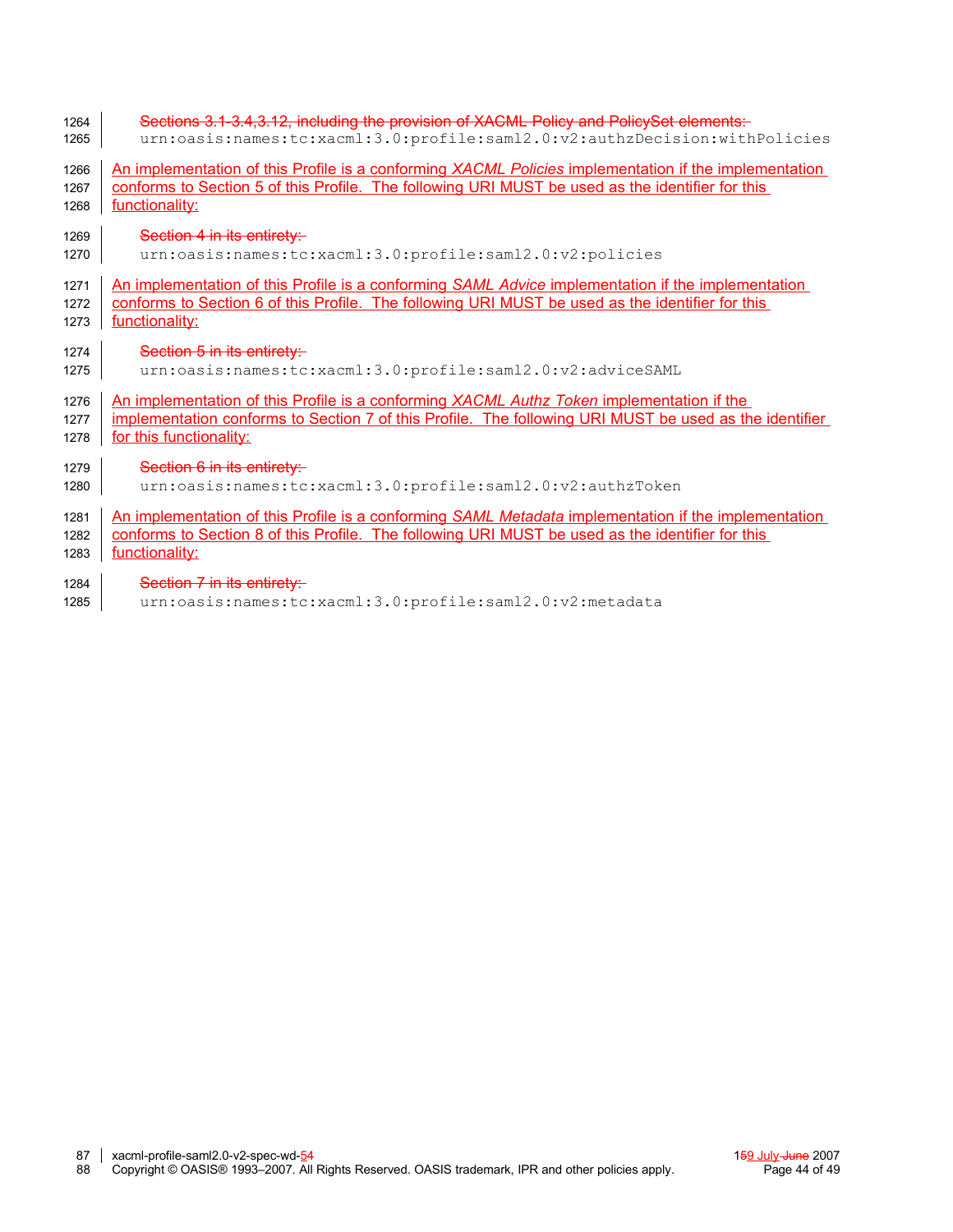#### **Appendix A. Acknowledgments** 1286

The following individuals have participated in the creation of this specification and are gratefully acknowledged 1287 1288

| 1289 | <b>Participants:</b> |                                      |  |  |  |
|------|----------------------|--------------------------------------|--|--|--|
| 1290 |                      | Anne Anderson, Sun Microsystems      |  |  |  |
| 1291 | $\bullet$            | Anthony Nadalin, IBM                 |  |  |  |
| 1292 |                      | Bill Parducci,                       |  |  |  |
| 1293 | $\bullet$            | Carlisle Adams, University of Ottawa |  |  |  |
| 1294 | $\bullet$            | Daniel Engovatov, BEA                |  |  |  |
| 1295 | $\bullet$            | Don Flinn,                           |  |  |  |
| 1296 | $\bullet$            | Ed Coyne                             |  |  |  |
| 1297 |                      | Ernesto Damiani                      |  |  |  |
| 1298 | $\bullet$            | <b>Frank Siebenlist</b>              |  |  |  |
| 1299 | $\bullet$            | <b>Gerald Brose</b>                  |  |  |  |
| 1300 | $\bullet$            | <b>Hal Lockhart</b>                  |  |  |  |
| 1301 | $\bullet$            | Haruyuki Kawabe                      |  |  |  |
| 1302 | $\bullet$            | James MacLean                        |  |  |  |
| 1303 |                      | John Merrells                        |  |  |  |
| 1304 |                      | Ken Yagen                            |  |  |  |
| 1305 | $\bullet$            | Konstantin Beznosov                  |  |  |  |
| 1306 |                      | Michiharu Kudo                       |  |  |  |
| 1307 | $\bullet$            | Michael McIntosh                     |  |  |  |
| 1308 | $\bullet$            | Pierangela Samarati                  |  |  |  |
| 1309 | $\bullet$            | Pirasenna Velandai Thiyagarajan      |  |  |  |
| 1310 | $\bullet$            | Polar Humenn                         |  |  |  |
| 1311 |                      | Rebekah Metz                         |  |  |  |
| 1312 | $\bullet$            | Ron Jacobson                         |  |  |  |
| 1313 | $\bullet$            | Satoshi Hada                         |  |  |  |
| 1314 | $\bullet$            | Sekhar Vajjhala                      |  |  |  |
| 1315 | $\bullet$            | Seth Proctor                         |  |  |  |
| 1316 | $\bullet$            | Simon Godik                          |  |  |  |
| 1317 |                      | <b>Steve Anderson</b>                |  |  |  |
| 1318 |                      | Steve Crocker                        |  |  |  |
| 1319 |                      | Suresh Damodaran                     |  |  |  |
| 1320 |                      | Tim Moses                            |  |  |  |
| 1321 |                      | Von Welch                            |  |  |  |
| 1322 |                      | <b>Frederic Deleon</b>               |  |  |  |
| 1323 | $\bullet$            | Argyn Kuketayev                      |  |  |  |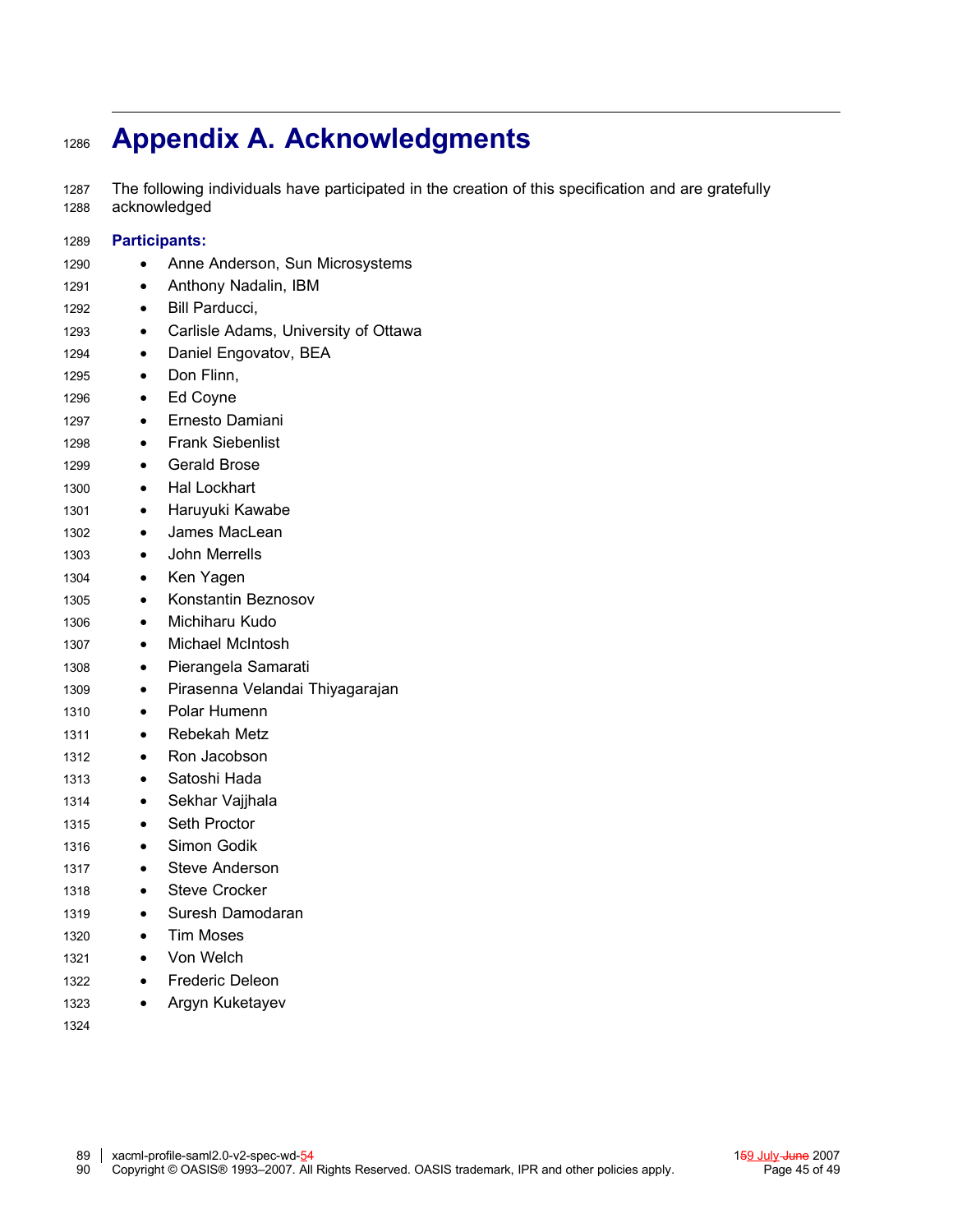**Appendix B. Revision History** 1325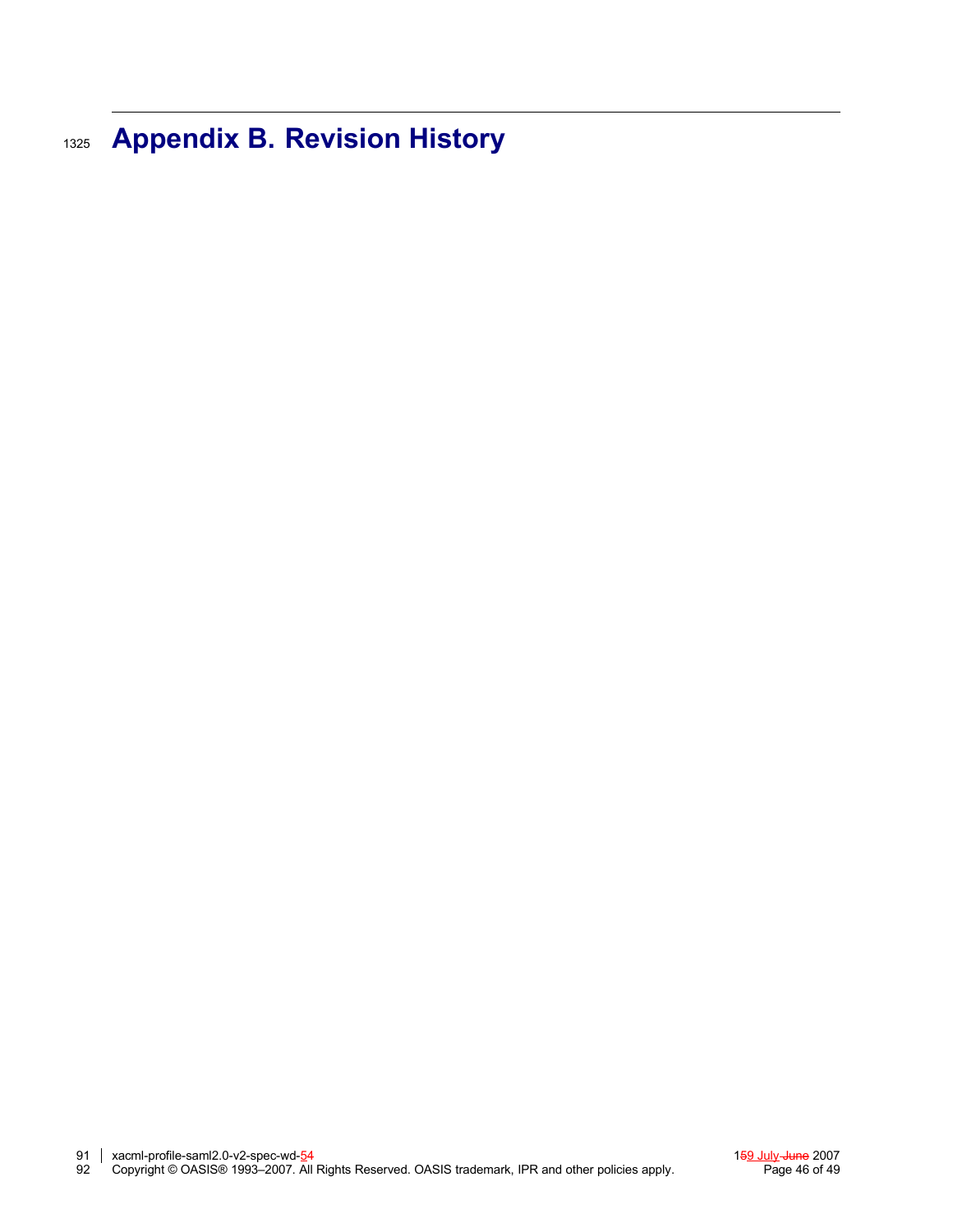| Rev             | <b>Date</b>   | By whom       | What                                                                                                                                                                                                                                                                                                                                                                                                                                                                                                                                                                                                                                                                                                                                                                                                                                                                                                                                                                                                                                                                                                                                                                                                                                                                                                                                                                                                                                                                                  |
|-----------------|---------------|---------------|---------------------------------------------------------------------------------------------------------------------------------------------------------------------------------------------------------------------------------------------------------------------------------------------------------------------------------------------------------------------------------------------------------------------------------------------------------------------------------------------------------------------------------------------------------------------------------------------------------------------------------------------------------------------------------------------------------------------------------------------------------------------------------------------------------------------------------------------------------------------------------------------------------------------------------------------------------------------------------------------------------------------------------------------------------------------------------------------------------------------------------------------------------------------------------------------------------------------------------------------------------------------------------------------------------------------------------------------------------------------------------------------------------------------------------------------------------------------------------------|
| WD <sub>1</sub> | 12 April 2006 | Anne Anderson | Create from SAML Profile errata document.<br><xacmlauthzdecisionstatementtype>: replace<br/>"ReturnResponse" with "ReturnContext" in description.<br/>Authorization Decisions: replaced "in the Response to an<br/><xacmlauthzdecisionstatement>" with<br/>"<xacmlauthzdecisionquery>". Create new types for<br/>SAML elements that will need to include XACML<br/>extensions. Create new elements for each extended type.<br/>Allow an XACMLAuthzDecisionQuery to include XACML<br/>policies for use in evaluating that query. Allow an<br/>XACMLAssertion to contain an XACMLAdvice element that<br/>in turn can contain an XACMLAssertion.</xacmlauthzdecisionquery></xacmlauthzdecisionstatement></xacmlauthzdecisionstatementtype>                                                                                                                                                                                                                                                                                                                                                                                                                                                                                                                                                                                                                                                                                                                                               |
| WD <sub>2</sub> | 23 June 2006  | Anne Anderson | Changed name to "xacml-2.0-profile-saml2.0-v2-spec<br>Removed specifications for all new elements except the<br>XACMLAuthzDecisionQuery and XACMLPolicyQuery and<br>all new types except for<br>XACMLAuthzDecisionStatementType and<br>XACMLPolicyStatementType and the two new Query types.<br>Added descriptions of each standard SAML element in<br>which XACML types might occur, and gave examples of use<br>of xsi:type.<br>Described use of the ID and InResponseTo attributes to<br>correlate Queries and Responses.                                                                                                                                                                                                                                                                                                                                                                                                                                                                                                                                                                                                                                                                                                                                                                                                                                                                                                                                                          |
| WD <sub>3</sub> | 5 March 2007  | Anne Anderson | -change boilerplate to conform to new OASIS template<br>-Title: change to reflect that this profile applies to all<br>versions of XACML<br>-1.3 Added section on backwards compatibility<br>-1.4 Removed notation section<br>-1.5 Added namespaces section<br>-2.6 Insert the "Conveying XACML Attributes in a SOAP<br>Message" section from the WS-XACML profile<br>-2.1.1 Clarify that <saml:subject> is not translated into an<br/>XACML -id Attribute<br/>-3.5 and following, 3.13: add syntax for passing additional<br/>Attributes in XACMLAuthzDecisionQuery from Admin<br/>Policy.<br/>3.9 and following: add syntax for passing references<br/>policies.<br/>-4.4 XACMLPolicyQuery: clarify it returns all potentially<br/>applicable policies; remove Target element; change Choice<br/>lower bound from 0 to 1 and remove case where no<br/>elements included; add non-normative note to consider<br/>SPML for provisioning protocol<br/>-4.5 Response: Use valid ID values in example; add<br/><samlp:status> element saying to use SAML<br/>TooManyResponses StatusCode if unable to return all<br/>applicable policies<br/>-7 Insert the "XACML Authorization Token" section from the<br/>WS-XACML profile<br/>-Schemas: create versions specific to each XACML version<br/>-Protocol schema: remove XACMLPolicyQuery Target<br/>element, change Choice lower bound from 0 to 1<br/>-Protocol schema: add Administrative Policy elements.</samlp:status></saml:subject> |
| WD <sub>4</sub> | 15 June 2007  | Anne Anderson | -throughout: used actual schema elements rather than                                                                                                                                                                                                                                                                                                                                                                                                                                                                                                                                                                                                                                                                                                                                                                                                                                                                                                                                                                                                                                                                                                                                                                                                                                                                                                                                                                                                                                  |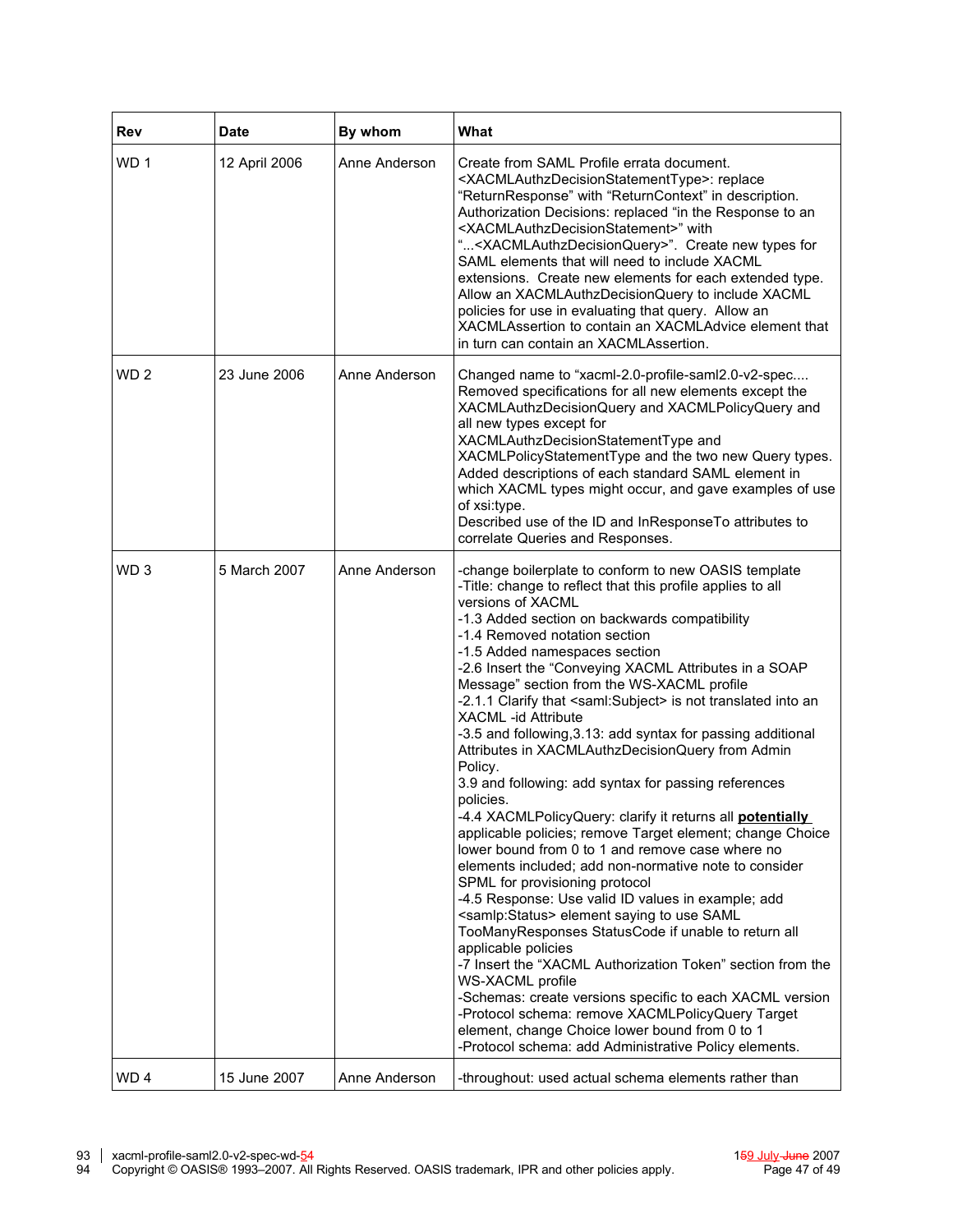| <b>Rev</b>      | <b>Date</b>  | By whom              | What                                                                                                                                                                                                                                                                                                                                                                                                                                                                                                                                                                                                                                                                                                                                                                                                                                                                                                                                                                                                                                                                                                                                                                                                                                                                                                                                                                                                                                                                                                                                                                                                                                                                                                                                                                                                                                                                                                                 |
|-----------------|--------------|----------------------|----------------------------------------------------------------------------------------------------------------------------------------------------------------------------------------------------------------------------------------------------------------------------------------------------------------------------------------------------------------------------------------------------------------------------------------------------------------------------------------------------------------------------------------------------------------------------------------------------------------------------------------------------------------------------------------------------------------------------------------------------------------------------------------------------------------------------------------------------------------------------------------------------------------------------------------------------------------------------------------------------------------------------------------------------------------------------------------------------------------------------------------------------------------------------------------------------------------------------------------------------------------------------------------------------------------------------------------------------------------------------------------------------------------------------------------------------------------------------------------------------------------------------------------------------------------------------------------------------------------------------------------------------------------------------------------------------------------------------------------------------------------------------------------------------------------------------------------------------------------------------------------------------------------------|
|                 |              |                      | invented names except when speaking about instances<br>embedded in other instances (e.g. <saml:attribute> rather<br/>than SAML Attribute, but SAML Attribute Response rather<br/>than <samlp:response>).<br/>-throughout: changed SHALL to MUST<br/>-throughout: added namespace designators to schema<br/>items and added additional namespace prefixes to list in<br/>Section 1.4<br/>-Figure 1 updated the "Components and messages diagram<br/>to use same names as text<br/>-2.1.1 Clarified that implementations need not create actual<br/><xacml-context:attribute> instances so long as PDP can<br/>obtain corresponding values as if such instances existed.<br/>-2.1.1 Reworded description of NotBefore, NotOnOrAfter<br/>relationship to XACML date/time Attributes to be more clear<br/>-3.4,7,B.1 Inserted non-normative notes referring to open<br/>issues in relevant places<br/>-3.4,4.1 Clarified that the ReferencedPolicies element need<br/>not contain policies that receiver is not authorized to view<br/>-3.9 Clarified that Policy[Set]IdReference values must<br/>exactly match corresponding Policy[Set]Id values in the<br/>ReferencedPolicies element.<br/>-3.7 Changed "AttributeMatch" to "Match" to fit 3.0 schema<br/>-3.9, schemas: Fixed schema for Referenced Policies so it<br/>validates<br/>-3.4,4.1 Reworded AssignedAttributes and<br/>XACMLAuthzDecisionQuery Policy[Set] descriptions to<br/>clarify that the values must not be used except with the<br/>given Request "unless associated with the  independently<br/>of the Request"<br/>-4.1,4.2 Add ReferencedPolicies element to<br/>XACMLPolicyStatementType<br/>-4.6 Reworded so to allow Response that is not issued in<br/>response to a specific Query<br/>-7 Added first draft of SAML Metadata<br/>-8 Added urn for SAML Metadata functionality</xacml-context:attribute></samlp:response></saml:attribute> |
| WD <sub>5</sub> | 19 July 2007 | <b>Anne Anderson</b> | -Import XACML 1.0 schemas from local copies<br>-Import XACML 2.0 schemas from http://docs.oasis-<br>open.org/xacml/ directory<br>-Import XACML 3.0 WD3 schema<br>-Add OASIS copyright to all schemas<br>-Made "Conveying XACML Attributes in a SOAP Message"<br>a separate Section for easier reference in Conformance<br><b>Section</b><br>-Revised Conformance Section to refer to current document<br>sections and to include previously omitted elements.<br>-Made Introduction non-normative except for Namespaces<br>and Normative References sections.<br>-Made SAML Metadata section normative but<br><b>RECOMMENDED</b>                                                                                                                                                                                                                                                                                                                                                                                                                                                                                                                                                                                                                                                                                                                                                                                                                                                                                                                                                                                                                                                                                                                                                                                                                                                                                     |